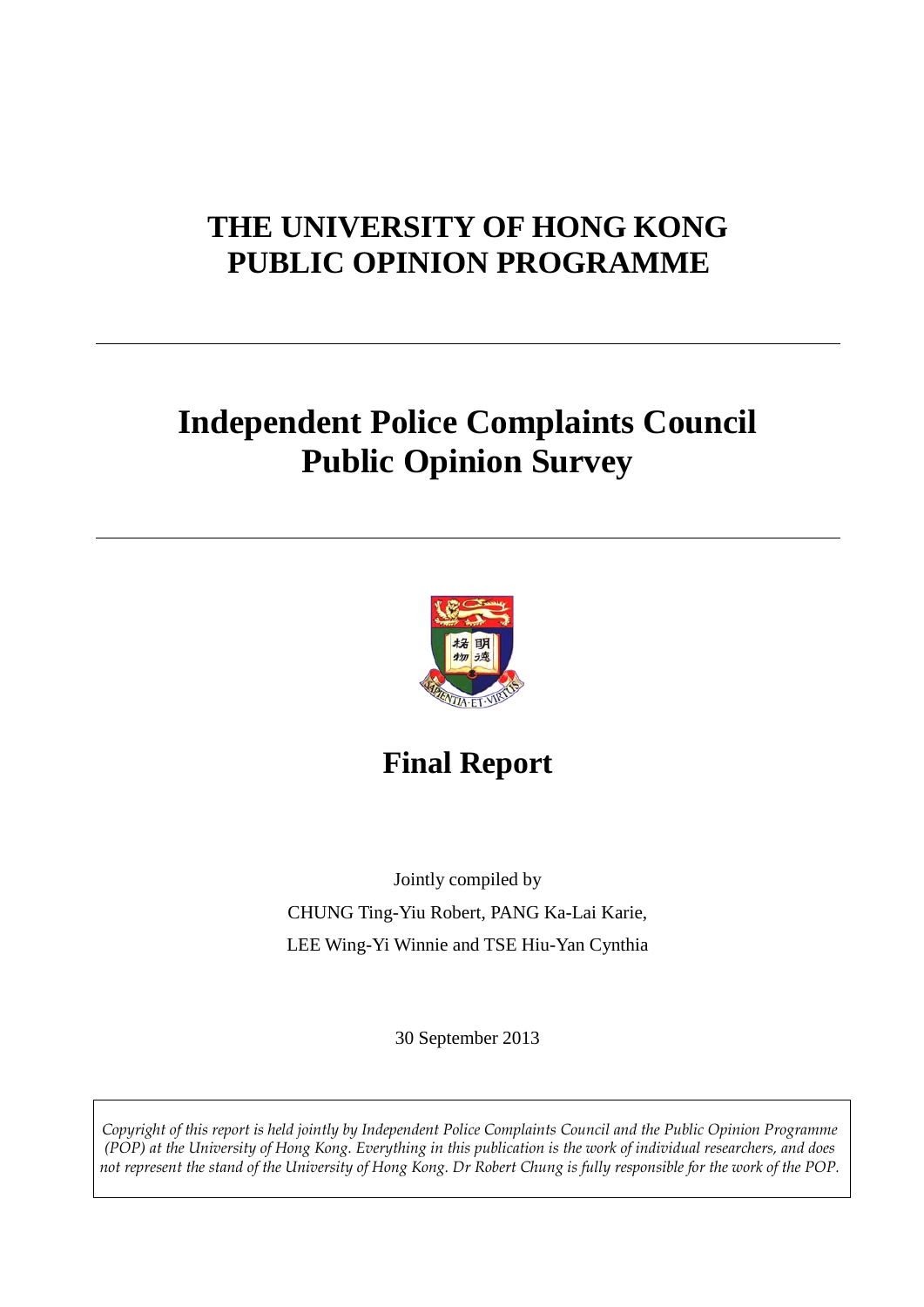## Contents

| <b>Survey Report</b> |  |
|----------------------|--|
|----------------------|--|

| Ι.  | Preamble                                                              | $\overline{2}$ |
|-----|-----------------------------------------------------------------------|----------------|
| II. | Research Design                                                       | 3              |
| Ш.  | <b>Research Findings</b>                                              | 5              |
|     | A. Awareness of IPCC                                                  | 5              |
|     | B. Awareness of news on complaints against the Hong Kong Police Force | 6              |
|     | C. Image and confidence in IPCC                                       | 7              |
|     | D. Overall perception of IPCC                                         | 9              |
| IV. | Conclusion                                                            | 11             |

#### *Appendices*

- 1. Calculation of Response Rate and Detailed Breakdown of Contact Information
- 2. Frequency Tables
- 3. Demographics of the Respondents
- 4. In-depth Analysis: Cross-tabulations
- 5. Questionnaire (Bilingual)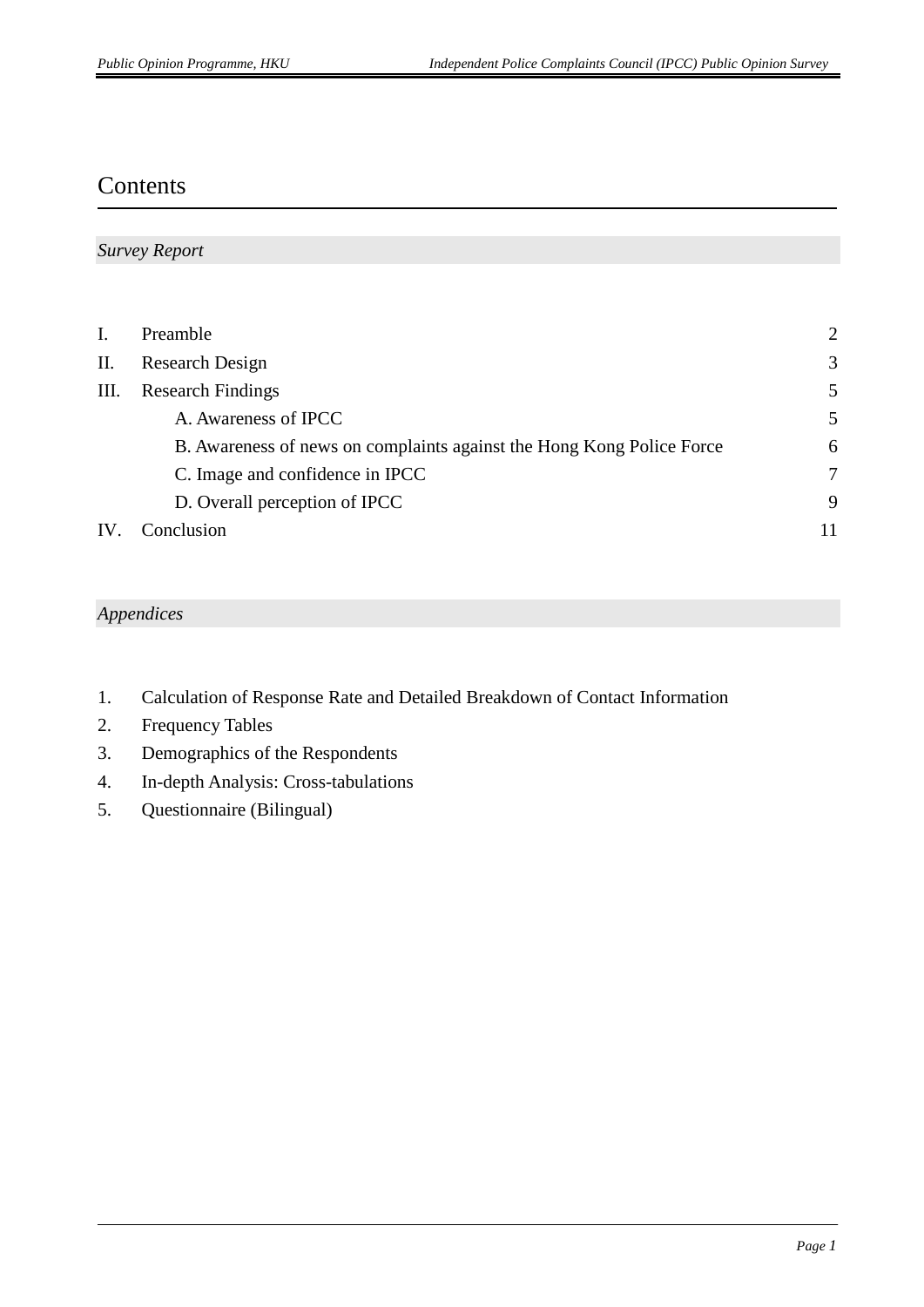### *I. Preamble*

- 1.1 The Public Opinion Programme (POP) was established in June 1991 to collect and study public opinion on topics which could be of interest to academics, journalists, policy-makers, and the general public. POP was at first under the Social Sciences Research Centre, a unit under the Faculty of Social Sciences of the University of Hong Kong, it was transferred to the Journalism and Media Studies Centre in the University of Hong Kong in May 2000. In January 2002, it was transferred back to the Faculty of Social Sciences in the University of Hong Kong. Since its establishment, POP has been providing quality survey services to a wide range of public and private organizations, on condition that they allow the POP Team to design and conduct the research independently, and to bear the final responsibilities. POP also insists that the data collected should be open for public consumption in the long run.
- 1.2 In December 2012, Independent Police Complaints Council (IPCC) commissioned POP to conduct a public opinion poll entitled "Independent Police Complaints Council Public Opinion Survey". The objectives of the survey were to investigate the public knowledge and perception of IPCC after the incorporation, to understand the expectation of the public towards IPCC so as to shape a better IPCC, as well as to identify the direction of IPCC's publicity initiatives in future.
- 1.3 The research instrument used in this study was designed entirely by the POP Team after consulting IPCC and making reference to some questionnaires previously used by IPCC for tracking their image attributes. Fieldwork operations and data analysis were also conducted independently by the POP Team, without interference from any outside party. In other words, POP was given full autonomy to design and conduct the survey, and POP would take full responsibility for all the findings reported herewith.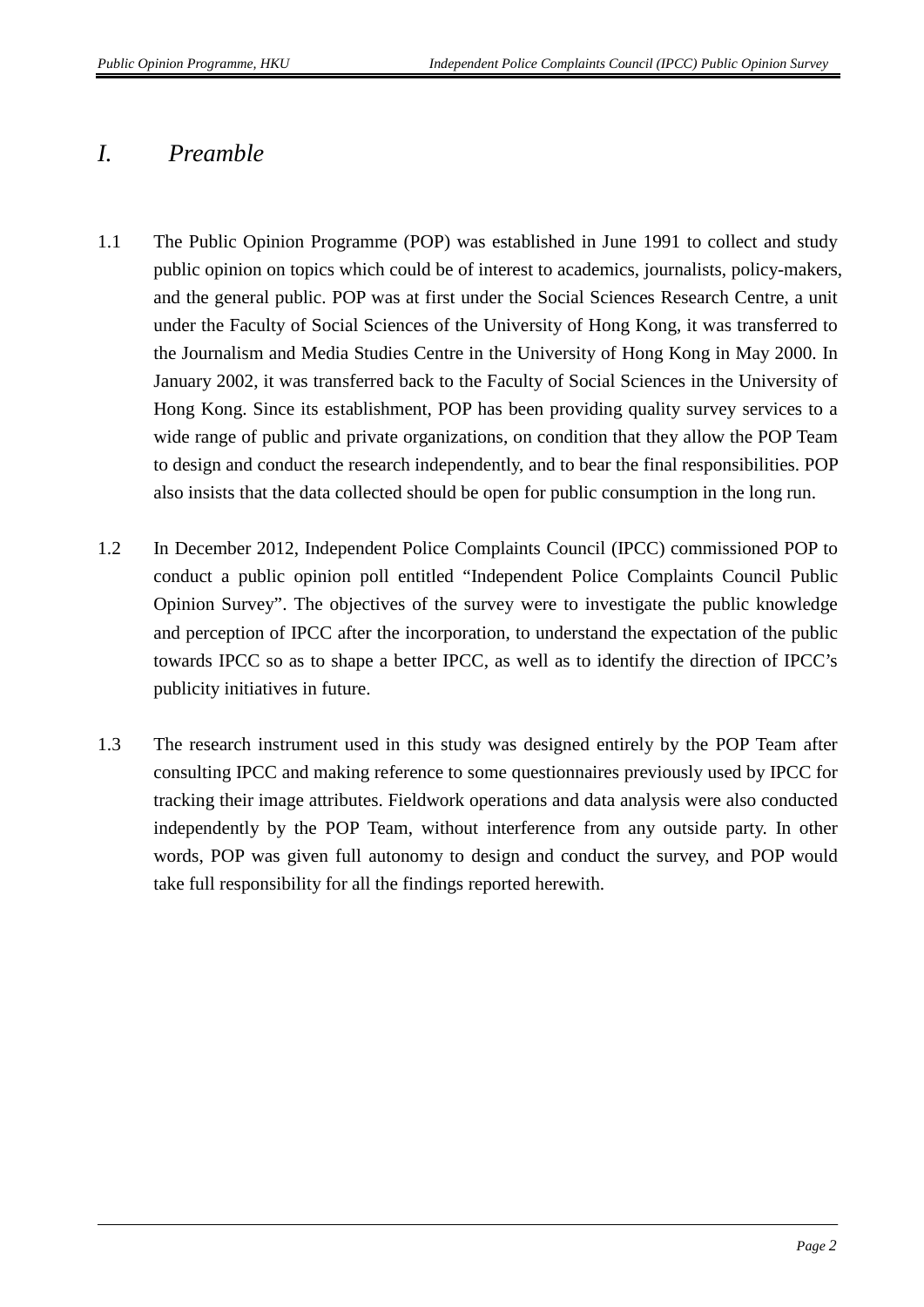### *II. Research Design*

- 2.1 This was a random telephone survey conducted by interviewers under close supervision. To minimize sampling bias, telephone numbers were first drawn randomly from the residential telephone directories as "seed numbers", from which another set of numbers was generated by computer, in order to capture the unlisted numbers. Duplicated numbers were then filtered, and the remaining numbers were mixed in random order to produce the final telephone sample.
- 2.2 The target population of this survey was **Hong Kong residents aged 18 or above who spoke Cantonese**. When telephone contact was successfully established with a target household, one person of age 18 or above who spoke Cantonese was selected. If more than one subject had been available, selection was made using the "next birthday rule" which selected the person who had his/her birthday next.
- 2.3 Telephone interviews were conducted during the period of **5 to 12 March, 2013**. A total of **1,009 Hong Kong residents** of age 18 or above were successfully interviewed. As shown from the calculation in Appendix 1, the overall response rate of this survey was **68.4%** (Table 1), and the standard sampling error for percentages based on this sample was less than 1.6 percentage points. In other words, the sampling error for all percentages using the total sample was less than plus/minus 3.1 percentage points at 95% confidence level.
- 2.4 As shown in Table 2 of Appendix 1, among the 18,964 telephone numbers sampled for the survey, 9,162 were confirmed to be ineligible, among them 1,029 were fax or data lines, 6,814 were invalid telephone numbers, 266 were call-forwarding numbers, while another 952 were non-residential numbers. Besides, 74 of them were invalidated due to special technological reasons, while 27 cases were voided because target respondents were unavailable at the numbers provided.
- 2.5 Meanwhile, a total of 5,344 telephone numbers were invalidated before the research team could confirm their eligibility. Among them, 408 were busy lines and 3,626 were no-answer calls after making a maximum of 5 times' recalls. 376 cases were diverted to answering devices while another 33 were blocked. Moreover, 496 cases were treated as unsuccessful because of language problems, while 398 interviews were terminated before the screening question and 7 cases were voided for other problems.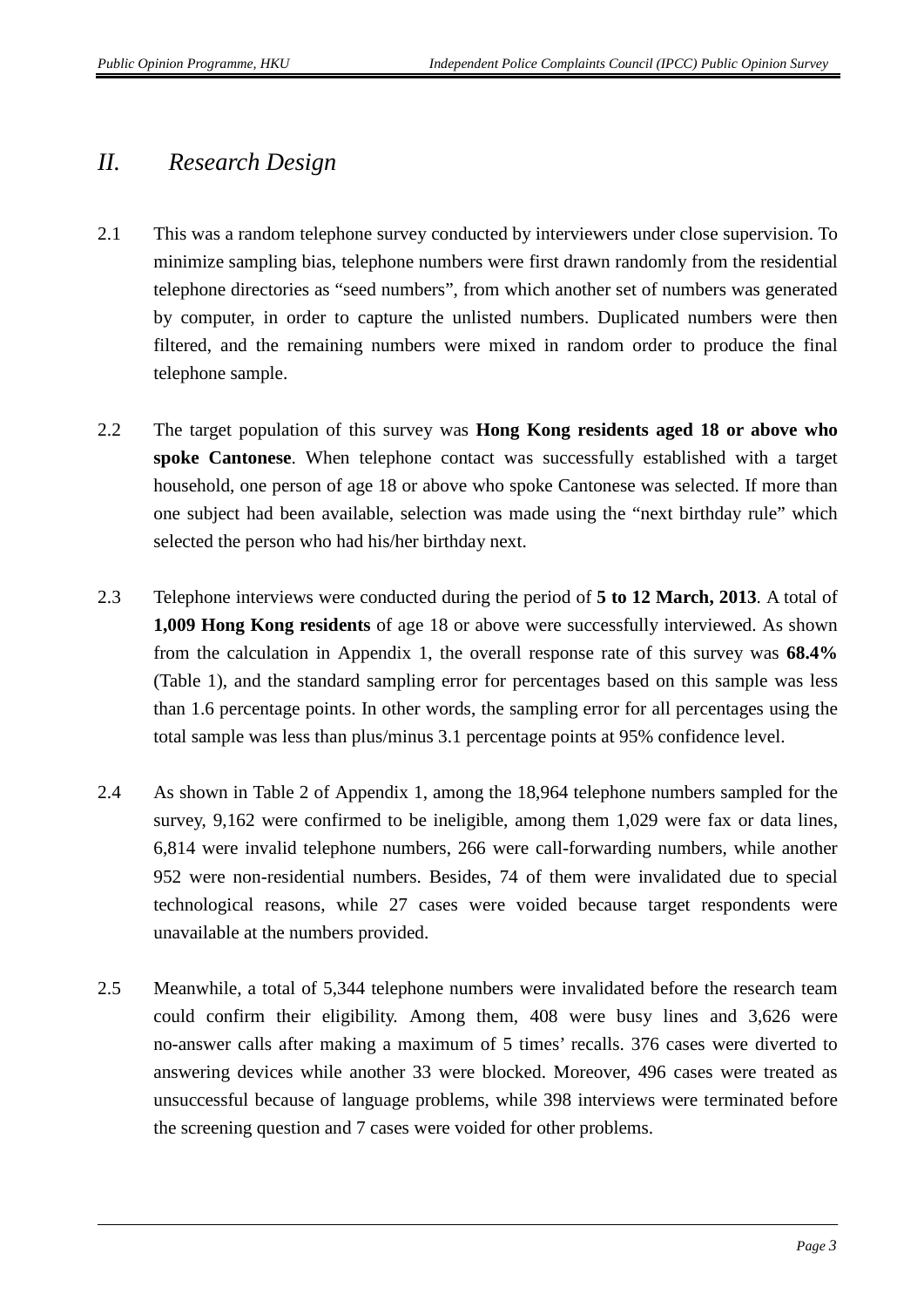- 2.6 On the other hand, 3,449 cases failed to complete the interview. Among them 33 rejected the interview immediately after their eligibility was confirmed, 3,360 were unfinished cases with appointment dates beyond the end of fieldwork period. Besides, 34 cases were incomplete due to unexpected termination of interviews, 20 were classified as miscellaneous due to other non-contact problems, and the remaining 1,009 were successful cases (Table 2).
- 2.7 To ensure representativeness of the findings, the raw data collected have been weighted according to provisional figures obtained from the Census and Statistics Department regarding the gender-age distribution of the Hong Kong population in 2012 year-end. All figures in this report are based on the weighted sample.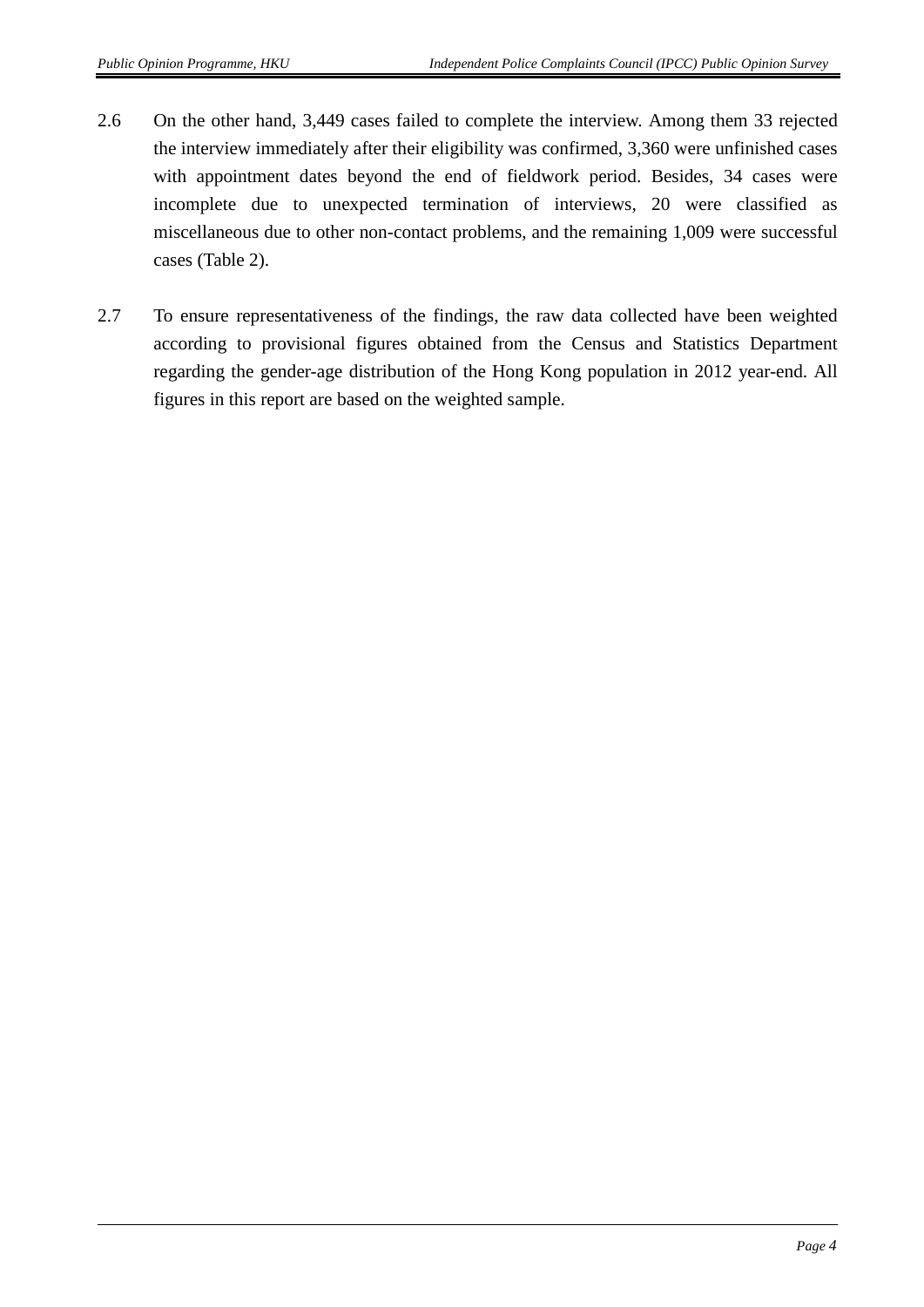## *III. Research Findings*

The questionnaire of this survey comprised 19 opinion questions on the respondents' awareness of IPCC, awareness of news on complaints against the Hong Kong Police Force, perceived image and confidence in IPCC, as well as their general perception on IPCC. The key findings are summarized in this section, while all frequency tables referred to in this section can be found in Appendix 2. It is noteworthy that the figures in the text are rounded up to the nearest integers after considering the second decimal place.

#### Awareness of IPCC

- 3.1 The first part of survey aimed at gauging respondent's general awareness of IPCC and its job nature. Results showed that, more than two-thirds (68%) had heard of IPCC prior to the interview, while less than one-third (31%) said they had not (Table 3).
- 3.2 The survey continued to ask those respondents who had heard of IPCC from where they had heard about it. They were first asked to name the channels they learnt about IPCC, and then they were prompted by the channels that they had not mentioned. Without prompting, television, including TV news (65%), TV interviews (3%), other TV programmes (6%) and TV series (IPCC the proper way) (3%), were mentioned by more than three quarters (77%) of respondents which was apparently the most common source of information. Followed at a large distance, newspaper, including other newspaper stories (8%), Ming Pao (The IPCC perspective) (1%) and Sharp Daily (Business of the Cops)  $(\langle 1\% \rangle)$  were mentioned by one-tenth (9%) of respondents, while radio and Internet were mentioned by 5% and 2% of respondents respectively. Less than 1% each also mentioned advertisements on public transport, annual report / brochure / website / newsletter / quarterly meeting of IPCC and magazines. Whilst after prompting, as high as 94% of respondents stated that they had heard of IPCC via television, mostly from TV news (86%), while half (50%) of respondents stated that they had heard of it from newspaper, mostly from other newspaper stories (36%). Besides, 30% of respondents recalled they had heard about IPCC on Radio and 16% learnt about it on the Internet, followed by advertisements on public transport (11%) and annual report / brochure / website / newsletter / quarterly meeting of IPCC (6%). Less than 2% each recalled seeing IPCC-related information from posters and magazines (Table 4).
- 3.3 When asked to name some IPCC's duties, just less than half of the 698 respondents (49%) who had heard of IPCC could provide at least one correct answer, among them, most could correctly point out IPCC was responsible for "monitoring CAPO's cases handling process"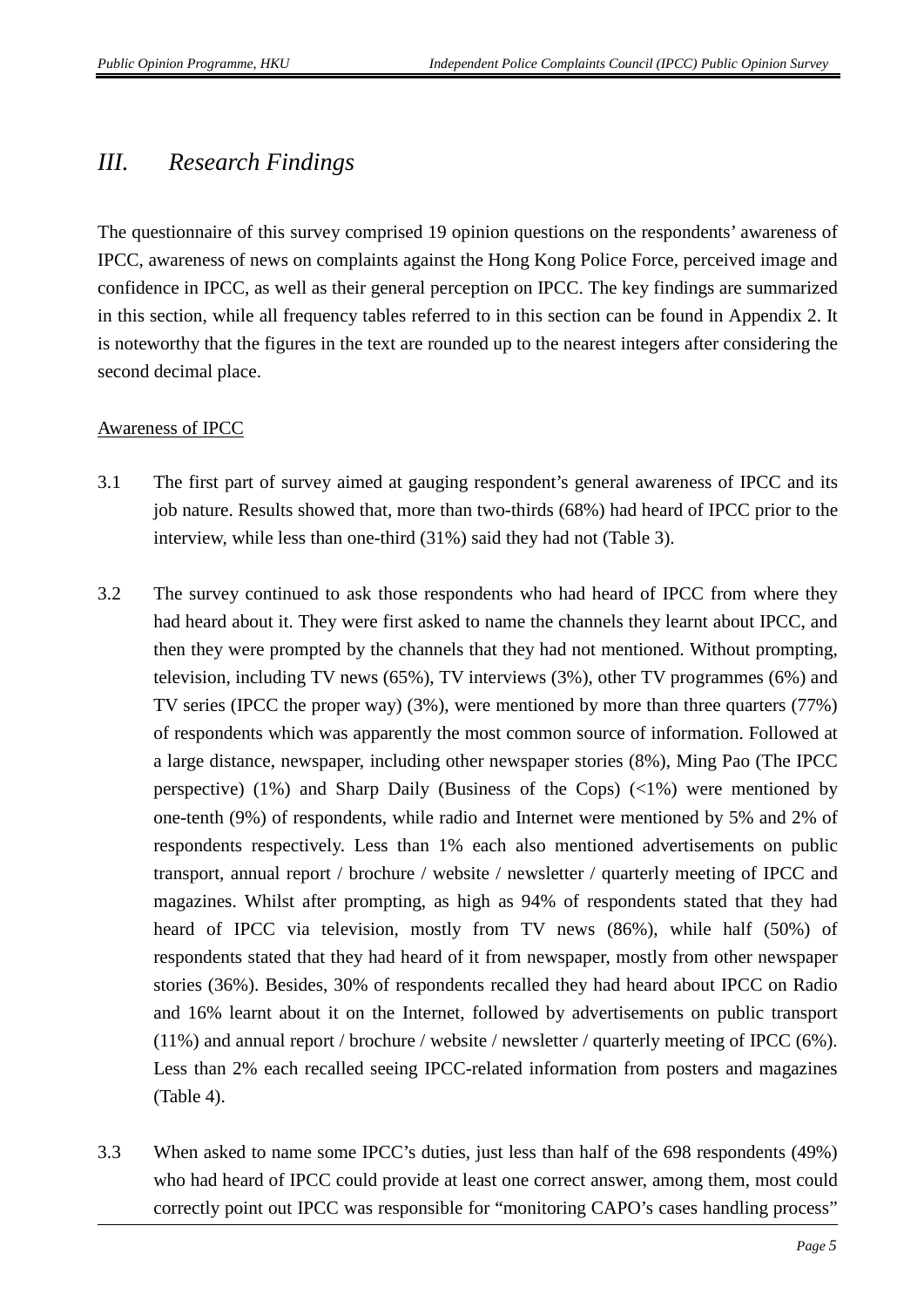(27%). "Monitoring Police's follow-up / disciplinary actions towards officers being complained" came next and was correctly named by 14% of the sub-sample. Less than one-tenth of these respondents correctly named "identifying mal-practices in Police's works that has led or may lead to complaints" (7%), "reviewing / verifying investigation report / results by CAPO" (5%) and "improving Police Force's quality of service" (3%). On the other hand, as high as 38% and 16% of the sub-sample mistakenly thought that "monitoring Police's behavior / conduct" and "investigating citizens' complaints on Police directly" were IPCC's duties. Meanwhile, one-tenth admitted they had no idea what IPCC's duties were. Other less common answers are listed in Table 5 of Appendix 2.

- 3.4 As for the independence nature of IPCC, among the 698 respondents who had heard of IPCC prior to the interview, 60% were aware that IPCC was a totally independent organization and it was not under the Police. On the contrary, about one-third (35%) thought IPCC was part of the Police and 5% opted for "don't know / hard to say" (Table 6).
- 3.5 When asked to name the most effective channel to make a complaint against members of the Police Force, "IPCC" (24%) topped the list with around a quarter of respondents mentioning it, followed by "CAPO" which was mentioned by one-fifth of respondents (20%). "Police Force" (11%) and "media" (8%) formed the next tier with around one-tenth mentioning each. Other complaint channels that came into respondents' minds included "DC / Legco members" (3%), "office of the Ombudsman, HK" (2%), "ICAC" (1%), "internet"  $(1\%)$  and "Equal Opportunities Commission"  $(\langle 1\% \rangle)$ . While another 1% believed that no channel was most effective in making a complaint against the Police Force, more than a quarter of respondents admitted they did not know (27%; Table 7).

#### Awareness of news on complaints against the Hong Kong Police Force

3.6 The second part of the survey focused on citizen's awareness of news related to complaints against the Hong Kong Police Force. Results revealed that a total of 74% of respondents had heard about news on such complaints in the year prior to the interview. News on "protestors complained about police's abuse of power" received the most public attention, with over one-third (34%) of respondents naming it without any aid. Followed at a distance, one-tenth (10%) of respondents reported that they had heard about news on "HKU 8.18 dispute / Li Keqiang visited HK / dark shadow incident", while 5% had heard about news on "Police's misconduct" and 3% had heard about news on "rape case in Police station". Other less commonly cited news included "media coverage arrangement by Police", "complaints about Police's abuse of power", "Police's law enforcement of the traffic regulation" and "stop and search issue / searching", each of these were mentioned by 2% of the sample. However, one-fifth (20%) of respondents could not specify the news they had heard of, while another one-fifth (21%) claimed that they had not heard any news about this at all in the past year (Table 8).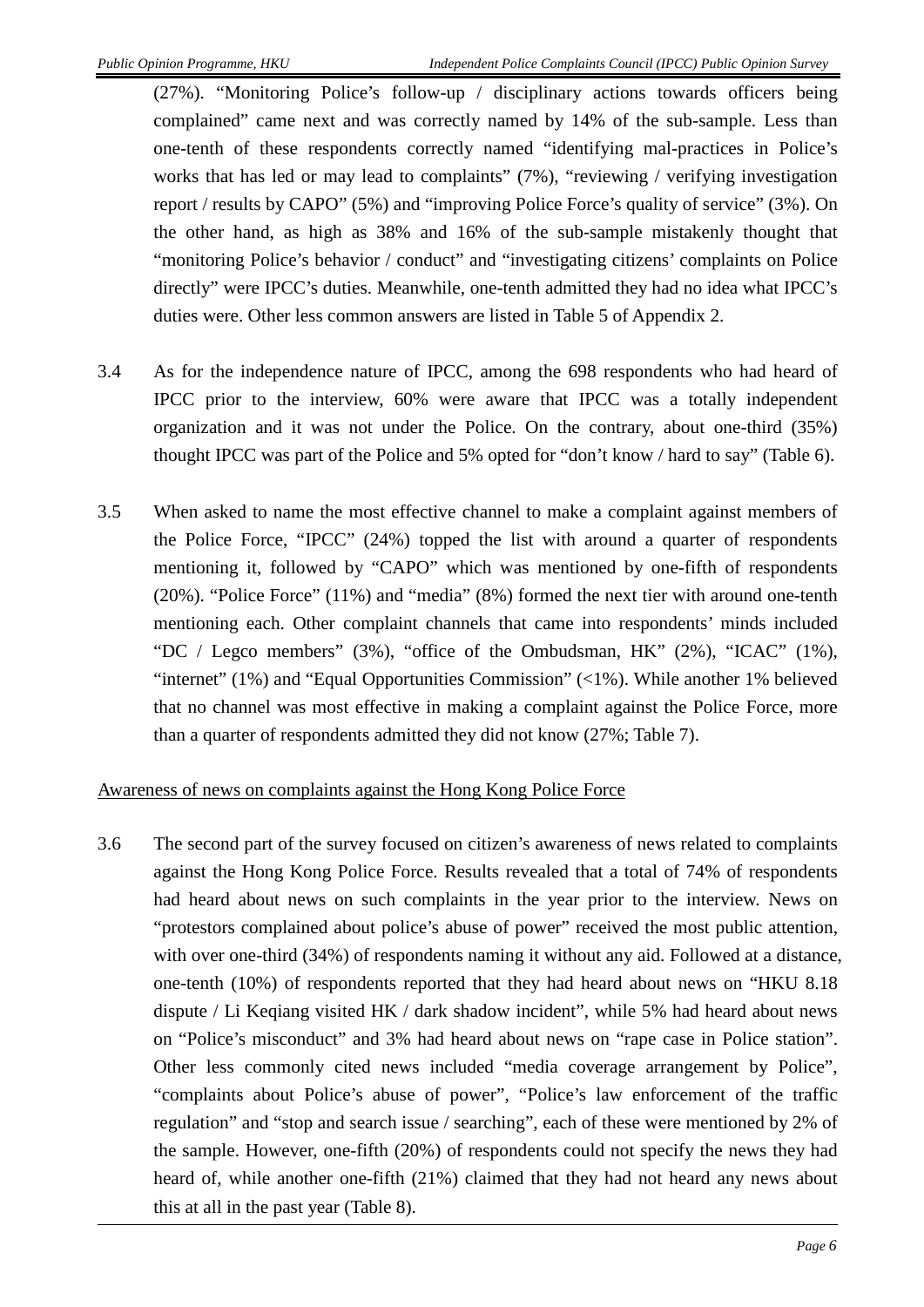- 3.7 The survey carried on to probe if respondents were aware of the outcomes of those complaints they had just mentioned. Of the 342 respondents who had heard of "protestors complained about Police's abuse of power", nearly half said they had followed up on the outcomes (49%), with 44% said "yes" and 5% said "sometimes", while another 41% said they were not aware of the results. As for the 100 respondents who had heard of "HKU 8.18 dispute / Li Keqiang visited HK / Dark shadow incident", over 60% of them were aware of the result, with 59% said "yes" and 2% said "sometimes", whereas 38% said they did not follow. Respondents' awareness of the results of other less frequently mentioned news is listed in Table 9 of Appendix 2.
- 3.8 Similar to the findings on Hong Kong citizens' most concerned news on complaints, "police officers' abuse of power" (32%) ranked first when respondents were asked to pick one type of complaint that they would care about most, with one third of sample mentioning it. About one-seventh of respondents each said they cared about complaints on "Police handling public demonstration" (14%) and "corruption of police officers" (13%) most. Less than one-tenth each admitted their largest concerns were on "unfairness of police officers in handling cases" (8%), "police officers' use of violence" (7%) and "working attitude of police officers" (6%), whereas 3% each opted for complaints on "media coverage arrangement" and "press releases arrangement". Small proportions stated that they cared about complaints on "stop and search issue / searching" (2%), "officers' law enforcement of traffic regulation" (2%) and "investigation method of police officers" most (1%; Table 10).

#### Image and confidence in IPCC

- 3.9 A series of questions were asked to gauge the perceived image of IPCC in the eyes of public. As shown from the survey findings, more than half of the sample (53%) evaluated IPCC's independence in monitoring and reviewing public complaints of the Police positively, with 35% considering IPCC "independent" and 19% thought it was "quite independent". About one-fifth (19%) opted for the middle ground "half-half", while another one-fifth (19%) evaluated IPCC negatively, with 13% opting for "not quite independent" and 6% even thought it was "not independent at all". Besides, about one-tenth of respondents (9%) answered "don't know / hard to say" (Table 11).
- 3.10 When it comes to IPCC's work on monitoring and reviewing CAPO's investigation, less than half (46%) believed that IPCC was able to do so in an impartial and objective way, among which 25% considered it "impartial and objective" and 21% thought it was "quite impartial and objective". Conversely, 13% believed it was not impartial and objective, of which 8% said "not quite impartial and objective" and 4% said "not impartial and objective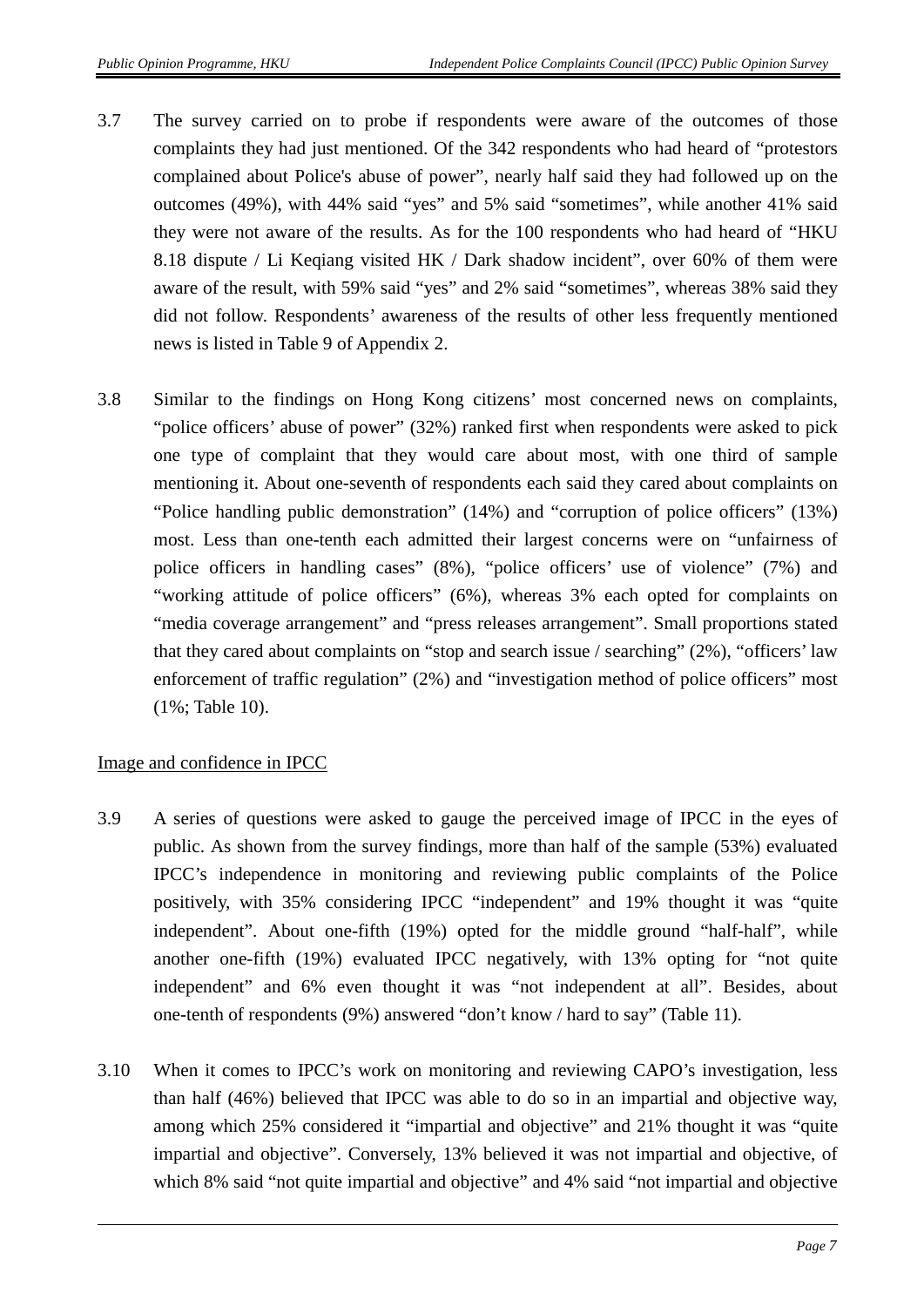at all", whereas 28% evaluated its impartiality and objectivity as half-half. At the same time, more than one-eighth (13%) of respondents did not know or found it hard to say (Table 12).

- 3.11 With regards to IPCC's efficiency in monitoring and reviewing complaints, more than one-third (35%) of respondents thought its performance was mediocre and chose half-half, while a quarter (25%) generally thought it was efficient and more than one-eighth (13%) thought the opposite. Among those who thought it was generally efficient, 11% answered "efficient" and 14% answered "quite efficient" after probing. For those who thought it was generally not efficient, 9% said it was "not quite efficient" and 4% said it was "not efficient at all". Meanwhile, a notable amount of respondents (27%) had no idea on IPCC's efficiency (Table 13).
- 3.12 As for IPCC's level of transparency in complaint monitor and review, nearly two-fifths of respondents (39%) assessed it as "half-half". Around a quarter of the sample (24%) thought IPCC's work was of low transparency, with 13% and 11% opting for "quite low" and "low" respectively. On the contrary, over one-fifth (21%) positively appraised IPCC's transparency, of which 13% said it was "quite high" and 8% said it was "high". Meanwhile, 15% could not give a definite answer to this question (Table 14).
- 3.13 Overall speaking, 43% of citizens interviewed expressed confidence in IPCC, of which over 30% were "quite confident" (31%) and over 10% were "very confident" (11%). Confidence in IPCC of another 32% of respondents was just moderate who chose half-half. On the other hand, a total of 19% said that they were not confident in IPCC, of which 14% said they were "not quite confident" and 5% said they were "not confident at all". The most commonly cited reason for no confidence in IPCC was "it's like self-investigation" (27%). "The process and results of complaints are not released to public" (17%), "may take sides with police officers when monitoring or reviewing cases" (16%), "not clear about IPCC's works" (12%) and "committees are appointed, not elected by citizens" (11%) formed the next tier with percentages ranging from 11% to 17%. Another 8%, 7% and 7% mentioned "both are under the Government", "no direct investigation, monitor only, no actual authority" and "may cover up the truth to avoid unfavorable impact on Police's image" respectively. Moreover, 5% said they were not confident in IPCC because they "didn't think IPCC investigate or monitor complaints in citizen's perspective", while 4% believed that IPCC was "only responsible for monitoring and review, didn't investigate directly" and 3% "didn't like the image of IPCC". Other less frequently cited reasons included "not confident in the Government, so not confident in IPCC" and "Police officers could be appointed as committee members", with 2% each of respondents mentioning them (Tables 15 & 16).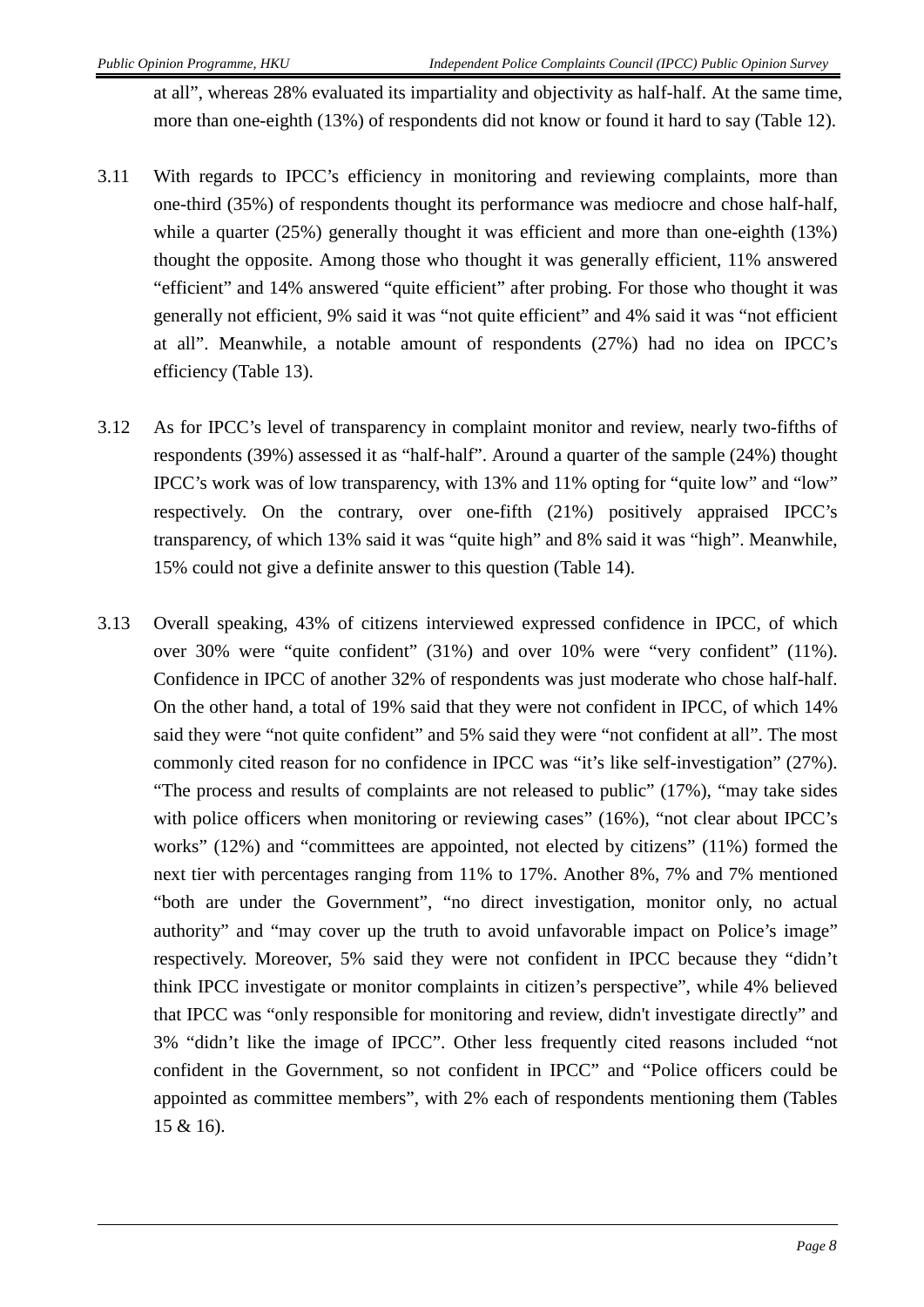3.14 Regarding the existing complaint system, nearly 45% of respondents (44%) were confident in the two-tier system of complaints against the Police Force, among which 32% were "quite confident" and 12% were "very confident". Almost 30% opted for "half-half" (28%), while 13% said they were "not quite confident" and 6% said they were "not confident at all", resulting in a total of 18% of negative appraisal of the two-tier system. Among these 185 respondents who lacked confidence in the system, more than one-third of them suggested IPCC to "increase transparency" (35%) by all means in future, while about a quarter suggested to "involve individuals from different classes in the process" (23%). Followed at a distance, around one-tenth each proposed that "IPCC should become an independent department" (10%) and "IPCC should have authorization to investigate" (9%), while another 7% and 6% believed that IPCC should have "more promotion" and "simplify" the monitor and review procedures" respectively. A small amount of the sub-sample also suggested that "IPCC should have authorization to decide punitive sanctions on police officers who violated regulations" (4%), "shorten the time for investigation and review" (3%) and "IPCC should have authorization to investigate serious cases" (1%). What's more, 2% of the sub-sample said there was nothing needed to be improved, while as high as 17% had no idea how IPCC could further improve (Tables 17 & 18).

#### Overall perception on IPCC

- 3.15 The last part of the survey aimed at investigating citizen's overall perception on IPCC. Results revealed that almost 60% of respondents perceived IPCC's image positively (57%), of which more than one-third thought it was "positive" (35%) and close to a quarter thought it was "quite positive" (23%). Another one-third (32%) evaluated IPCC's image as half positive and half negative. At the same time, a very small proportion (4%) perceived IPCC's image negatively, of which 2% each graded it as "quite negative" and "negative". 6% could not give a definite answer on this (Table 19).
- 3.16 Why the 579 respondents perceived IPCC's image positively? Results showed that the most popular reason was that they believed "IPCC was independent enough" (25%), followed by "IPCC's structure gave people confidence" (17%) and "IPCC was fair enough" (17%). "IPCC members had sufficient and professional knowledge to monitor and review", "IPCC provided a helpful monitoring system/mechanism" and "IPCC had high transparency" came next with corresponding percentages of 14%, 12% and 10%. Other reasons being cited included "IPCC had sufficient authorization to fulfill its duties" (6%), "IPCC's image/name was positive" (5%), "IPCC had high efficiency" (4%) and "IPCC was appointed by the Government" (1%). At the same time, one-tenth of the sub-sample could not provide any reason for their positive perception of IPCC (12%; Table 20).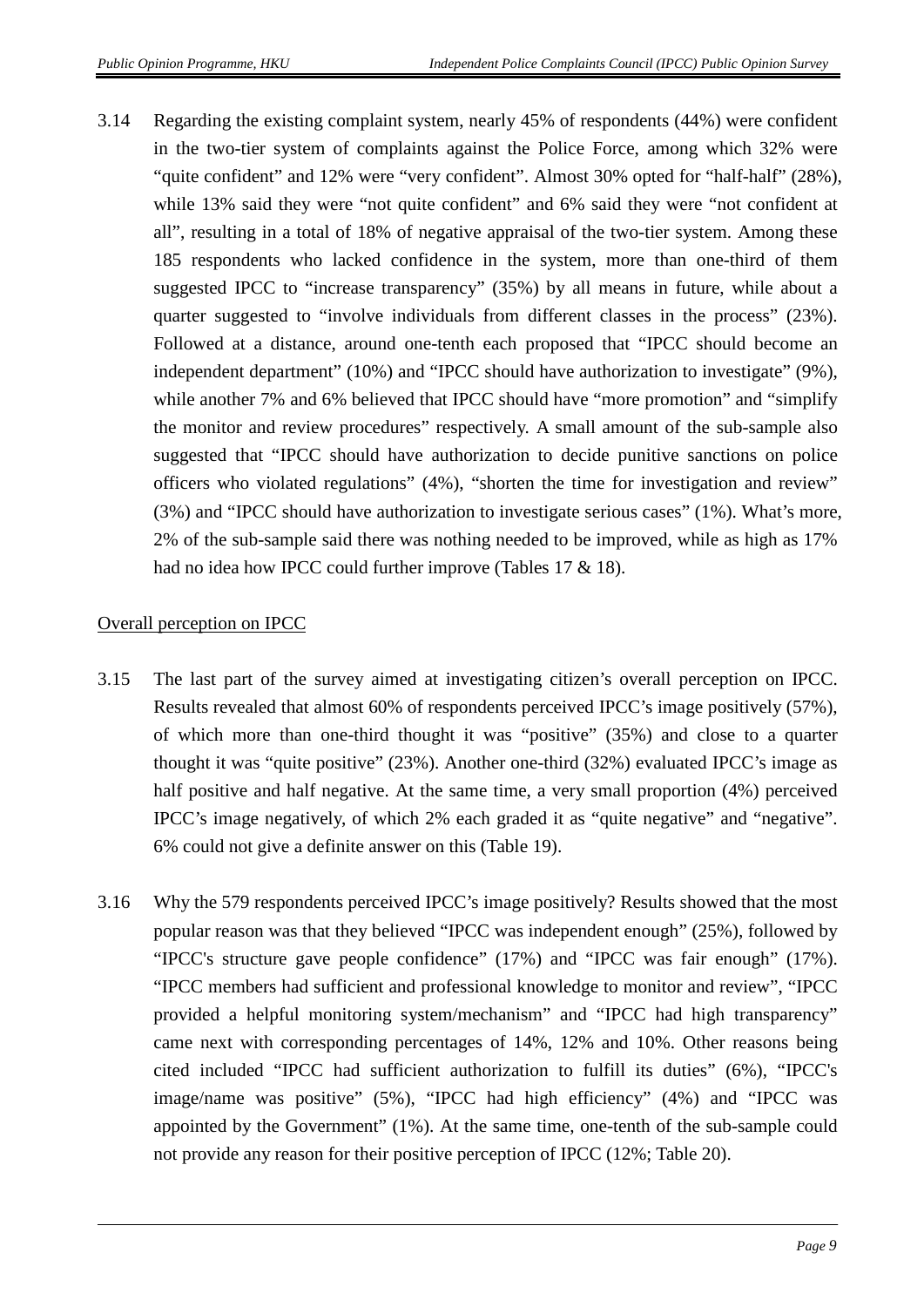- 3.17 Survey results also revealed that among the 43 respondents who perceived IPCC's image negatively, 45% thought so because they shared the view that "IPCC had low transparency". More than one-third admitted that they "didn't trust IPCC's independence" (35%), whereas about one-seventh believed that "IPCC didn't have sufficient authorization to fulfill its duties" (14%). Meanwhile, 8% opted for the reason "IPCC might take sides with police officers when monitoring or reviewing cases", and 6% each believed that "IPCC had low efficiency" and "didn't think IPCC members have sufficient and professional knowledge to monitor and review". Another 8% did not give an answer (Table 21).
- 3.18 The survey ended by asking all respondents their expectations on IPCC. About one-fifth expressed high hopes on IPCC's effective monitoring of the Hong Kong Police Force (19%), closely followed by 17% who "hoped IPCC would handle cases in a fair, impartial and transparent manner", while over one-tenth "hoped IPCC would improve its transparency" (11%). Percentages of those who hoped IPCC could "explain more to citizens the work / complaints system of HK Police Force" (8%), "improve Police-community relation / enhance its communication" (7%), "provide a channel for complaints against police" (7%), "ensure citizens will get appropriate Police services" (6%) and "pressure HK Police Force effectively in order to improve their works" (6%) ranged from 6% to 8%. Moreover, some respondents hoped that IPCC "could become an independent organization / handle cases independently" (4%) and "would keep up with its good work" (4%), "could let different people to participate" (1%), "would have the right to investigate complaints"(1%) and "could increase the efficiency"(1%). Finally, 5% said they had no expectations on IPCC, while 17% did not have any idea (Table 22).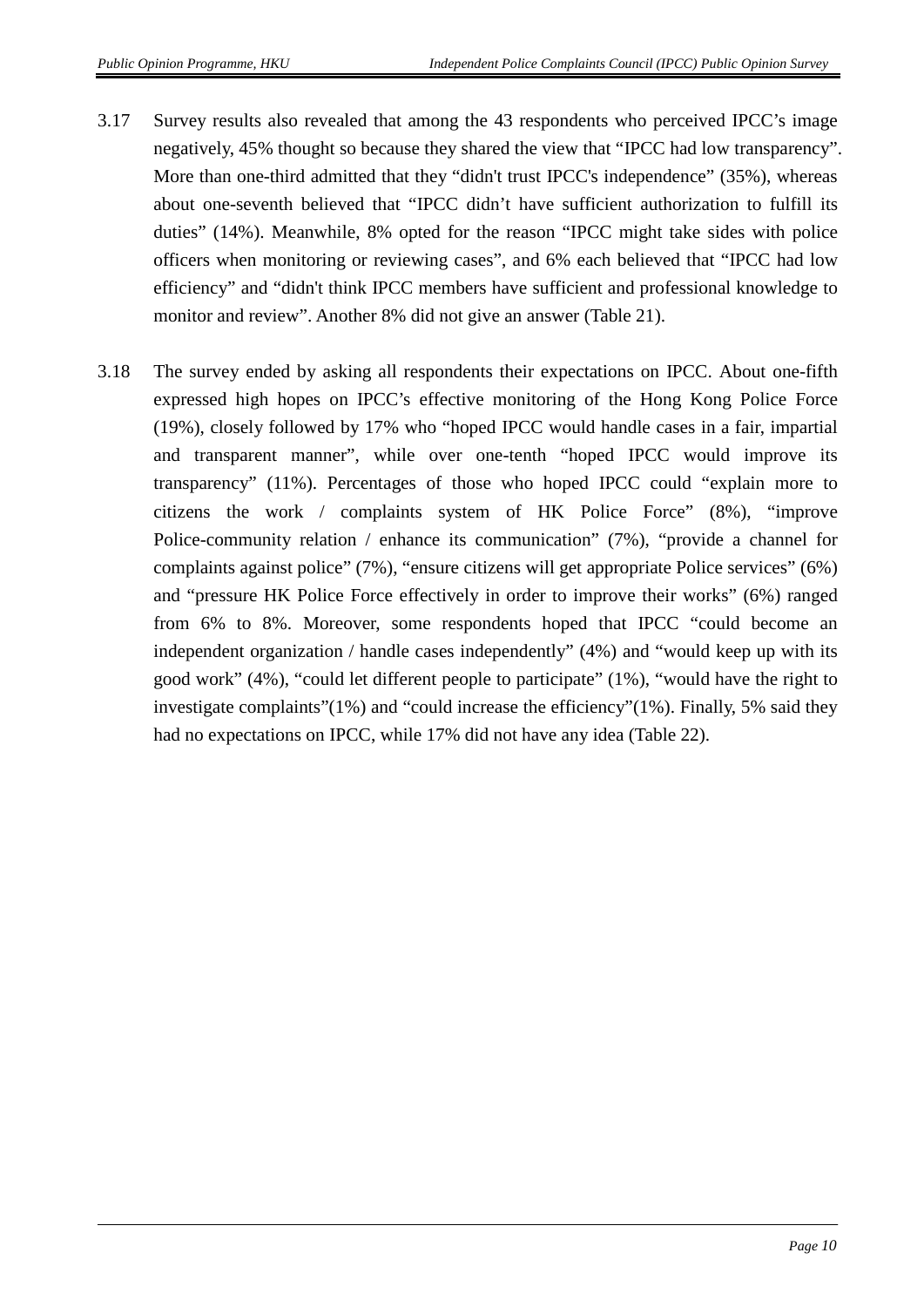## *IV. Conclusion*

- 4.1 Nearly 70% of the Hong Kong citizens interviewed in this survey had heard of IPCC, the majority of them reportedly learnt about it from television. Close to half of these respondents could name at least one IPCC duties correctly, where "monitoring CAPO's cases handling process" was the most visible IPCC function to the public. However, almost 40% have mistaken "monitoring Police's behavior/conduct" as one of IPCC's official duties. Moreover, 60% of these respondents were aware that IPCC was a totally independent organization, yet more than one-third still had confusion and thought it was part of the Police Force.
- 4.2 Three quarters of the sample said they had heard of news related to complaints against the Police in the year past. Alleged cases about Police's abuse of power against protestors received most public attention, and was also the type of cases people most concerned with. The changing socio-political environment has apparently posted new challenges to both the Police Force and IPCC.
- 4.3 On the image profile of IPCC, about half of the respondents agreed IPCC was independent when it executed its duty of monitoring and reviewing public complaints against the Police. A similar proportion of people considered IPCC had carried out its work in an impartial and objective way. However, their assessment of its efficiency and level of transparency was only "mediocre" and less positive. Overall speaking, more than 40% were confident in IPCC while one-fifth of them were not, mainly because of their impression of "self-investigation".
- 4.4 As for people's confidence in the existing two-tier police complaints system, the positive group out-numbered the negative group by a large margin of 26 percentage points, and the most popular suggestion offered by the non-confident group was to increase IPCC's transparency.
- 4.5 All in all, more than half of the respondents appraised IPCC's corporate image positively, citing its independent structure, fairness, and members' professional knowledge. For the very few who perceived IPCC's image negatively, the reasons cited included "low transparency", "no trust in IPCC's independence" and "insufficient authorization".
- 4.6 In terms of future expectations of IPCC, most respondents hoped that IPCC "could monitor the Police's work effectively" and also "could handle cases in a fair, impartial and transparent manner".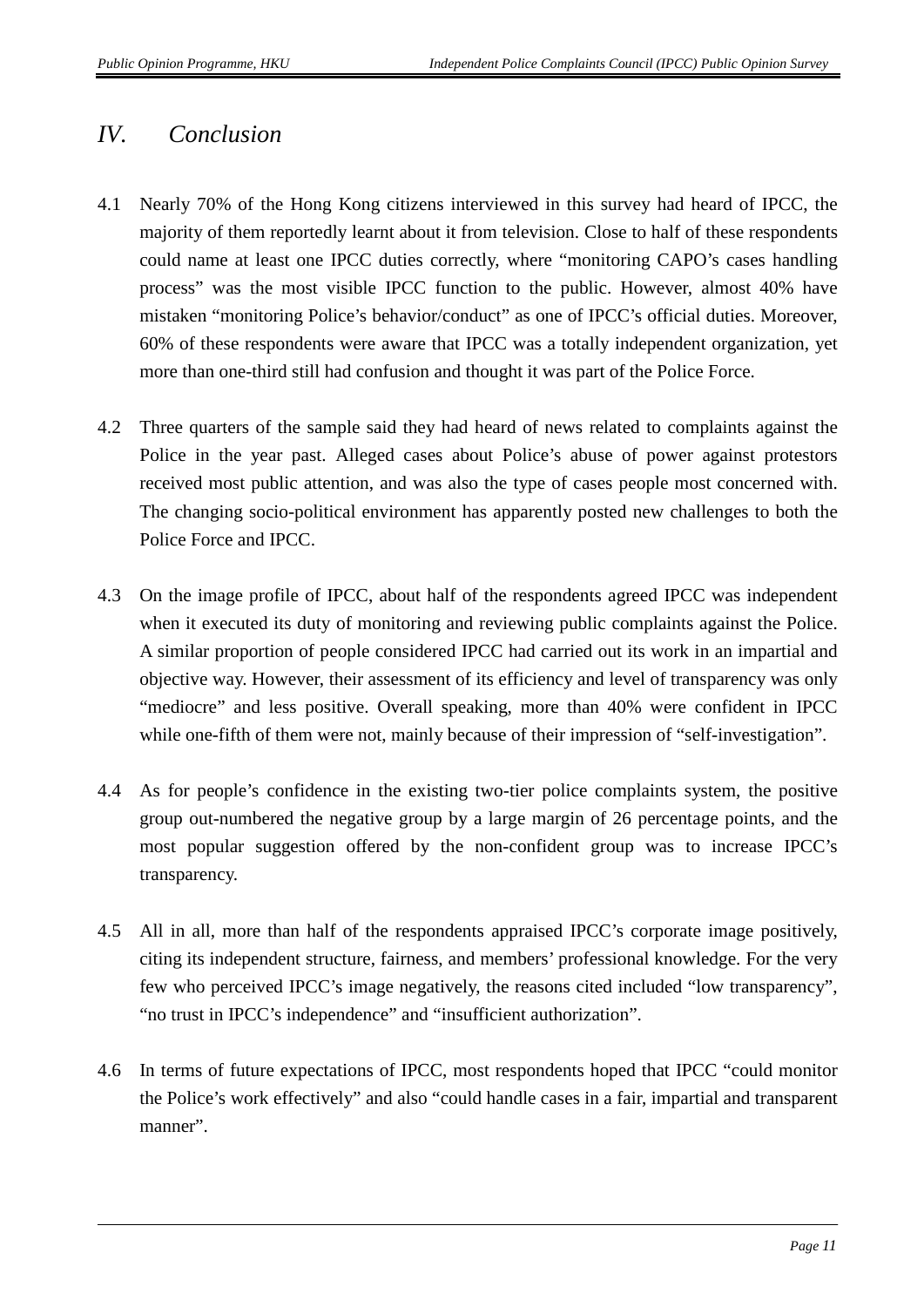**Appendix 1**

# **Contact Information**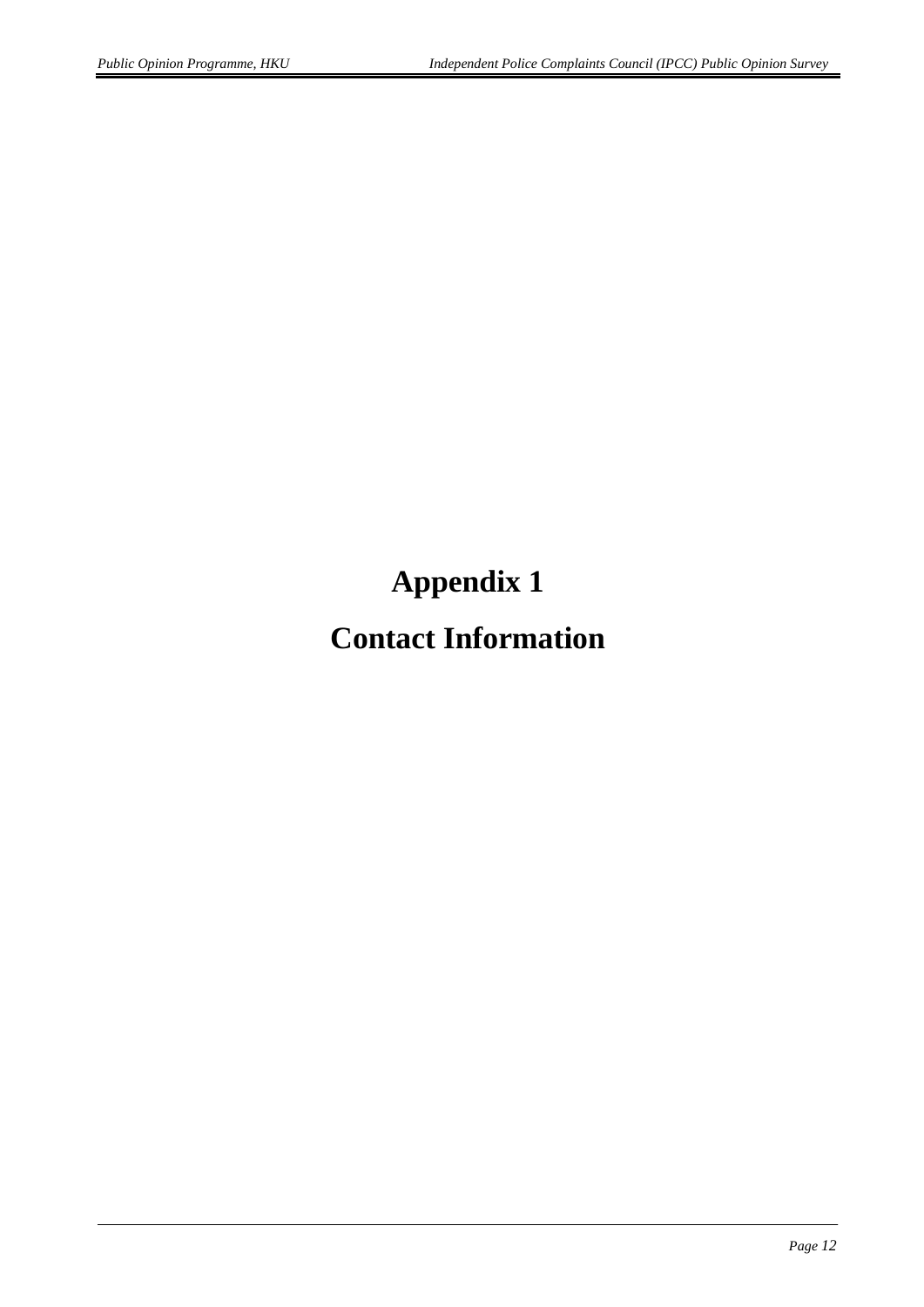#### *Table 1 Calculation of Overall response rate*



*^ Including "partial interview" and "Interview terminated before the screening question" \* Including "household-level refusal" and "known respondent refusal"*

#### *Table 2 Breakdown of contact information of the survey*

|                                                                             | Frequency      | Percentage |        |
|-----------------------------------------------------------------------------|----------------|------------|--------|
| Respondents' ineligibility confirmed                                        |                | 9,162      | 48.3%  |
| Fax / data line                                                             | 1,029          | 5.4%       |        |
| Invalid number                                                              | 6,814          | 35.9%      |        |
| Call-forwarding / mobile / pager number                                     | 266            | 1.4%       |        |
| Non-residential number                                                      | 952            | 5.0%       |        |
| Special technological difficulties                                          | 74             | 0.4%       |        |
| No eligible respondents                                                     | 27             | 0.1%       |        |
| Respondents' ineligibility not confirmed                                    |                | 5,344      | 28.2%  |
| Line busy                                                                   | 408            | 2.2%       |        |
| No answer                                                                   | 3,626          | 19.1%      |        |
| Answering device                                                            | 376            | 2.0%       |        |
| Call-blocking                                                               | 33             | 0.2%       |        |
| Language problem                                                            | 496            | 2.6%       |        |
| Interview terminated before the screening question                          | 398            | 2.1%       |        |
| <b>Others</b>                                                               | 7              | 0.0%       |        |
| Respondents' eligibility confirmed, but failed to complete<br>the interview |                | 3,449      | 18.2%  |
| Household-level refusal                                                     | $\overline{2}$ | 0.0%       |        |
| Known respondent refusal                                                    | 33             | 0.2%       |        |
| Appointment date beyond the end of the fieldwork period                     | 3,360          | 17.7%      |        |
| Partial interview                                                           | 34             | 0.2%       |        |
| <b>Miscellaneous</b>                                                        | 20             | 0.1%       |        |
| <b>Successful cases</b>                                                     |                | 1,009      | 5.3%   |
| <b>Total</b>                                                                |                | 18,964     | 100.0% |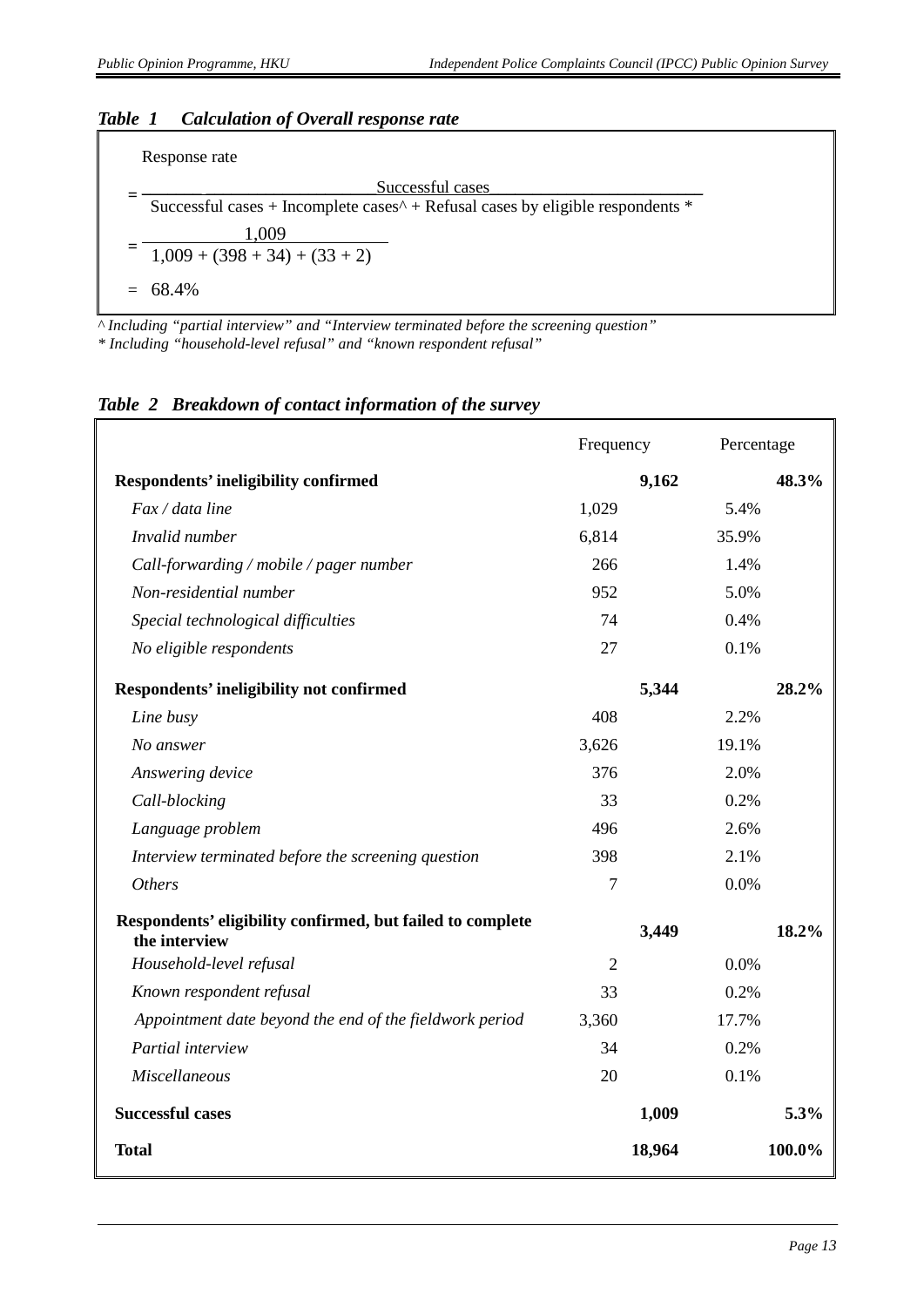# **Appendix 2 Frequency Tables**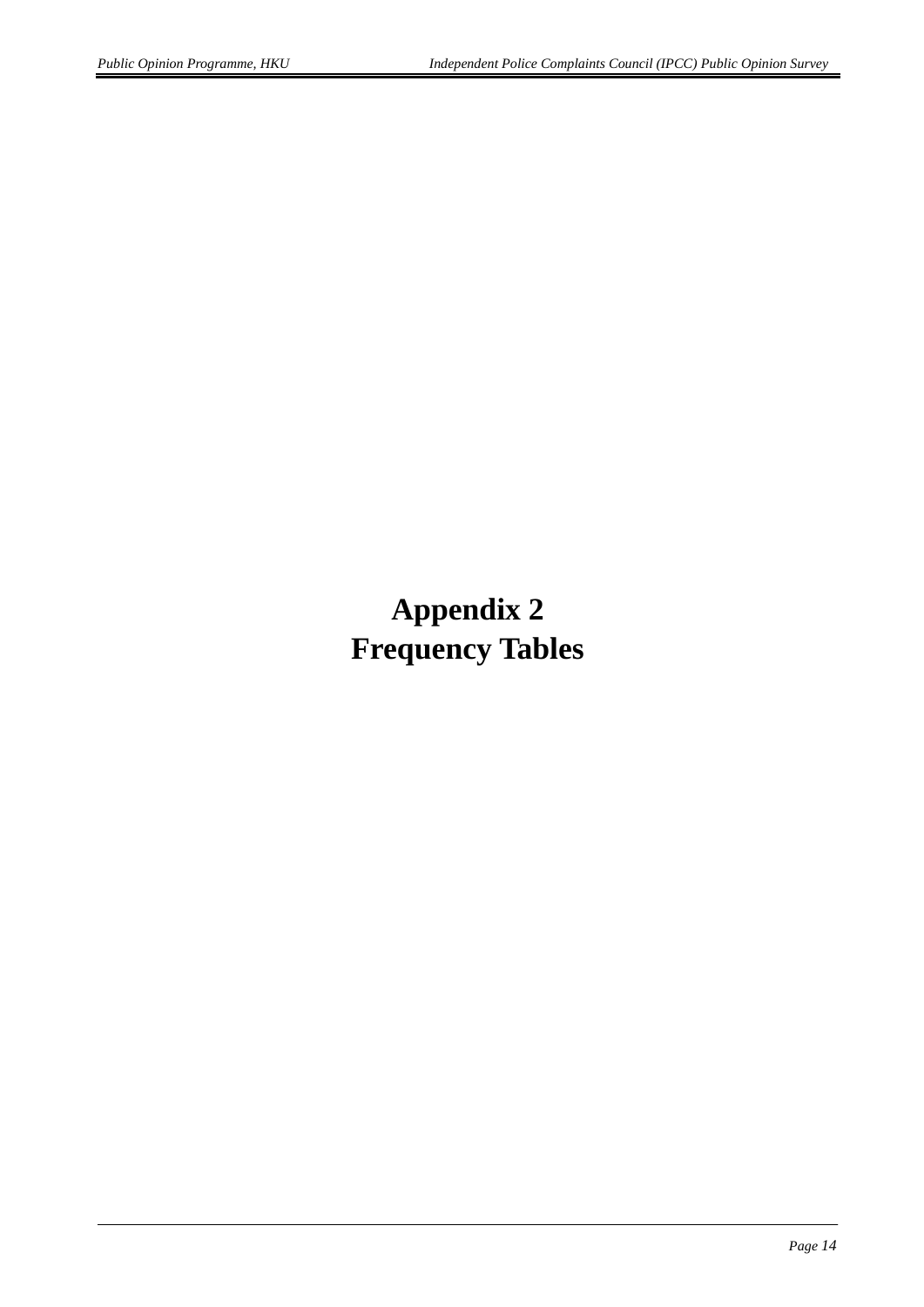#### **Awareness of IPCC**

|       | Table 3 [Q1] Prior to this survey, have you heard of Independent Police Complaints Council, or |
|-------|------------------------------------------------------------------------------------------------|
| IPCC? |                                                                                                |

|                          | Percentage (Base=1,009)<br>Frequency |        |
|--------------------------|--------------------------------------|--------|
| Yes                      | 689                                  | 68.3%  |
| N <sub>o</sub>           | 311                                  | 30.8%  |
| Don't know / hard to say |                                      | 0.8%   |
| Total                    | 1,009                                | 100.0% |

Table 4 [Q2a] (Only ask those answered "yes" or "DK/HS" in Q1, base=698) From where have you heard of IPCC? Any other channels? [Do not read out answers, multiple choices allowed] [Q2b] (Only ask those answered "yes" or "DK/HS" in Q1, base=698) Have you ever heard of IPCC from the following channels then? [Read out those channels with \* which the respondents have not mentioned in Q2a, multiple answers allowed] (\* Channels previously adopted by IPCC)

|                                                                                 | [Q2a] First mention |                                    |       | [Q2a+Q2b] Overall<br>(prompted and unprompted)     |                      |
|---------------------------------------------------------------------------------|---------------------|------------------------------------|-------|----------------------------------------------------|----------------------|
|                                                                                 | Freq.               | % of valid<br>sample<br>(Base=698) | Freq. | % of total<br>responses<br>(Base=2,117) (Base=698) | % of valid<br>sample |
| *Television                                                                     | 537                 | 76.9%                              | 658   |                                                    | 94.2%                |
| <b>News</b>                                                                     | 450                 | 64.5%                              | 601   | 28.4%                                              | 86.1%                |
| TV interview                                                                    | 23                  | 3.3%                               | 209   | 9.9%                                               | 30.0%                |
| Other TV programmes                                                             | 43                  | 6.2%                               | 198   | 9.3%                                               | 28.3%                |
| TV series (IPCC the proper way)                                                 | 21                  | 2.9%                               | 145   | 6.8%                                               | 20.7%                |
| *Newspaper                                                                      | 63                  | 9.1%                               | 351   |                                                    | 50.3%                |
| Other Newspaper stories (Please see<br>below)                                   | 52                  | 7.5%                               | 249   | 11.8%                                              | 35.7%                |
| Sharp Daily (Business of the Cops)                                              | $\overline{2}$      | 0.3%                               | 92    | 4.4%                                               | 13.2%                |
| Ming Pao (The IPCC perspective)                                                 | 9                   | 1.2%                               | 89    | 4.2%                                               | 12.8%                |
| *Radio                                                                          | 38                  | 5.4%                               | 212   | 13.9%                                              | 30.4%                |
| *Internet                                                                       | 14                  | 2.0%                               | 110   | 7.2%                                               | 15.8%                |
| *Advertisements on public transport                                             | $\overline{2}$      | 0.3%                               | 75    |                                                    | 10.7%                |
| Bus                                                                             | 1                   | 0.2%                               | 42    | 2.0%                                               | 6.1%                 |
| <b>MTR</b>                                                                      | $\boldsymbol{l}$    | 0.2%                               | 41    | 1.9%                                               | 5.8%                 |
| Ferry/Pier                                                                      |                     |                                    | 11    | 0.5%                                               | 1.6%                 |
| *Annual report / Brochure / Website /<br>Newsletter / Quarterly meeting of IPCC | $\overline{2}$      | 0.3%                               | 40    |                                                    | 5.7%                 |
| Quarterly meeting between IPCC and<br><b>CAPO</b>                               | $\boldsymbol{l}$    | 0.1%                               | 19    | 0.9%                                               | 2.7%                 |
| <b>IPCC</b> website                                                             | $\theta$            | 0.1%                               | 15    | 0.7%                                               | 2.1%                 |
| Annual report of IPCC / Brochure                                                | $\mathcal{I}$       | 0.2%                               | 10    | 0.5%                                               | 1.5%                 |
| <b>IPCC</b> newsletter                                                          |                     |                                    | 10    | 0.5%                                               | 1.4%                 |
| *Poster (please see below)                                                      |                     |                                    | 11    | 0.7%                                               | 1.6%                 |
| Magazines                                                                       | 1                   | 0.1%                               | 8     | 0.4%                                               | 1.2%                 |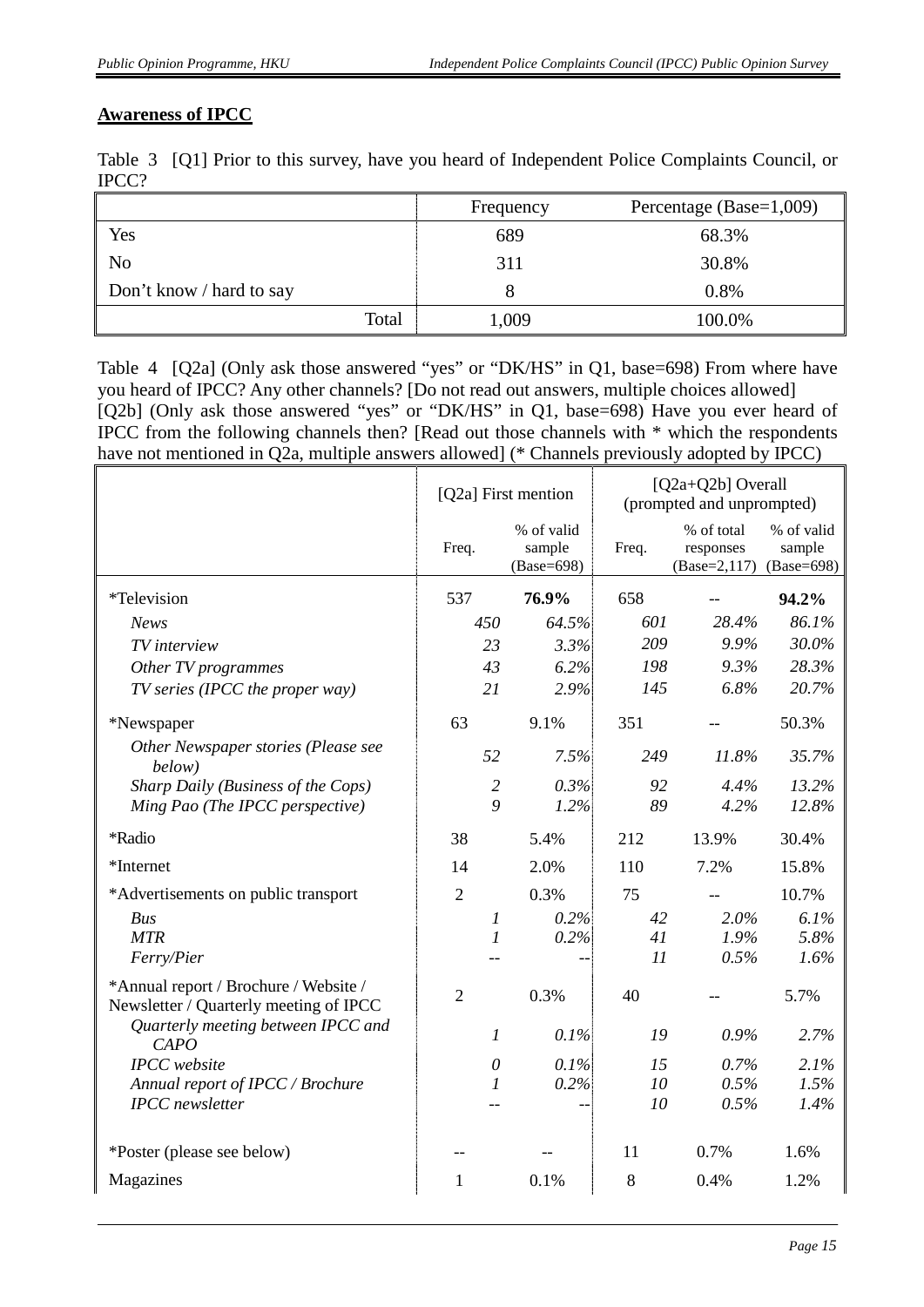| Public Opinion Programme, HKU                                                   |                |                  |      |                | Independent Police Complaints Council (IPCC) Public Opinion Survey |      |
|---------------------------------------------------------------------------------|----------------|------------------|------|----------------|--------------------------------------------------------------------|------|
| Others                                                                          | 24             |                  | 3.4% | 58             |                                                                    | 8.3% |
| Friends / Neighbours / Relatives /<br><b>Schoolmates</b>                        |                | 9                | 1.3% | 24             | 1.1%                                                               | 3.5% |
| Work                                                                            |                | 7                | 0.9% | $\overline{7}$ | 0.3%                                                               | 0.9% |
| <b>Community Activities</b>                                                     |                | $\overline{2}$   | 0.3% | $\overline{4}$ | 0.2%                                                               | 0.6% |
| <b>Talks</b>                                                                    |                | $\boldsymbol{l}$ | 0.1% | 1              | 0.1%                                                               | 0.2% |
| Others (see below)                                                              |                | 5                | 0.8% | 8              | 0.4%                                                               | 1.1% |
| Don't know / can't remember                                                     | 16             |                  | 2.3% | $\mathbf{1}$   | 0.1%                                                               | 0.2% |
| Total                                                                           | 698            |                  | 100% | 2,117          | 100.0%                                                             |      |
| Other newspaper that cannot be grouped                                          |                |                  |      |                |                                                                    |      |
| <b>Apple Daily</b>                                                              | 16             |                  | 2.2% | 63             | 3.0%                                                               | 9.1% |
| <b>Oriental Daily</b>                                                           | 16             |                  | 2.4% | 58             | 2.7%                                                               | 8.3% |
| Other interviews and coverage on<br>newspaper (no specific newspaper)           | 9              |                  | 1.2% | 47             | 2.2%                                                               | 6.7% |
| Oriental Daily, Apple Daily                                                     | 3              |                  | 0.5% | 16             | 0.8%                                                               | 2.3% |
| Sing Tao Daily                                                                  | --             |                  |      | 13             | 0.6%                                                               | 1.9% |
| Hong Kong Headline                                                              | 1              |                  | 0.1% | 8              | 0.4%                                                               | 1.1% |
| General report by Ming Pao                                                      | $\overline{2}$ |                  | 0.2% | 6              | 0.3%                                                               | 0.9% |
| Other interviews and coverage on<br>newspaper(free newspaper)                   | $\mathbf{1}$   |                  | 0.2% | 5              | 0.2%                                                               | 0.7% |
| Metro Daily                                                                     | --             |                  |      | $\overline{4}$ | 0.2%                                                               | 0.6% |
| Hong Kong Economic Times                                                        | 1              |                  | 0.2% | $\overline{4}$ | 0.2%                                                               | 0.6% |
| The Sun                                                                         | $\mathbf{1}$   |                  | 0.1% | $\overline{2}$ | 0.2%                                                               | 0.5% |
| Apple Daily, Hong Kong Headline,<br>Metro Daily                                 |                |                  |      | $\overline{2}$ | 0.2%                                                               | 0.5% |
| Hong Kong Economic Journal                                                      |                |                  |      | $\overline{2}$ | 0.1%                                                               | 0.4% |
| South China Morning Post                                                        |                |                  |      | 2              | 0.1%                                                               | 0.3% |
| Sky Post, AM703                                                                 |                |                  |      | $\overline{2}$ | 0.1%                                                               | 0.2% |
| South China Morning Post, Ming Pao,<br>Hong Kong Economic Times, Apple<br>Daily |                |                  |      | $\overline{2}$ | 0.1%                                                               | 0.2% |
| Sing Tao Daily, South China Morning<br>Post, Hong Kong Economic Times           |                |                  |      | $\overline{2}$ | 0.1%                                                               | 0.2% |
| AM730                                                                           |                |                  |      | 1              | 0.1%                                                               | 0.2% |
| Metro Daily, AM703                                                              |                |                  |      | 1              | 0.1%                                                               | 0.2% |
| Hong Kong Headline, Apple Daily                                                 |                |                  |      | 1              | 0.1%                                                               | 0.2% |
| The Sun, Oriental Daily                                                         |                |                  |      | 1              | 0.1%                                                               | 0.2% |
| Oriental Daily, Sing Tao Daily                                                  | 1              |                  | 0.2% | 1              | 0.1%                                                               | 0.2% |
| Hong Kong Economic Journal, Oriental<br>Daily, Apple Daily                      | --             |                  |      | $\mathbf{1}$   | 0.1%                                                               | 0.2% |
| <b>Sky Post</b>                                                                 | --             |                  |      | $\mathbf{1}$   | 0.1%                                                               | 0.2% |
| Hong Kong Daily News                                                            |                |                  |      | 1              | 0.1%                                                               | 0.2% |
| Sing Tao Daily, Ming Pao                                                        |                |                  |      | 1              | $< 0.1\%$                                                          | 0.1% |
| Hong Kong Headline, AM730, Sky Post                                             | --             |                  |      | $\mathbf{1}$   | $< 0.1\%$                                                          | 0.1% |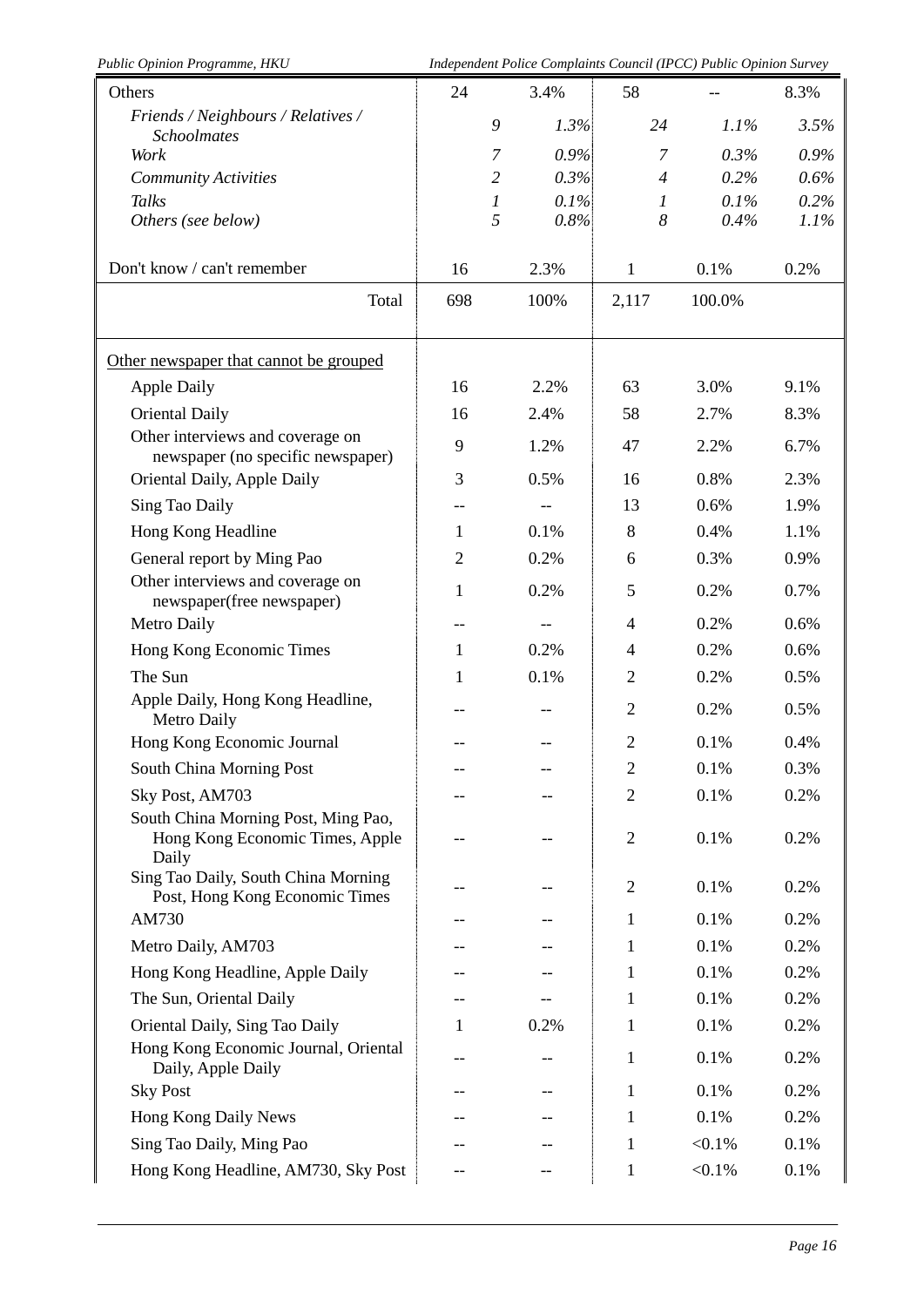| Public Opinion Programme, HKU<br>Independent Police Complaints Council (IPCC) Public Opinion Survey |              |      |                |           |       |
|-----------------------------------------------------------------------------------------------------|--------------|------|----------------|-----------|-------|
| Apple Daily, Hong Kong Economic<br><b>Times</b>                                                     | $\mathbf{1}$ | 0.1% | $\mathbf{1}$   | $< 0.1\%$ | 0.1%  |
| on.cc                                                                                               | 1            | 0.1% | $\mathbf{1}$   | $< 0.1\%$ | 0.1%  |
| Sub-total                                                                                           | 52           | 7.5% | 249            | 11.8%     | 35.7% |
| Place of poster                                                                                     |              |      |                |           |       |
| Tai Po                                                                                              |              |      | $\overline{2}$ | 0.1%      | 0.2%  |
| Tsim Sha Tsui                                                                                       | --           |      | $\mathbf{1}$   | 0.1%      | 0.2%  |
| Sheung Wan                                                                                          |              |      | $\mathbf{1}$   | 0.1%      | 0.2%  |
| Government                                                                                          |              |      | 1              | $< 0.1\%$ | 0.1%  |
| Don't know / hard to say / can't<br>remember                                                        |              |      | 7              | 0.3%      | 1.0%  |
| Sub-total                                                                                           |              |      | 11             | 0.5%      | 1.6%  |
| Other responses that cannot be grouped                                                              |              |      |                |           |       |
| Movie                                                                                               | $-$          |      | $\mathbf{1}$   | 0.1%      | 0.2%  |
| Advertisement                                                                                       | 1            | 0.2% | $\mathbf{1}$   | 0.1%      | 0.2%  |
| Heard of it when it was established                                                                 | 1            | 0.2% | 1              | 0.1%      | 0.2%  |
| Have complained the police                                                                          | --           | $-$  | $\mathbf{1}$   | $< 0.1\%$ | 0.1%  |
| 1823 complaint hotline                                                                              | 1            | 0.1% | $\mathbf{1}$   | $< 0.1\%$ | 0.1%  |
| <b>Trade Union</b>                                                                                  | 1            | 0.1% | $\mathbf{1}$   | $< 0.1\%$ | 0.1%  |
| Canada has IPCC                                                                                     | 1            | 0.1% | 1              | $< 0.1\%$ | 0.1%  |
| Knowledge                                                                                           | 1            | 0.1% | 1              | $< 0.1\%$ | 0.1%  |
| Sub-total                                                                                           | 5            | 0.8% | 8              | 0.4%      | 1.1%  |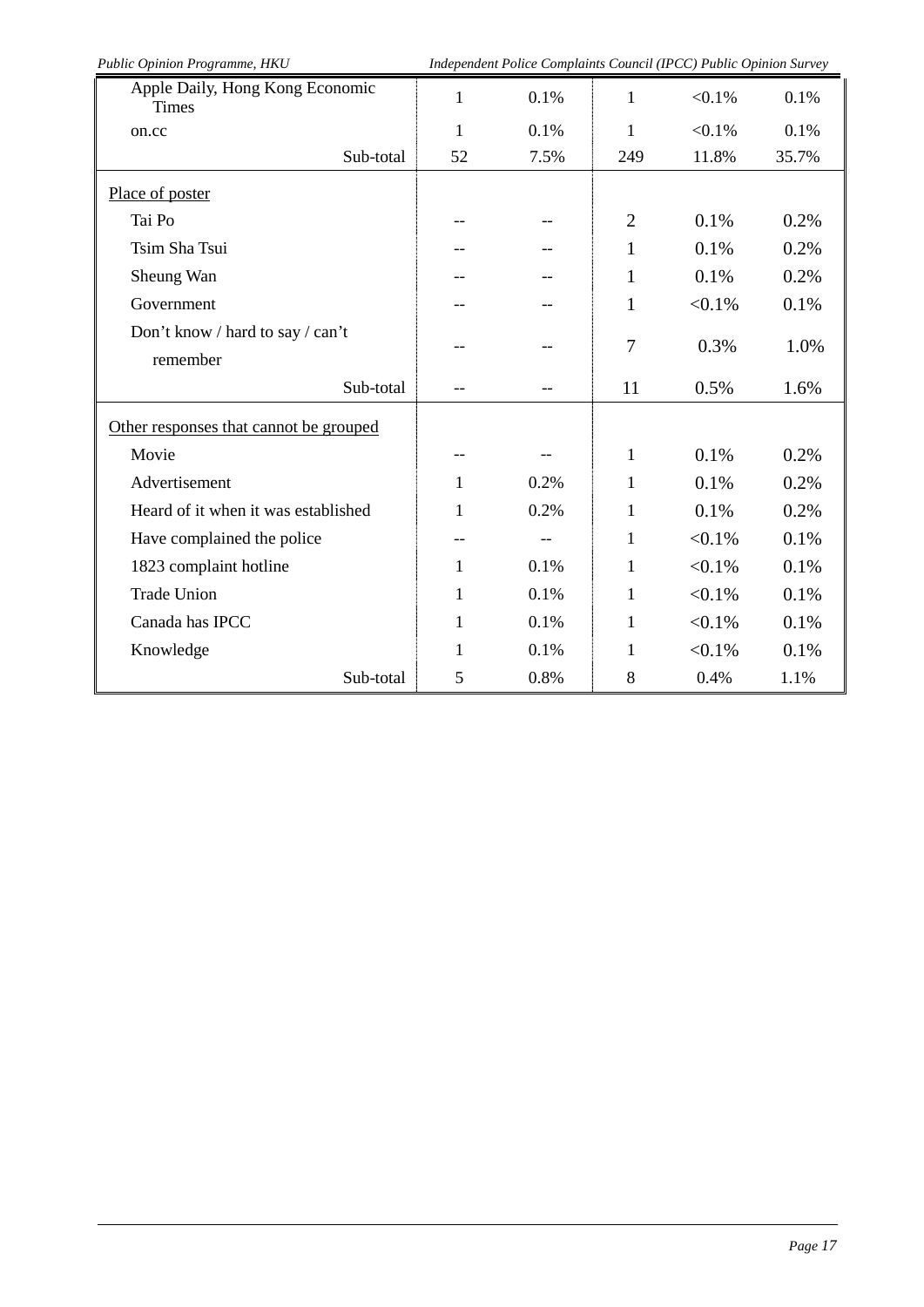|                                                                                           | Frequency      | % of total<br>responses<br>(Base=887) | % of valid<br>sample<br>(Base=698) |  |
|-------------------------------------------------------------------------------------------|----------------|---------------------------------------|------------------------------------|--|
| <b>IPCC</b> duties                                                                        | 338            |                                       | 48.5%                              |  |
| Monitoring CAPO's cases handling process                                                  | 189            | 21.3%                                 | 27.1%                              |  |
| Monitoring Police's follow-up / disciplinary actions<br>towards officers being complained | 98             | $11.0\%$                              | 14.0%                              |  |
| Identifying mal-practices in Police's works that has<br>led or may lead to complaints     | 48             | 5.4%                                  | 6.9%                               |  |
| Reviewing/verifying investigation reports/results by<br><b>CAPO</b>                       | 37             | 4.2%                                  | 5.4%                               |  |
| Improving Police Force's quality of service                                               | 22             | 2.5%                                  | 3.1%                               |  |
| Reviewing statistics on types of Police's behavior<br>that citizens complained            | 12             | 1.4%                                  | 1.8%                               |  |
| Non-IPCC duties                                                                           | 369            |                                       | 52.9%                              |  |
| Monitoring Police's behaviour/conduct                                                     | 268            | 30.2%                                 | 38.4%                              |  |
| Investigating citizens' complaints on Police directly                                     | 114            | 12.9%                                 | 16.4%                              |  |
| Improving police-community relation / enhance<br>communication                            | 12             | 1.3%                                  | 1.7%                               |  |
| <b>Investigating Police bribing cases</b>                                                 | 8              | 0.9%                                  | 1.2%                               |  |
| Other wrong answers                                                                       | $\overline{7}$ | 0.8%                                  | 1.1%                               |  |
| Don't know / can't remember                                                               | 72             | 8.1%                                  | 10.3%                              |  |
| Total                                                                                     | 887            | 100.0%                                |                                    |  |
| Other response that cannot be grouped:                                                    |                |                                       |                                    |  |
| Monitor (didn't specify what to monitor)                                                  | $\overline{2}$ | 0.2%                                  | 0.3%                               |  |
| For citizens to complain police officers                                                  | 1              | 0.1%                                  | 0.2%                               |  |
| Monitor juvenile crime                                                                    | 1              | 0.1%                                  | 0.1%                               |  |
| Investigate everything about police                                                       | 1              | 0.1%                                  | 0.1%                               |  |
| A useless department                                                                      | 1              | 0.1%                                  | 0.1%                               |  |
| Telephone tapping the suspects                                                            | 1              | 0.1%                                  | 0.1%                               |  |
| Monitor firemen, Immigration Department and                                               | 1              | 0.1%                                  | 0.1%                               |  |
| <b>Custom and Excise Department</b>                                                       |                |                                       |                                    |  |
| Maintenance of law and order                                                              | 1              | 0.1%                                  | 0.1%                               |  |
| Sub-total                                                                                 | 7              | 0.8%                                  | 1.1%                               |  |

Table 5 [Q3] (Only ask those answered "yes" or "DK/HS" in Q1, base=698) To your knowledge, what are IPCC's duties? Any other duties? [Do not read out options, multiple answers allowed]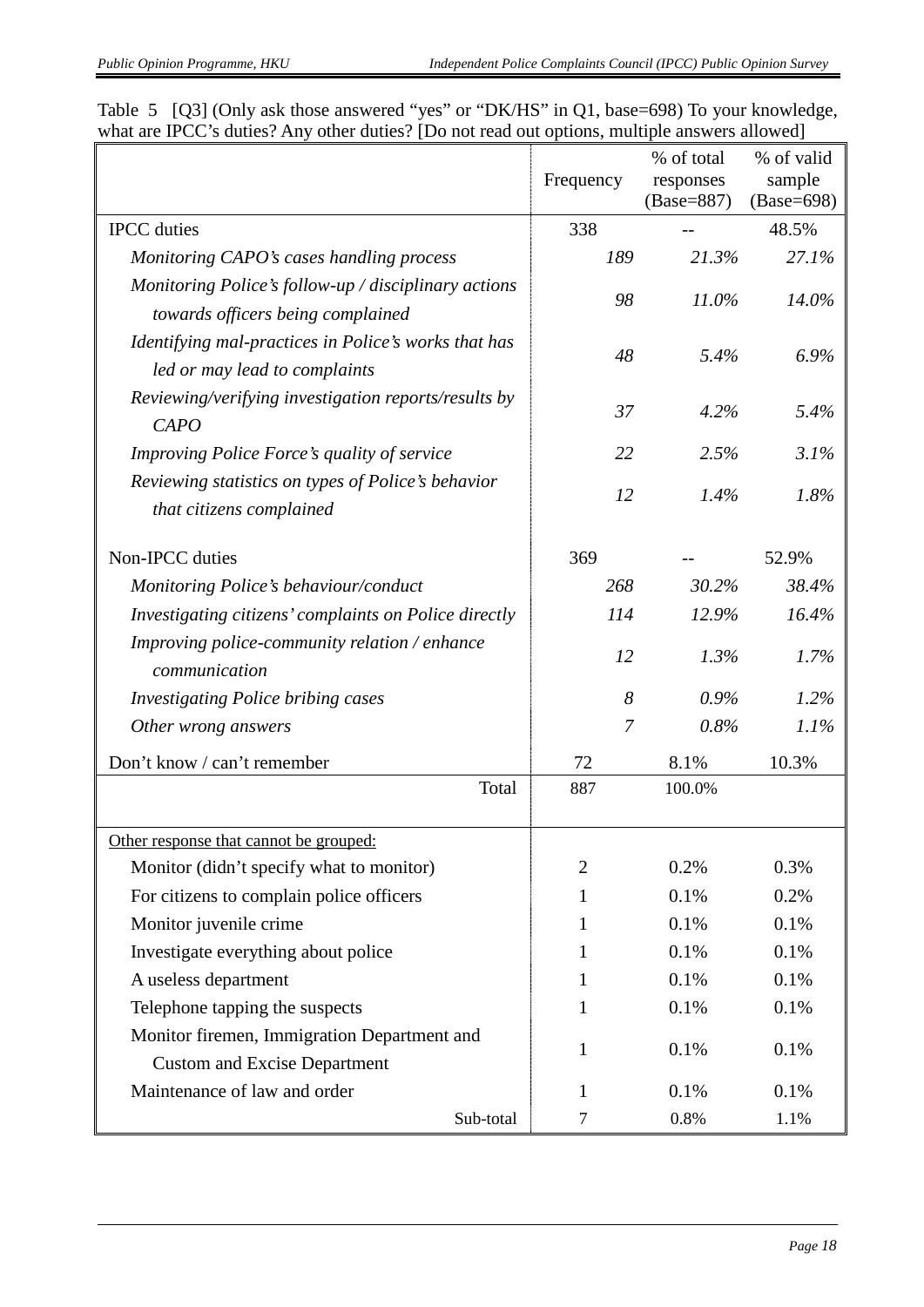Table 6 [Q4] (Only ask those answered "yes" or "DK/HS" in Q1, base=698) Do you think IPCC is…? [Read out first two options, order to be randomized by computer, only one answer is allowed]

|                                                          | Frequency | Percentage<br>(Base=698) |
|----------------------------------------------------------|-----------|--------------------------|
| A totally independent organization, not under the Police | 420       | 60.2%                    |
| Part of the Police                                       | 243       | 34.8%                    |
| Don't know / hard to say                                 | 35        | 5.0%                     |
| Total                                                    | 698       | 100.0%                   |

Table 7 [Q5] What do you think is the most effective channel to make a complaint of Police? [Do not read out options, one answer only]

|                                                | Frequency        | Percentage (Base=1,008) |
|------------------------------------------------|------------------|-------------------------|
| <b>IPCC</b>                                    | 244              | 24.2%                   |
| CAPO                                           | 198              | 19.6%                   |
| Police Force                                   | 108              | 10.7%                   |
| Media                                          | 85               | 8.5%                    |
| DC / LegCo members                             | 34               | 3.4%                    |
| Office of the Ombudsman, HK                    | 15               | 1.5%                    |
| <b>ICAC</b>                                    | 14               | 1.4%                    |
| Internet                                       | 7                | 0.6%                    |
| <b>Equal Opportunities Commission</b>          | 3                | 0.3%                    |
| No channel                                     | 10               | 1.0%                    |
| Others (please see below)                      | 20               | 2.0%                    |
| Don't know                                     | 270              | 26.8%                   |
| Total                                          | 1,008            | 100.0%                  |
| <b>Missing</b>                                 | $\boldsymbol{l}$ |                         |
| Other responses that cannot be grouped         |                  |                         |
| Complaint hotline                              | 5                | 0.5%                    |
| <b>Police Public Relations Bureau</b>          | $\overline{3}$   | 0.3%                    |
| Court                                          | $\overline{2}$   | 0.2%                    |
| <b>Commissioner of Police</b>                  | $\overline{2}$   | 0.2%                    |
| Any channel will be effective                  | 1                | 0.1%                    |
| <b>National People's Congress</b>              | 1                | 0.1%                    |
| Make complaints via the third party            |                  | 0.1%                    |
| Independent government organization            |                  | 0.1%                    |
| When need to complain, just ask people will do |                  | 0.1%                    |
| Resist with actions                            |                  | 0.1%                    |
| Demonstration                                  | 1                | 0.1%                    |
| Lawyer, civil association                      | 1                | 0.1%                    |
| Universal suffrage                             | 1                | 0.1%                    |
| Sub-total                                      | 20               | 2.0%                    |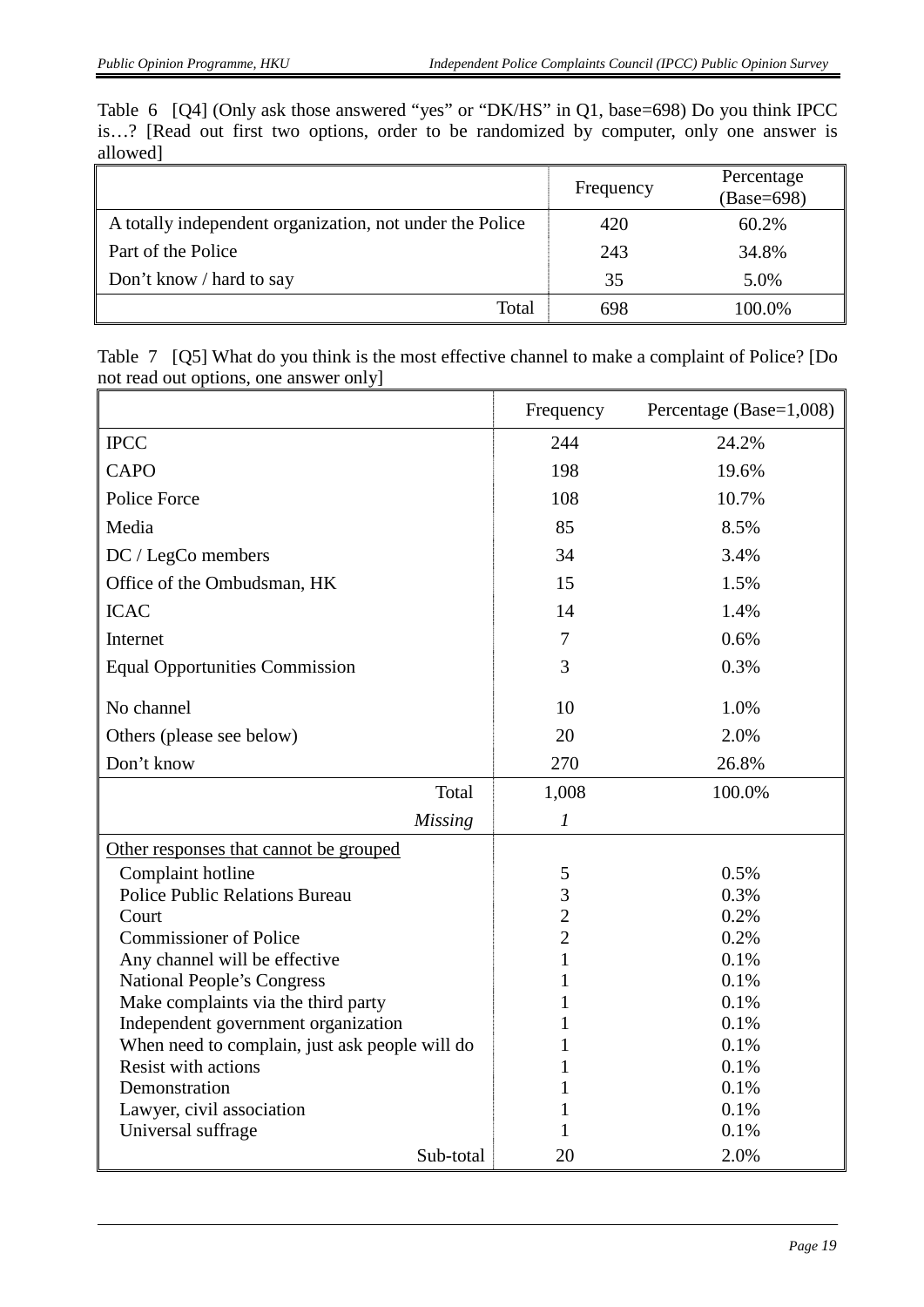#### **Awareness of news on complaints against the Hong Kong Police Force**

Table 8 [Q6] In the past year, did you hear any news on complaints made to the Hong Kong Police Force? If yes, can you tell me what was it about? [Do not read out options, multiple answers allowed]

|                                                                                  |                | % of total      | % of valid     |
|----------------------------------------------------------------------------------|----------------|-----------------|----------------|
|                                                                                  | Frequency      | responses       | sample         |
|                                                                                  |                | $(Base=1, 125)$ | $(Base=1,009)$ |
| Yes                                                                              | 749            |                 | 74.2%          |
| Protestors complained about police's abuse of<br>power                           | 342            | 30.4%           | 33.8%          |
| HKU 8.18 dispute / Li Keqiang visited HK / dark<br>shadow incident               | 100            | 8.9%            | 9.9%           |
| Police's misconduct                                                              | 52             | 4.6%            | 5.1%           |
| Rape case in Police station                                                      | 34             | $3.0\%$         | 3.3%           |
| Media coverage arrangement by Police                                             | 22             | 1.9%            | 2.1%           |
| Complaints about Police's abuse of power                                         | 21             | 1.9%            | 2.1%           |
| Police's law enforcement of the traffic regulation                               | 17             | 1.5%            | 1.7%           |
| Stop and search issue / searching                                                | 16             | 1.4%            | 1.6%           |
| Sex workers complained about Police's abuse of<br>power                          | 13             | 1.2%            | 1.3%           |
| Police bribing cases                                                             | 8              | 0.8%            | 0.8%           |
| Police's handling of personal information                                        | 6              | 0.5%            | $0.6\%$        |
| Police's press release arrangement                                               | $\overline{2}$ | 0.2%            | 0.2%           |
| Police forced a boy to pretend as a cross when<br>investigating drugs issue      | $\overline{2}$ | 0.1%            | $0.2\%$        |
| Mechanism of complaints against police is<br>complicated, slow statements taking | 1              | 0.1%            | 0.1%           |
| Others (please see below)                                                        | 23             | 2.0%            | 2.3%           |
| Can't remember                                                                   | 206            | 18.3%           | 20.4%          |
| Refuse to answer                                                                 | 1              | 0.1%            | 0.1%           |
| No                                                                               | 214            | 19.0%           | 21.2%          |
| Don't know / hard to say                                                         | 46             | 4.1%            | 4.6%           |
| Total                                                                            | 1,125          | 100.0%          |                |
| Other responses that cannot be grouped                                           |                |                 |                |
| Leaders of China visited HK                                                      | 5              | 0.5%            | 0.5%           |
| Legislative councilor Leung Kwok-hung                                            |                |                 |                |
| surrounded by Police                                                             | 3              | 0.3%            | 0.3%           |
| Police wire tap                                                                  | 3              | 0.2%            | 0.3%           |
| National education                                                               | $\overline{2}$ | 0.2%            | 0.2%           |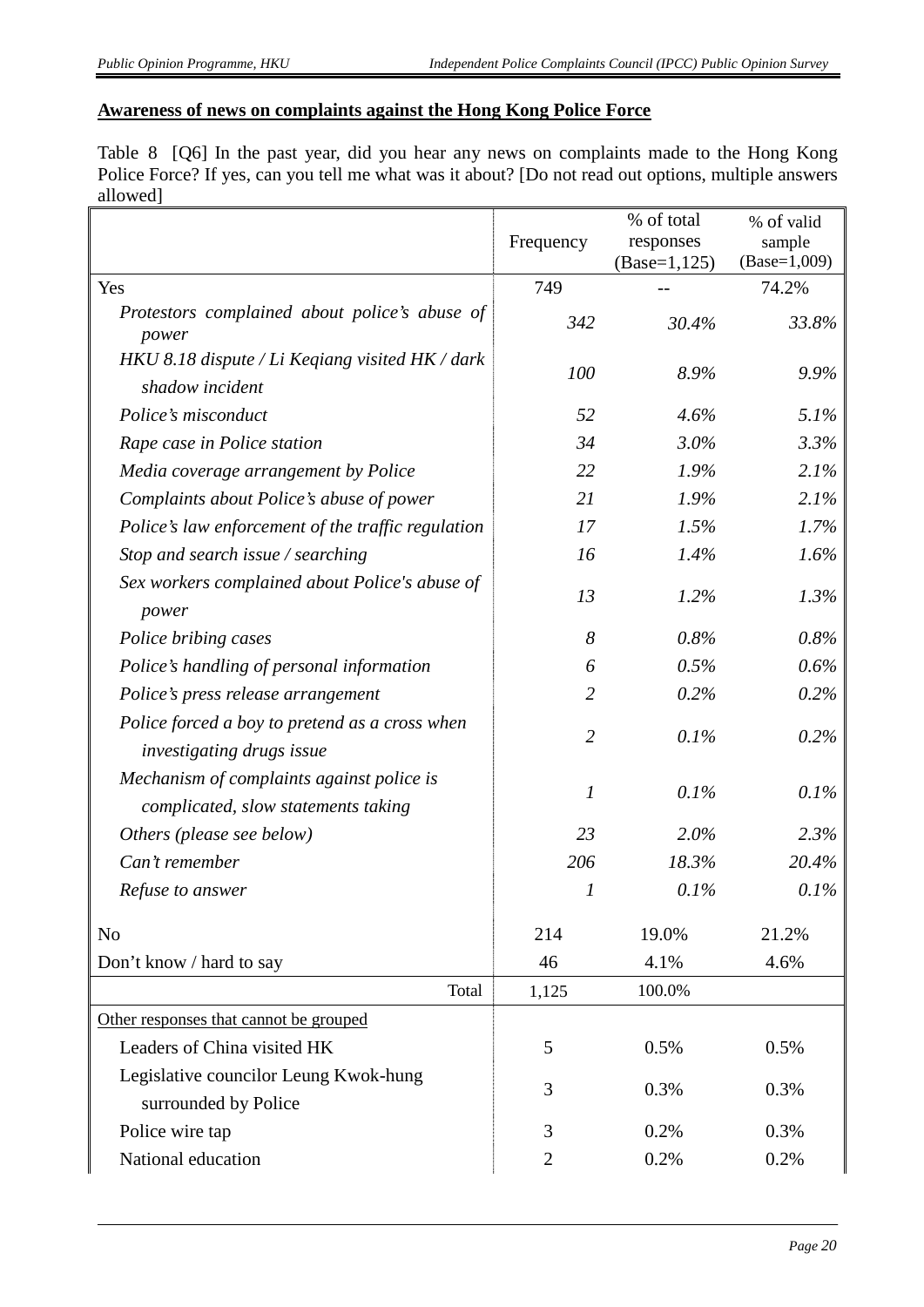| Hong Kong Correctional Services Department         | $\overline{2}$ | $0.2\%$ | $0.2\%$ |
|----------------------------------------------------|----------------|---------|---------|
| urine test                                         |                |         |         |
| Sexual assault cases of police officers            | 2              | 0.1%    | $0.2\%$ |
| The case of police fired a gun on the mountain     | 2              | 0.1%    | 0.1%    |
| A man and a woman were stopped by a police         |                |         |         |
| officer due to speeding, the suspect made a        |                | 0.1%    | $0.1\%$ |
| complaint on the police officer                    |                |         |         |
| The fire in Fa Yuen Street                         |                | $0.1\%$ | $0.1\%$ |
| Police officer leased an apartment to a prostitute |                | 0.1%    | 0.1%    |
| Unfair                                             |                | 0.1%    | 0.1%    |
| Syed Kemal Bokhar's niece complaint case           |                | 0.1%    | 0.1%    |
| Sub-total                                          | 23             | 2.0%    | 2.3%    |

Table 9 [Q7] (Only ask respondents who answered "yes" in Q6) Were you aware of the results of these complaints? [Interviewer repeat the answer mentioned by the respondent in Q6, only one answer allowed]

|                             | <b>Protestors complained</b><br>about Police's abuse of<br>power |                            |                                                                                                                       | HKU 8.18 dispute / Li<br>Keqiang visited HK / Dark<br>shadow incident | <b>Police's misconduct</b><br>(e.g. violence, attitude) |                                                    |  |
|-----------------------------|------------------------------------------------------------------|----------------------------|-----------------------------------------------------------------------------------------------------------------------|-----------------------------------------------------------------------|---------------------------------------------------------|----------------------------------------------------|--|
|                             | Frequency                                                        | Percentage<br>$(Base=342)$ | Frequency                                                                                                             | Percentage<br>$(Base=100)$                                            | Frequency                                               | Percentage<br>$(Base=52)$                          |  |
| Yes                         | 116                                                              | 44%                        | 44                                                                                                                    | 58.7%                                                                 | 15                                                      | 28.4%                                              |  |
| Sometimes                   | 44                                                               | 5%                         | 5                                                                                                                     | 2.1%                                                                  | 3                                                       | 5.2%                                               |  |
| N <sub>o</sub>              | 156                                                              | 41%                        | 41                                                                                                                    | 37.9%                                                                 | 33                                                      | 63.2%                                              |  |
| Don't know /<br>hard to say | 25                                                               | 10%                        | 10                                                                                                                    | 1.3%                                                                  | $\overline{2}$                                          | 3.2%                                               |  |
| Total                       | 342                                                              | 100                        | 100                                                                                                                   | 100.0%                                                                | 52                                                      | 100.0%                                             |  |
|                             | <b>Rape case in Police station</b>                               |                            | Media coverage<br>arrangement by Police<br>(e.g. press area, taking<br>away the reporter who<br>asked about June 4th) |                                                                       |                                                         | <b>Complaints about Police's</b><br>abuse of power |  |
|                             | Frequency                                                        | Percentage                 | Frequency                                                                                                             | Percentage                                                            | Frequency                                               | Percentage                                         |  |
|                             |                                                                  | $(Base=34)$                |                                                                                                                       | $(Base=22)$                                                           |                                                         | $(Base=21)$                                        |  |
| Yes                         | 20                                                               | 58.7%                      | 8                                                                                                                     | 37.1%                                                                 | 7                                                       | 31.2%                                              |  |
| Sometimes                   | 1                                                                | 2.1%                       | $\overline{2}$                                                                                                        | 8.5%                                                                  | 3                                                       | 15.6%                                              |  |
| N <sub>o</sub>              | 13                                                               | 37.9%                      | 10                                                                                                                    | 45.5%                                                                 | 10                                                      | 47.9%                                              |  |
| Don't know /<br>hard to say | $\overline{0}$                                                   | 1.3%                       | $\overline{2}$                                                                                                        | 9.0%                                                                  | 1                                                       | 5.4%                                               |  |
| Total                       | 34                                                               | 100.0%                     | 22                                                                                                                    | 100.0%                                                                | 21                                                      | 100.0%                                             |  |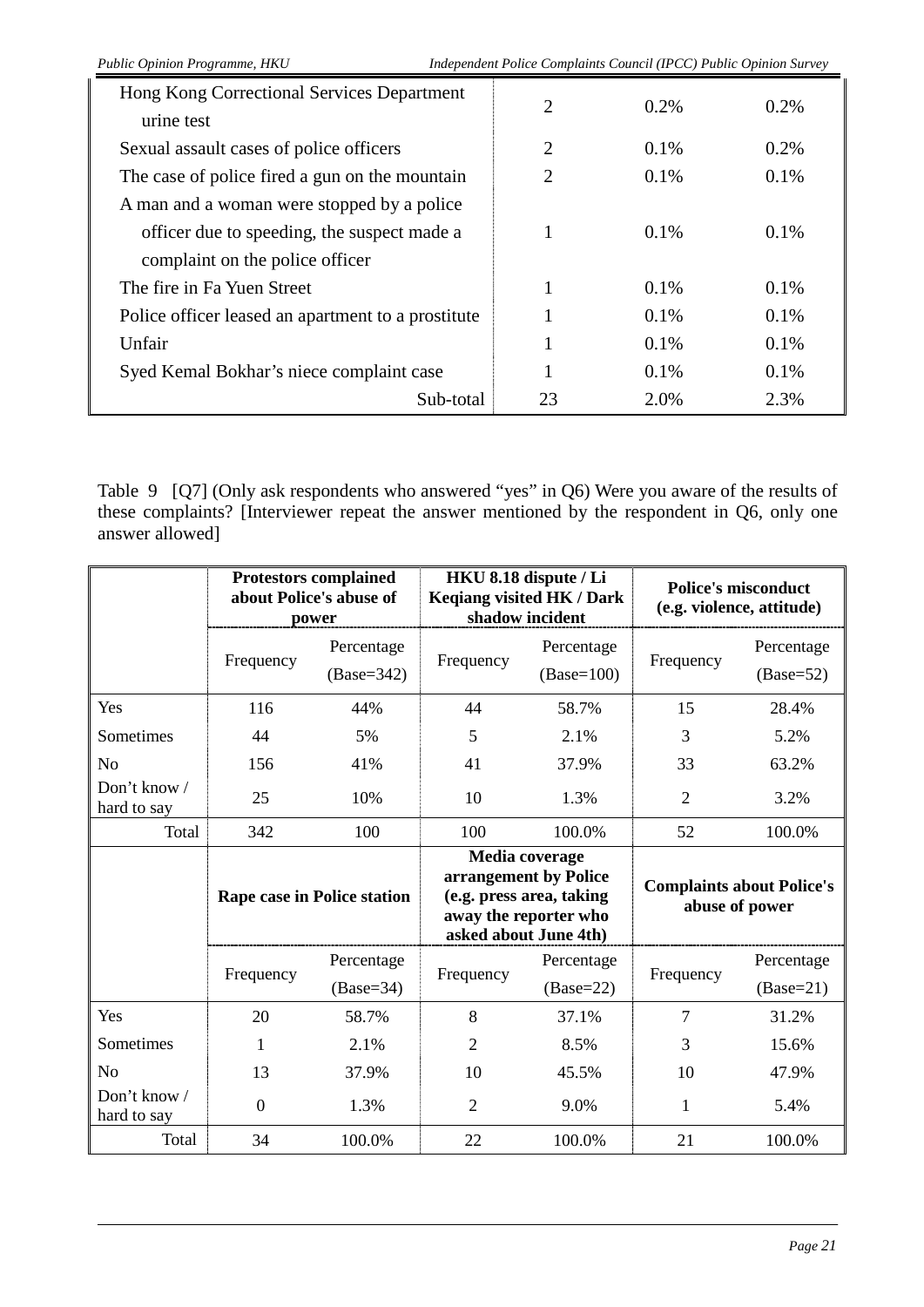|                             | <b>Police's law enforcement</b><br>on traffic regulation |                                                      |                | Stop and search issues /<br>searching                                                         | <b>Sex workers complained</b><br>about Police's abuse of<br>power |                                       |  |
|-----------------------------|----------------------------------------------------------|------------------------------------------------------|----------------|-----------------------------------------------------------------------------------------------|-------------------------------------------------------------------|---------------------------------------|--|
|                             |                                                          | Percentage                                           |                | Percentage                                                                                    |                                                                   | Percentage                            |  |
|                             | Frequency                                                | $(Base=17)$                                          | Frequency      | $(Base=16)$                                                                                   | Frequency                                                         | $(Base=13)$                           |  |
| Yes                         | 5                                                        | 30.1%                                                | $\overline{7}$ | 46.7%                                                                                         | 5                                                                 | 35.1%                                 |  |
| Sometimes                   | 1                                                        | 5.6%                                                 |                |                                                                                               | 2                                                                 | 11.2%                                 |  |
| N <sub>o</sub>              | 10                                                       | 56.8%                                                | 7              | 45.5%                                                                                         | 7                                                                 | 53.6%                                 |  |
| Don't know /<br>hard to say | 1                                                        | 7.5%                                                 | 1              | 7.8%                                                                                          |                                                                   |                                       |  |
| Total                       | 17                                                       | 100.0%                                               | 16             | 100.0%                                                                                        | 13                                                                | 100.0%                                |  |
|                             |                                                          | <b>Police bribing cases</b>                          |                | Police's handling of<br>personal information                                                  |                                                                   | Police's press release<br>arrangement |  |
|                             |                                                          | Percentage                                           |                | Percentage                                                                                    |                                                                   | Percentage                            |  |
|                             | Frequency                                                | $(Base=8)$                                           | Frequency      | $(Base=6)$                                                                                    | Frequency                                                         | $(Base=2)$                            |  |
| Yes                         | $\overline{2}$                                           | 24.0%                                                | $\overline{2}$ | 25.6%                                                                                         |                                                                   |                                       |  |
| Sometimes                   | 1                                                        | 10.7%                                                |                |                                                                                               |                                                                   |                                       |  |
| N <sub>0</sub>              | 6                                                        | 65.3%                                                | 3              | 53.7%                                                                                         | 2                                                                 | 100.0%                                |  |
| Don't know /<br>hard to say |                                                          |                                                      | $\mathbf{1}$   | 20.7%                                                                                         | --                                                                |                                       |  |
| Total                       | 8                                                        | 100.0%                                               | 6              | 100.0%                                                                                        | $\overline{2}$                                                    | 100.0%                                |  |
|                             | Police forced a boy to                                   | pretend as a cross when<br>investigating drugs issue |                | <b>Mechanism of complaints</b><br>against Police is<br>complicated, slow<br>statements taking |                                                                   | <b>Others</b>                         |  |
|                             |                                                          | Percentage                                           |                | Percentage                                                                                    |                                                                   | Percentage                            |  |
|                             | Frequency                                                | $(Base=2)$                                           | Frequency      | $(Base=1)$                                                                                    | Frequency                                                         | $(Base=23)$                           |  |
| Yes                         | 2                                                        | 100.0%                                               |                |                                                                                               | 8                                                                 | 33.3%                                 |  |
| Sometimes                   |                                                          |                                                      |                |                                                                                               | 1                                                                 | 4.9%                                  |  |
| N <sub>o</sub>              |                                                          |                                                      | 1              | 100.0%                                                                                        | 12                                                                | 54.7%                                 |  |
| Don't know /<br>hard to say |                                                          |                                                      |                |                                                                                               | 2                                                                 | 7.0%                                  |  |
| Total                       | $\overline{2}$                                           | 100.0%                                               | 1              | 100.0%                                                                                        | 23                                                                | 100.0%                                |  |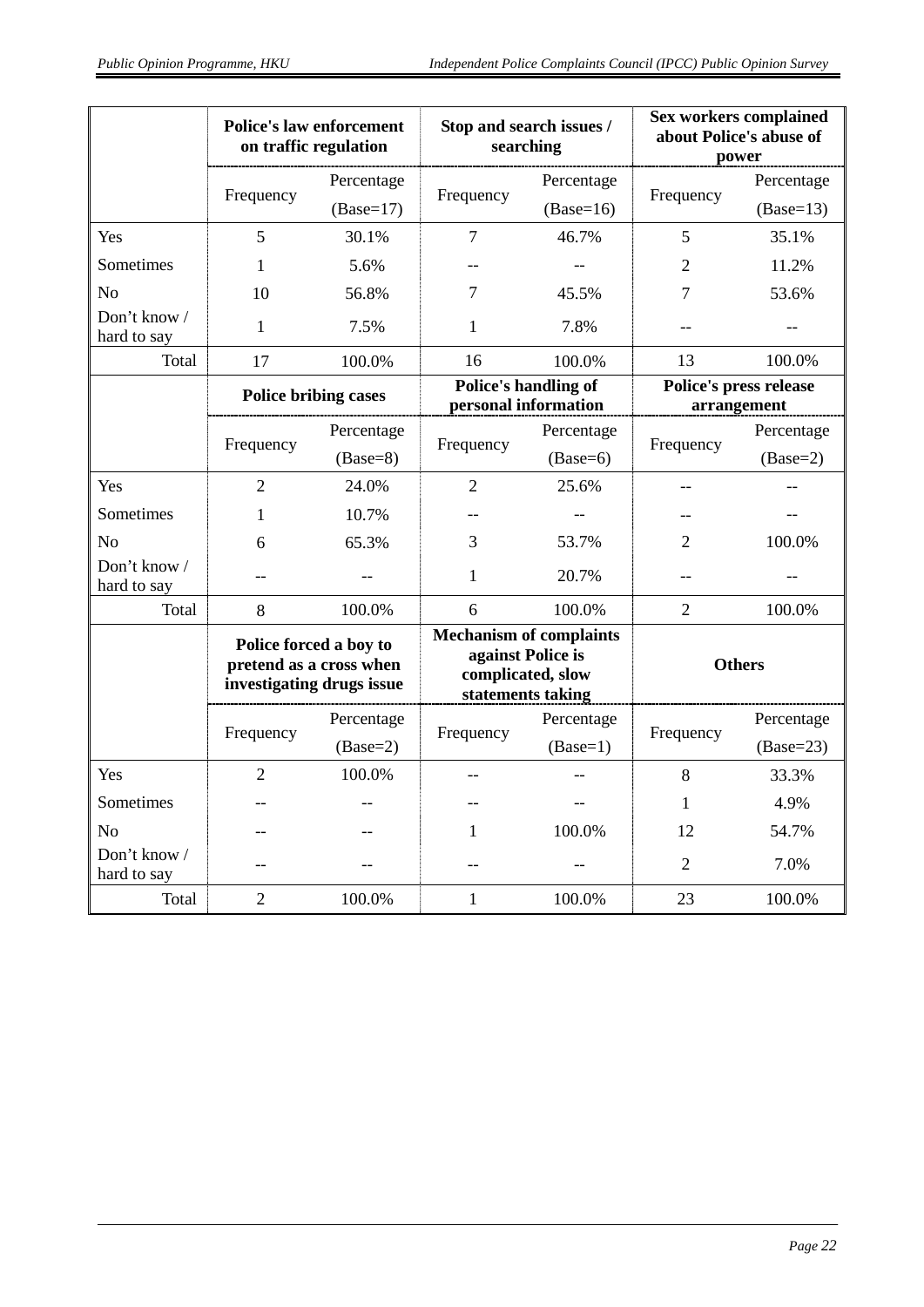|                                                      |           | Percentage     |
|------------------------------------------------------|-----------|----------------|
|                                                      | Frequency | $(Base=1,008)$ |
| On police officers' abuse of power                   | 318       | 31.5%          |
| On Police handling public demonstration              | 138       | 13.7%          |
| On corruption of police officers                     | 132       | 13.1%          |
| On unfairness of police officers in handling cases   | 84        | 8.3%           |
| On police officers' use of violence                  | 70        | 6.9%           |
| On working attitude of police officers               | 57        | 5.6%           |
| On media coverage arrangement                        | 26        | 2.6%           |
| On press releases arrangement                        | 26        | 2.6%           |
| On stop and search issue / searching                 | 25        | 2.5%           |
| On officers' law enforcement of traffic regulations  | 16        | 1.6%           |
| On investigation method of police officers           | 13        | 1.3%           |
| Others (please see below)                            | 8         | 0.8%           |
| Don't care about any complaints against Police Force | 55        | 5.5%           |
| Don't know / hard to say                             | 40        | 3.9%           |
| Total                                                | 1,008     | 100.0%         |
| <b>Missing</b>                                       | 1         |                |
| Other responses that cannot be grouped               |           |                |
| All of the above                                     | 7         | 0.7%           |
| Maintenance of law and order                         |           | 0.1%           |
| Rape cases of Police                                 |           | 0.1%           |
| Sub-total                                            | 8         | 0.8%           |

Table 10 [Q8] Which one of the following types of complaints of the Police Force would you care about most? [Read out options, ONE answer only]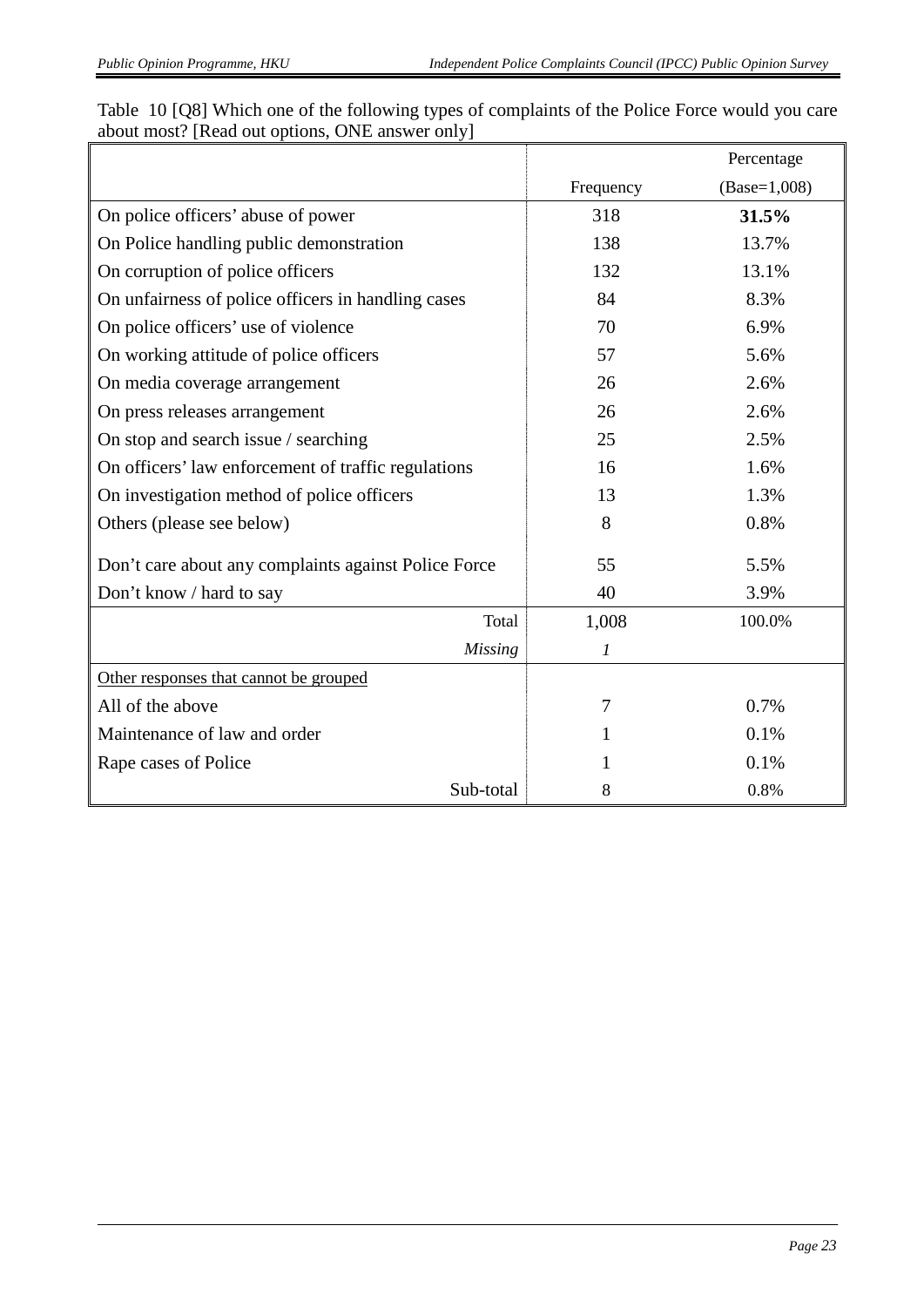#### **Image and confidence in IPCC**

|                |  |  |  | Table 11 [Q9] Do you think IPCC is independent in monitoring and reviewing public complaints |  |  |  |  |
|----------------|--|--|--|----------------------------------------------------------------------------------------------|--|--|--|--|
| of the Police? |  |  |  |                                                                                              |  |  |  |  |

|                          |                  | Frequency              | Percentage (Base=1,007) |
|--------------------------|------------------|------------------------|-------------------------|
| Independent              |                  | 348                    | 34.5%                   |
| Quite independent        | {Independent}    | $\frac{188}{188}$ }536 | $33.2\%$<br>18.7%       |
| Half-half                |                  | 190                    | 18.8%                   |
| Not quite independent    |                  | 131                    | 13.0%                   |
| Not independent at all   | }Not independent | $57^{188}$             | 5.7% } 18.6%            |
| Don't know / hard to say |                  | 94                     | 9.3%                    |
|                          | Total            | 1,007                  | 100.0%                  |
|                          | <b>Missing</b>   | 2                      |                         |

Table 12 [Q10] Do you think IPCC is able to monitor and review CAPO's investigation in an impartial and objective way?

|                                                                               |                                 | Frequency         | Percentage (Base= $1,007$ ) |
|-------------------------------------------------------------------------------|---------------------------------|-------------------|-----------------------------|
| Impartial and objective<br>Quite impartial and<br>objective                   | {Impartial and<br>objective     | 249<br>460<br>211 | 24.7%<br>145.7%<br>21.0%    |
| Half-half                                                                     |                                 | 286               | 28.4%                       |
| Not quite impartial and<br>objective<br>Not impartial and<br>objective at all | }Not impartial and<br>objective | 89<br>132<br>43   | 8.8%<br>13.1%<br>4.2%       |
| Don't know / hard to say                                                      |                                 | 129               | 12.8%                       |
|                                                                               | Total                           | 1,007             | 100.0%                      |
|                                                                               | Missing                         | 2                 |                             |

|  |  | Table 13 [Q11] Do you think IPCC's complaint monitor and review is efficient or not? |  |  |  |
|--|--|--------------------------------------------------------------------------------------|--|--|--|
|--|--|--------------------------------------------------------------------------------------|--|--|--|

|                          |                | Frequency  | Percentage (Base=1,009) |
|--------------------------|----------------|------------|-------------------------|
| Efficient                | }Efficient     | 113        | 11.2%                   |
| Quite efficient          |                | $144$ }257 | }25.5%<br>14.3%         |
| Half-half                |                | 349        | 34.6%                   |
| Not quite efficient      | }Not efficient | 87         | 8.7%                    |
| Not efficient at all     |                | 42 } 130   | 4.2% } 12.8%            |
| Don't know / hard to say |                | 274        | 27.1%                   |
|                          | Total          | 1,009      | 100.0%                  |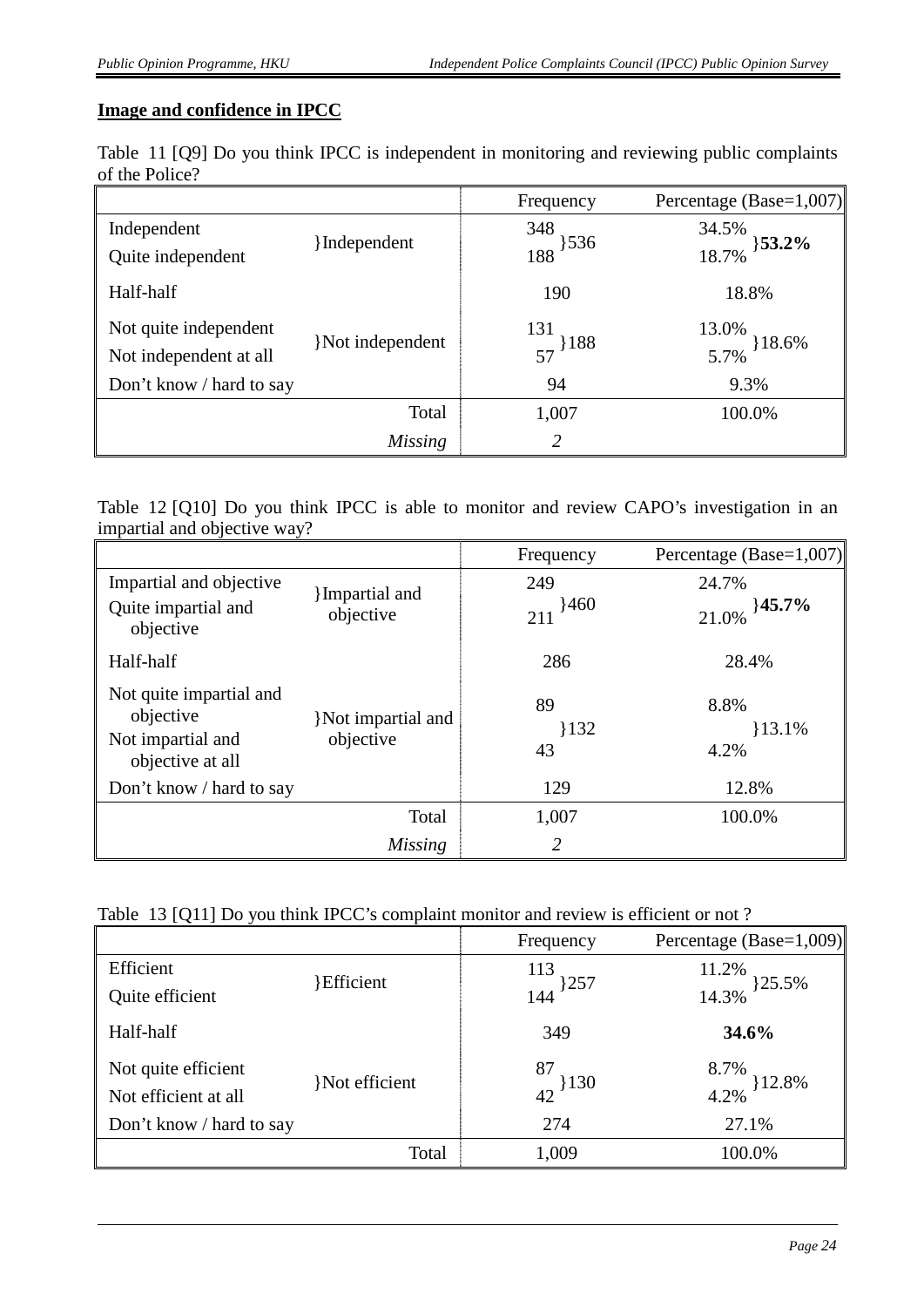|                          |       | Frequency           | Percentage (Base=1,009) |
|--------------------------|-------|---------------------|-------------------------|
| High                     |       | 81                  | 8.0%<br>321.1%          |
| Quite high               | High  | 132 <sup>}213</sup> | 13.0%                   |
| Half-half                |       | 398                 | 39.5%                   |
| Quite low                | }Low  | 131                 | 13.0%<br>}24.2%         |
| Low                      |       | $112$ }244          | 11.1%                   |
| Don't know / hard to say |       | 154                 | 15.3%                   |
|                          | Total | 1,009               | 100.0%                  |

Table 14 [Q12] What do you think of IPCC's level of transparency in complaint monitor and review?

Table 15 [Q13] Overall speaking, are you confident in IPCC?

|                                                  |                | Frequency         | Percentage (Base=1,009)   |
|--------------------------------------------------|----------------|-------------------|---------------------------|
| Very confident                                   |                | 116               | 11.5%                     |
| Quite confident                                  | Confident      | $316$ }431        | $}42.7\%$<br>31.3%        |
| Half-half                                        |                | 318               | 31.5%                     |
| Not quite confident                              | }Not confident | 141<br>$51$ } 192 | 14.0%<br>$19.0\%$<br>5.1% |
| Not confident at all<br>Don't know / hard to say |                | 68                | 6.7%                      |
|                                                  |                |                   |                           |
|                                                  | Total          | 1,009             | 100.0%                    |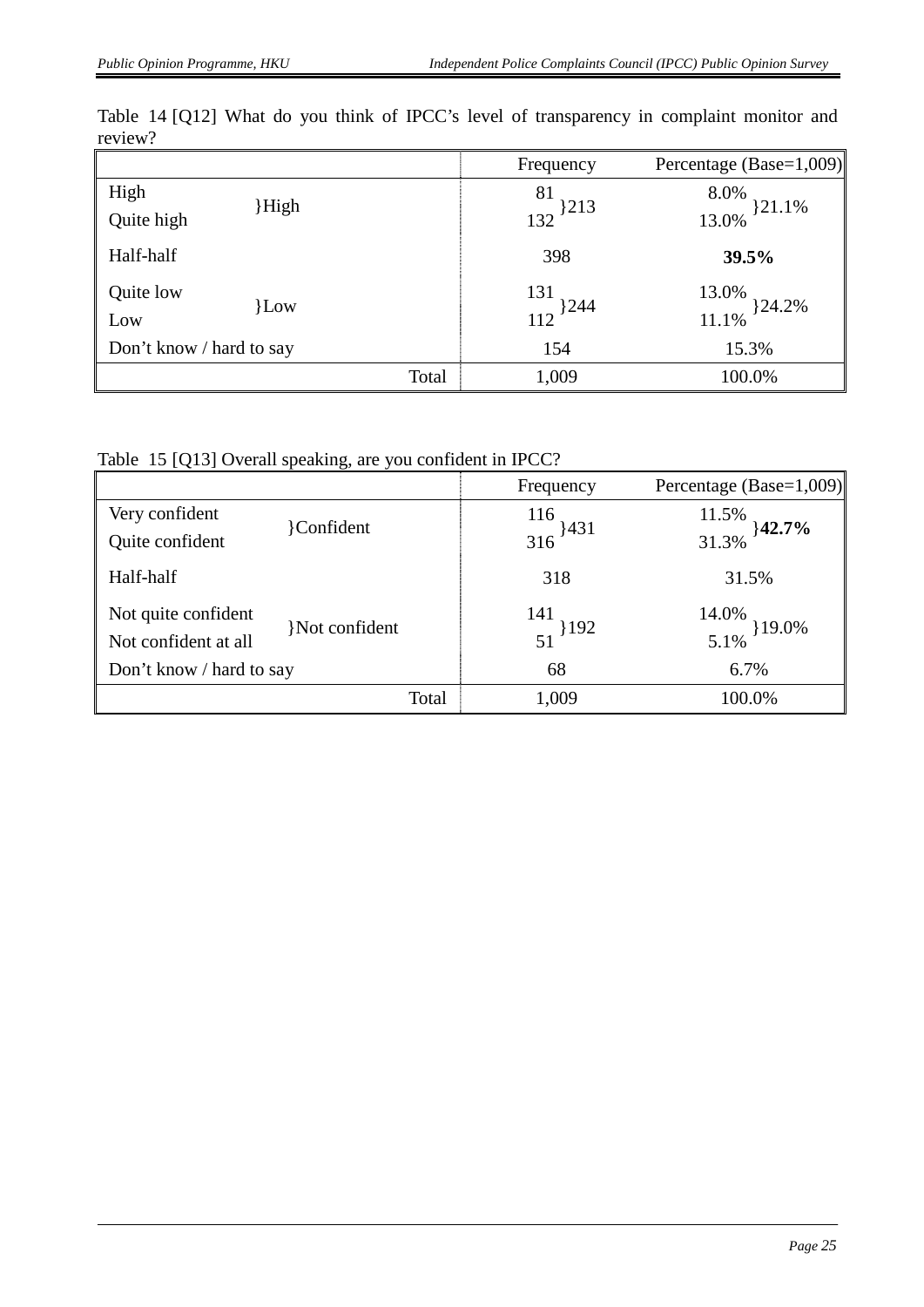Table 16 [Q14] (Only ask respondents who have answered "Not quite confident" and "Not confident at all" in Q 13, base=192) Why do you think it is "Not quite confident"/ "Not confident at all"? Any more? [Do not read out options, multiple answers allowed]

|                                                         |                | % of total   | % of valid   |
|---------------------------------------------------------|----------------|--------------|--------------|
|                                                         | Frequency      | responses    | sample       |
|                                                         |                | $(Base=248)$ | $(Base=192)$ |
| It's like self-investigation                            | 51             | 20.8%        | 26.9%        |
| The process and results of complaints are not released  | 33             | 13.1%        | 17.0%        |
| to public                                               |                |              |              |
| May take sides with police officers when monitoring or  | 30             | 12.0%        | 15.5%        |
| reviewing cases                                         |                |              |              |
| Not clear about IPCC's works                            | 24             | 9.6%         | 12.4%        |
| Committees are appointed, not elected by citizens       | 21             | 8.3%         | 10.7%        |
| Both are under the Government                           | 16             | 6.3%         | 8.1%         |
| No direct investigation, monitor only, no actual        | 14             | 5.7%         | 7.4%         |
| authority                                               |                |              |              |
| May cover up the truth to avoid unfavorable impact on   | 13             | 5.3%         | 6.8%         |
| Police's image                                          |                |              |              |
| Don't think IPCC investigate or monitor complaints in   | 9              | 3.8%         | 4.9%         |
| citizen's perspective                                   |                |              |              |
| Only responsible for monitoring and review, didn't      | 8              | 3.1%         | 4.0%         |
| investigate directly                                    |                |              |              |
| Don't like the image of IPCC                            | 7              | 2.6%         | 3.4%         |
| Not confident in the Government, so not confident in    |                |              |              |
| <b>IPCC</b>                                             | 4              | 1.6%         | 2.1%         |
| Police officers could be appointed as committee         |                |              |              |
| member                                                  | $\overline{4}$ | 1.5%         | 1.9%         |
| Others (please see below)                               | 6              | 2.6%         | 3.4%         |
| Don't know / hard to say                                | 9              | 3.6%         | 4.7%         |
| Total                                                   | 248            | 100.0%       |              |
| Other response that cannot be grouped:                  |                |              |              |
| Radical views                                           | $\overline{2}$ | 0.7%         | 0.9%         |
| Affected by Mainland                                    | 1              | 0.5%         | 0.6%         |
| The way they handle is inappropriate                    | 1              | 0.5%         | 0.6%         |
| IPCC staff lose contact with the society                | 1              | 0.5%         | 0.6%         |
| The investigation result has to be released after Leung |                |              |              |
| Chun-ying's decision                                    | $\mathbf{1}$   | 0.5%         | 0.7%         |
| Sub-total                                               | 6              | 2.6%         | 3.4%         |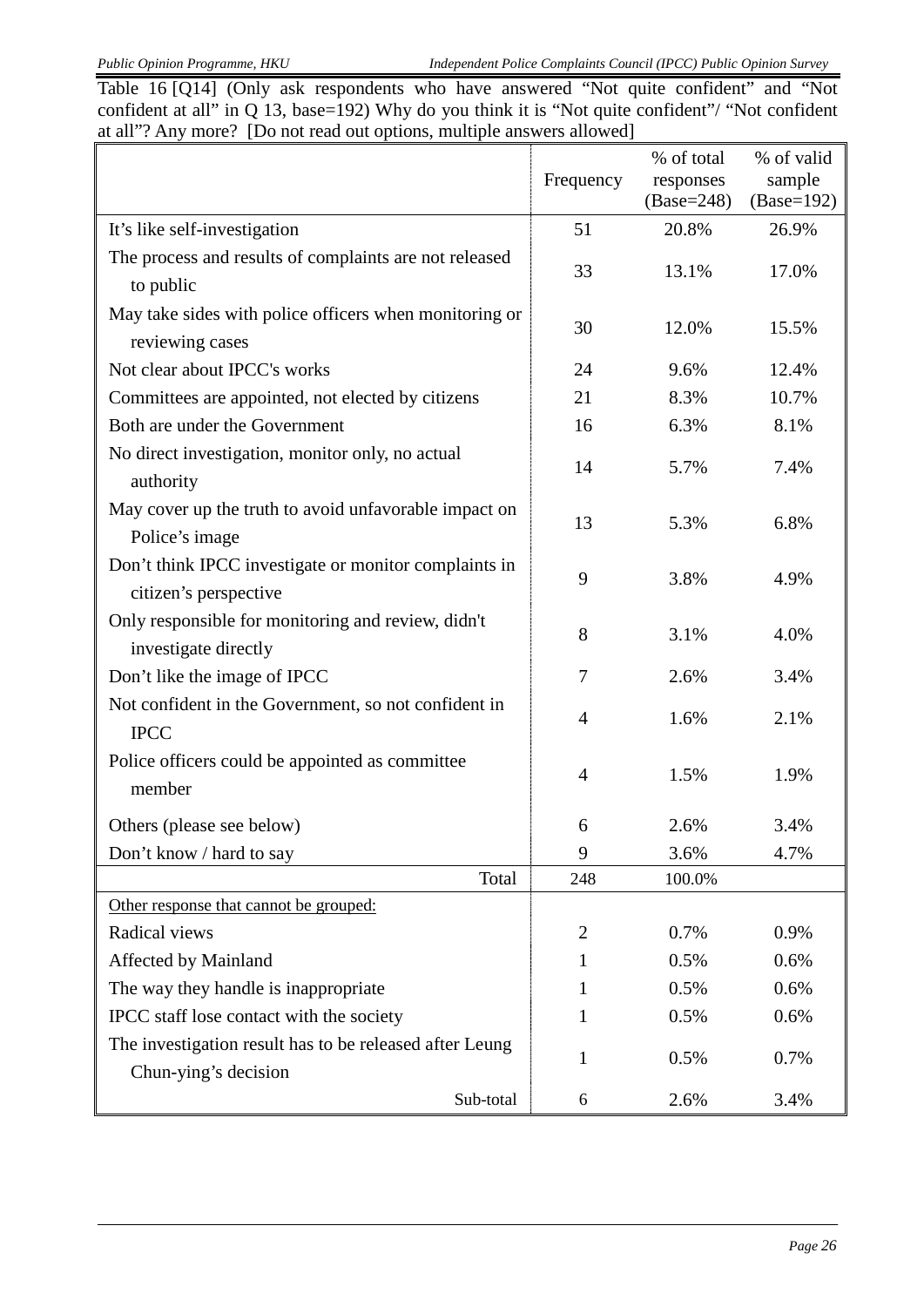| Table 17 [Q15] Are you confident in the existing two-tier system of complaints against the Police? |                         |            |                                |  |  |  |  |  |
|----------------------------------------------------------------------------------------------------|-------------------------|------------|--------------------------------|--|--|--|--|--|
|                                                                                                    | Percentage (Base=1,009) |            |                                |  |  |  |  |  |
| Very confident                                                                                     |                         | 121        | 12.0%                          |  |  |  |  |  |
| Quite confident                                                                                    | <b>Confident</b>        | $326$ }446 | $44.2\%$<br>32.3%              |  |  |  |  |  |
| Half-half                                                                                          |                         | 285        | 28.2%                          |  |  |  |  |  |
| Not quite confident                                                                                | Not confident           | 126        | $\frac{12.5\%}{5.8\%}$ } 18.3% |  |  |  |  |  |
| Not confident at all                                                                               |                         | 58 } 185   |                                |  |  |  |  |  |
| Don't know / hard to say                                                                           |                         | 94         | 9.3%                           |  |  |  |  |  |
|                                                                                                    | Total                   | 1,009      | 100.0%                         |  |  |  |  |  |

Table 18 [Q16] (Only ask respondents who have answered "Not quite confident" and "Not confident at all" in Q15, base=185) How do you think IPCC could improve this two-tier complaints system? [Do not read out options, multiple answers allowed]

|                                                                                                            | Frequency      | % of total<br>responses<br>$(Base=228)$ | % of valid<br>sample<br>$(Base=185)$ |
|------------------------------------------------------------------------------------------------------------|----------------|-----------------------------------------|--------------------------------------|
| Increase transparency                                                                                      | 65             | 28.5%                                   | 35.2%                                |
| Involve individuals from different classes in the process                                                  | 42             | 18.4%                                   | 22.8%                                |
| IPCC should become an independent department                                                               | 18             | 7.8%                                    | 9.7%                                 |
| IPCC should have authorization to investigate                                                              | 17             | 7.6%                                    | 9.4%                                 |
| More promotion                                                                                             | 13             | 5.6%                                    | 6.9%                                 |
| Simplify the monitor and review procedures                                                                 | 12             | 5.2%                                    | 6.5%                                 |
| IPCC should have authorization to decide punitive<br>sanctions on police officers who violated regulations | $\overline{7}$ | 3.2%                                    | 4.0%                                 |
| Shorten the time for investigation and review                                                              | 6              | 2.8%                                    | 3.4%                                 |
| IPCC should have authorization to investigate serious<br>cases                                             | $\overline{2}$ | 0.8%                                    | 1.0%                                 |
| Others (please see below)                                                                                  | 11             | 4.9%                                    | 6.1%                                 |
| No area needs to be improved                                                                               | $\overline{4}$ | 1.8%                                    | 2.2%                                 |
| Don't know / hard to say                                                                                   | 30             | 13.3%                                   | 16.5%                                |
| Total                                                                                                      | 228            | 100.0%                                  |                                      |
| Other response that cannot be grouped:                                                                     |                |                                         |                                      |
| There is no way to improve                                                                                 | $\overline{2}$ | 0.9%                                    | 1.1%                                 |
| Have to be objective while handling cases                                                                  | $\overline{2}$ | 0.7%                                    | 0.9%                                 |
| Report to the CE directly                                                                                  | $\overline{2}$ | 0.7%                                    | 0.8%                                 |
| Upload reports of demonstration and abuse of power to<br>the website                                       | $\overline{2}$ | 0.7%                                    | 0.8%                                 |
| Both organization will investigate, and then compare<br>their reports                                      | 1              | 0.5%                                    | 0.6%                                 |
| Have to follow the cases at work                                                                           | 1              | 0.4%                                    | 0.5%                                 |
| Improve police officers' attitude                                                                          | 1              | 0.4%                                    | 0.5%                                 |
| Don't believe in this system                                                                               | 1              | 0.3%                                    | 0.4%                                 |
| To be monitored by independent civil association                                                           | 1              | 0.3%                                    | 0.4%                                 |
| Sub-total                                                                                                  | 11             | 4.9%                                    | 6.1%                                 |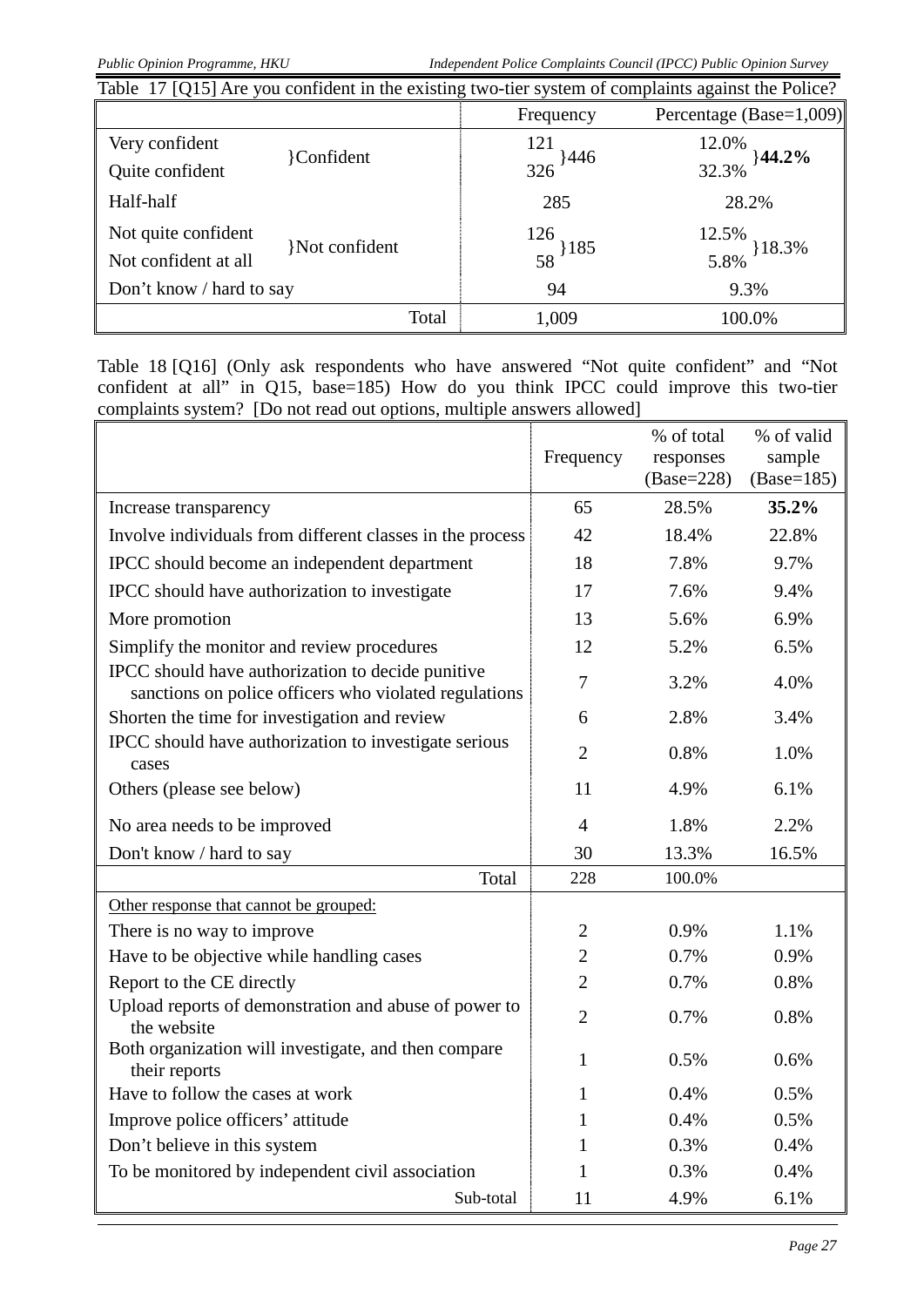#### **Overall perception on IPCC**

|      |  |  |  | Table 19 [Q17] Overall speaking, do you think IPCC's image is? [Read out options, one answer |  |  |  |
|------|--|--|--|----------------------------------------------------------------------------------------------|--|--|--|
| only |  |  |  |                                                                                              |  |  |  |

|                          |                | Frequency  | Percentage (Base=1,007)     |
|--------------------------|----------------|------------|-----------------------------|
| Positive                 | Positive       | 350        | 34.7%<br>$\}57.4\%$         |
| Quite positive           |                | $229$ 3579 | 22.7%                       |
| Half-half                |                | 321        | 31.9%                       |
| Quite negative           |                | 21         |                             |
| Negative                 | }Negative      | $21^{143}$ | $\frac{2.1\%}{2.1\%}$ }4.2% |
| Don't know / hard to say |                | 65         | 6.4%                        |
|                          | Total          | 1,007      | 100.0%                      |
|                          | <b>Missing</b> | 2          |                             |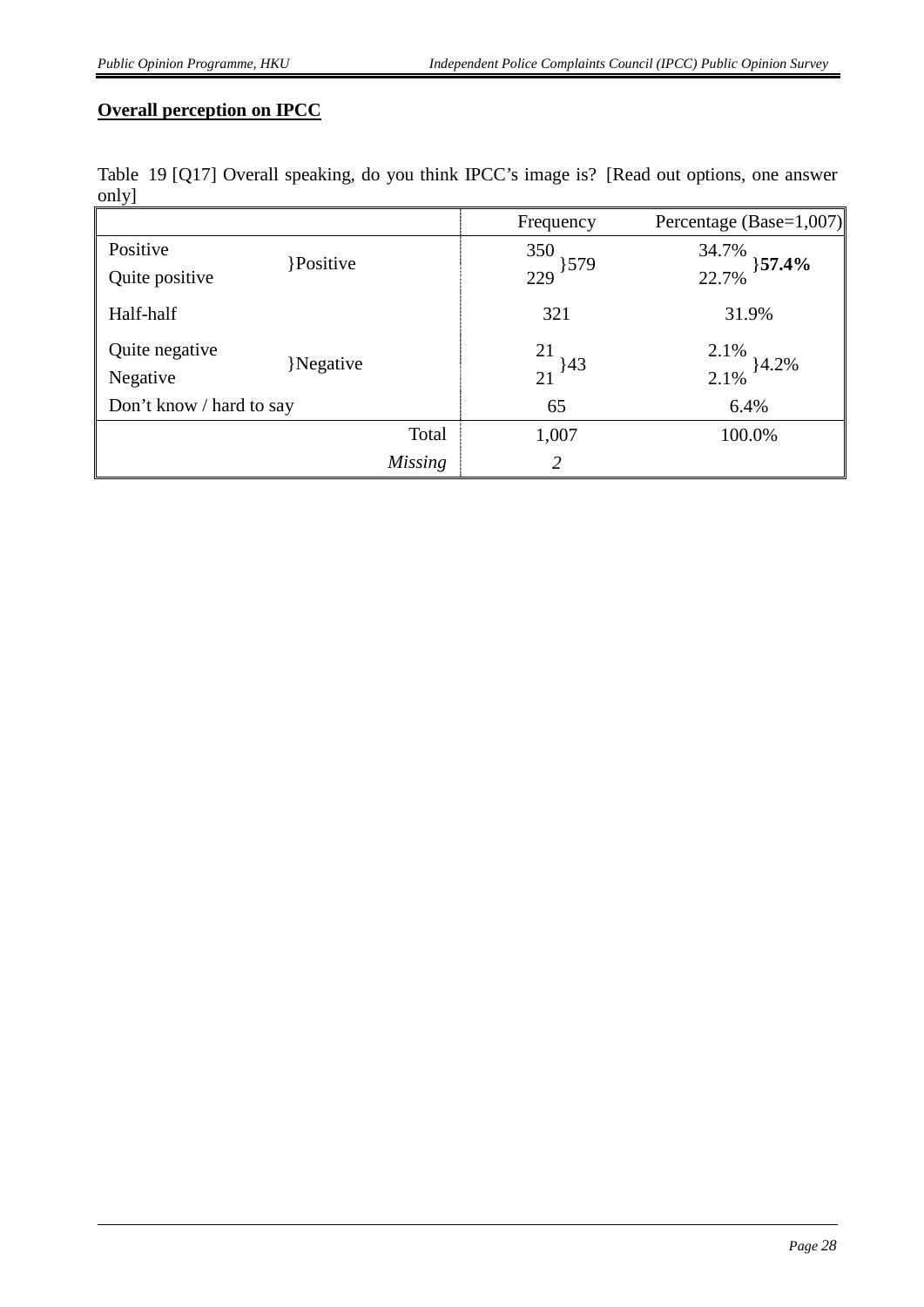|  | Table 20 [Q18a] (Only ask respondents who have answered "Positive" and "Quite positive" in |  |  |  |  |
|--|--------------------------------------------------------------------------------------------|--|--|--|--|
|  | Q17, base=579) Why do you think it is "Positive" or "Quite positive"? Any more?            |  |  |  |  |

|                                                                                               | Frequency      | % of total<br>responses<br>$(Base=736)$ | % of valid<br>sample<br>$(Base=578)$ |
|-----------------------------------------------------------------------------------------------|----------------|-----------------------------------------|--------------------------------------|
| IPCC is independent enough                                                                    | 143            | 19.4%                                   | 24.8%                                |
| IPCC's structure gives people confidence                                                      | 100            | 13.6%                                   | 17.3%                                |
| IPCC is fair enough                                                                           | 96             | 13.1%                                   | 16.7%                                |
| IPCC members have sufficient and professional<br>knowledge to monitor and review              | 83             | 11.2%                                   | 14.3%                                |
| IPCC provides a helpful monitoring system/mechanism                                           | 71             | 9.6%                                    | 12.3%                                |
| IPCC has high transparency                                                                    | 59             | 8.0%                                    | 10.2%                                |
| IPCC has sufficient authorization to fulfill its duties                                       | 35             | 4.8%                                    | 6.1%                                 |
| IPCC's image/name is positive                                                                 | 27             | 3.7%                                    | 4.7%                                 |
| IPCC has high efficiency                                                                      | 25             | 3.4%                                    | 4.3%                                 |
| IPCC is appointed by the Government                                                           | 8              | 1.0%                                    | 1.3%                                 |
| Other positive answers (please see below)                                                     | 22             | 3.0%                                    | 3.9%                                 |
| Don't know / hard to say                                                                      | 67             | 9.1%                                    | 11.5%                                |
| Total                                                                                         | 736            | 100.0%                                  |                                      |
| <b>Missing</b>                                                                                | 1              |                                         |                                      |
| Other response that cannot be grouped:                                                        |                |                                         |                                      |
| Under media's monitoring                                                                      | 5              | 0.7%                                    | 0.9%                                 |
| The image of police officer is good                                                           | 5              | 0.6%                                    | 0.8%                                 |
| More systematic and moral when comparing with<br>Mainland                                     | $\overline{2}$ | 0.3%                                    | 0.4%                                 |
| Think this organization is not essential                                                      | $\overline{2}$ | 0.3%                                    | 0.4%                                 |
| IPCC has explained its working progress, but it's not<br>transparent enough                   | $\overline{2}$ | 0.2%                                    | 0.3%                                 |
| Social service is good                                                                        | $\mathbf{1}$   | 0.2%                                    | 0.2%                                 |
| Sometimes good                                                                                | 1              | 0.1%                                    | 0.2%                                 |
| The organization has low transparency, bureaus cover<br>up one another                        | 1              | 0.1%                                    | 0.2%                                 |
| As citizen make unnecessary complaints, the image of<br>IPCC has improved and became positive | $\mathbf{1}$   | 0.1%                                    | 0.2%                                 |
| Social members are involved                                                                   | 1              | 0.1%                                    | 0.2%                                 |
| It was established to monitor police. They work with a<br>mission, so the image is positive.  | 1              | 0.1%                                    | 0.1%                                 |
| The Police has high transparency, and can take in<br>complaints                               | 1              | 0.1%                                    | 0.1%                                 |
| Sub-total                                                                                     | 22             | 3.0%                                    | 3.9%                                 |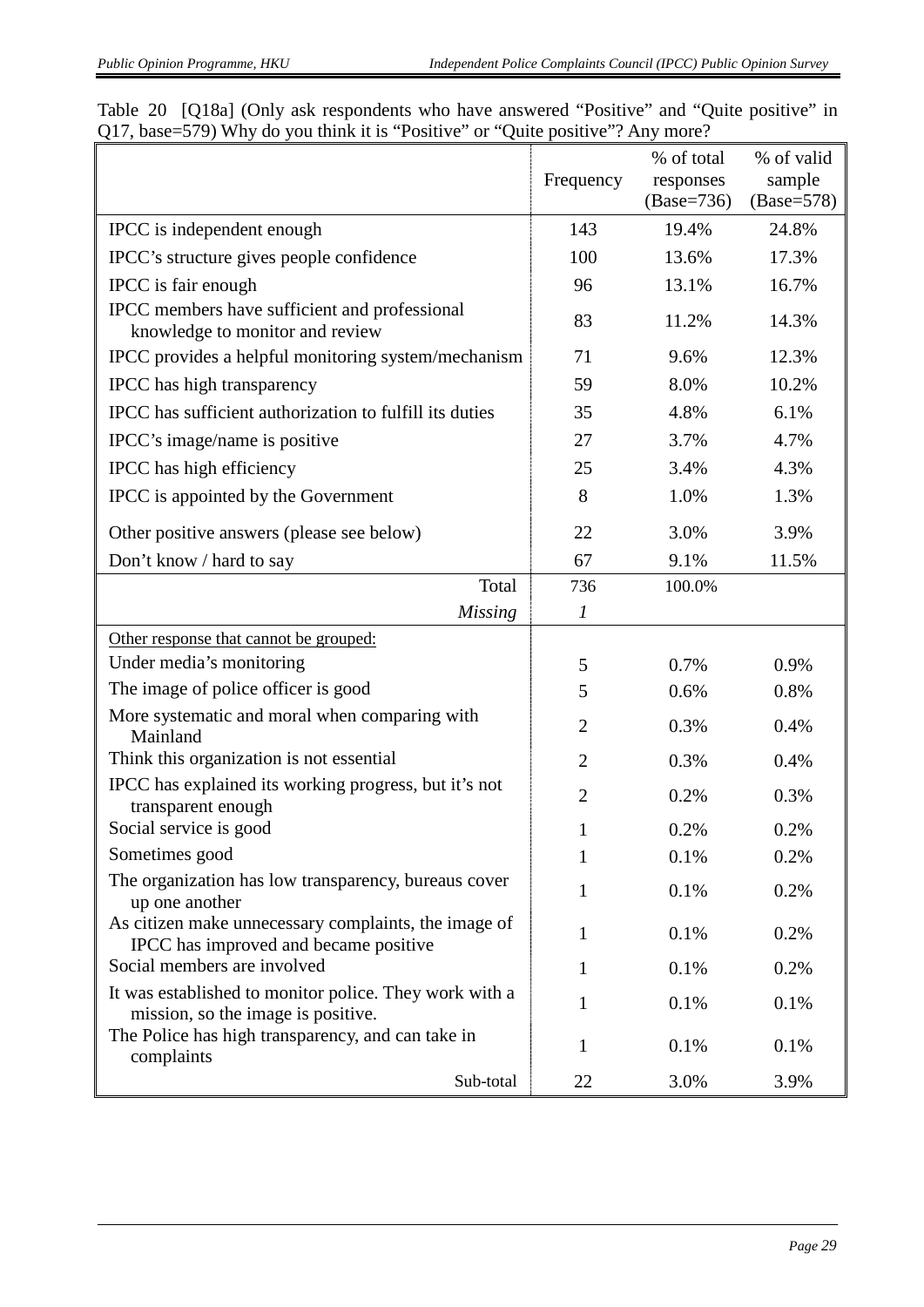| $\chi_1$ , $\chi_2$ , $\chi_3$ , $\chi_4$ , $\chi_5$ , $\chi_6$ , $\chi_7$ , $\chi_8$ , $\chi_9$ , $\chi_1$ , $\chi_2$ , $\chi_3$ , $\chi_4$ , $\chi_5$ , $\chi_6$ , $\chi_7$ , $\chi_8$ , $\chi_9$ , $\chi_9$ , $\chi_9$ , $\chi_9$ , $\chi_9$ , $\chi_9$ , $\chi_9$ , $\chi_9$ |                |                                        |                                     |
|----------------------------------------------------------------------------------------------------------------------------------------------------------------------------------------------------------------------------------------------------------------------------------|----------------|----------------------------------------|-------------------------------------|
|                                                                                                                                                                                                                                                                                  | Frequency      | % of total<br>responses<br>$(Base=57)$ | % of valid<br>sample<br>$(Base=43)$ |
| <b>IPCC</b> has low transparency                                                                                                                                                                                                                                                 | 19             | 33.6%                                  | 45.0%                               |
| No trust in IPCC's independence                                                                                                                                                                                                                                                  | 15             | 26.5%                                  | 35.4%                               |
| IPCC doesn't have sufficient authorization to fulfill its<br>duties                                                                                                                                                                                                              | 6              | 10.2%                                  | 13.7%                               |
| IPCC might take sides with police officers when<br>monitoring or reviewing cases                                                                                                                                                                                                 | 3              | 6.1%                                   | 8.2%                                |
| IPCC has low efficiency                                                                                                                                                                                                                                                          | 3              | 4.8%                                   | 6.4%                                |
| Don't think IPCC members have sufficient and<br>professional knowledge to monitor and review                                                                                                                                                                                     | 3              | 4.7%                                   | 6.2%                                |
| Other negative answers (please see below)                                                                                                                                                                                                                                        | 5              | 8.0%                                   | 10.7%                               |
| Don't know / hard to say                                                                                                                                                                                                                                                         | 3              | 6.1%                                   | 8.1%                                |
| Total                                                                                                                                                                                                                                                                            | 57             | 100.0%                                 |                                     |
| Other response that cannot be grouped:                                                                                                                                                                                                                                           |                |                                        |                                     |
| Don't have much practical achievements                                                                                                                                                                                                                                           | $\overline{2}$ | 2.7%                                   | 3.5%                                |
| There are more demonstration                                                                                                                                                                                                                                                     | 1              | 2.2%                                   | 2.9%                                |
| Because seldom come to contact with IPCC                                                                                                                                                                                                                                         | 1              | 1.7%                                   | 2.2%                                |
| The society is managed by unjustified people                                                                                                                                                                                                                                     |                | 1.6%                                   | 2.1%                                |
| Sub-total                                                                                                                                                                                                                                                                        | 5              | 8.0%                                   | 10.7%                               |

|  | Table 21 [Q18b] (Only ask respondents who have answered "Negative" and "Quite negative" in |  |  |  |
|--|--------------------------------------------------------------------------------------------|--|--|--|
|  | Q17, base=43) Why do you think it is "Negative" and "Quite negative"? Any more?            |  |  |  |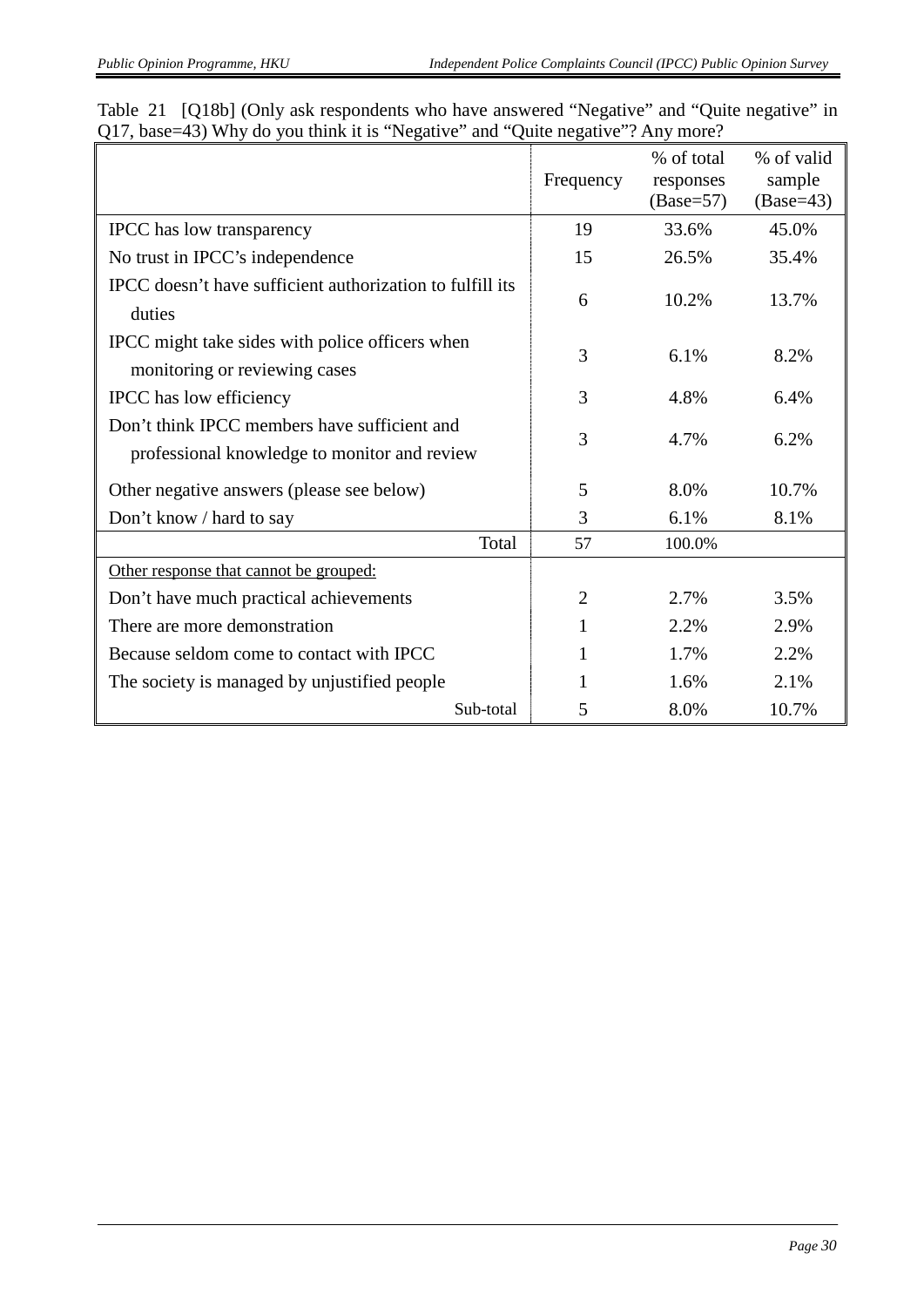|                                                                                       |                  | % of total | % of valid                    |
|---------------------------------------------------------------------------------------|------------------|------------|-------------------------------|
|                                                                                       | Frequency        | responses  | sample                        |
|                                                                                       |                  |            | $(Base=1,165)$ $(Base=1,001)$ |
| Hope IPCC can monitor HK Police Force's work<br>effectively                           | 192              | 16.5%      | 19.2%                         |
| Hope IPCC would handle cases in a fair, impartial and                                 | 169              | 14.5%      | 16.9%                         |
| transparent manner                                                                    |                  |            |                               |
| Hope IPCC would improve its transparency                                              | 113              | 9.7%       | 11.3%                         |
| Hope IPCC can explain more to citizens the work /                                     | 80               | 6.9%       | 8.0%                          |
| complaints system of HK Police Force                                                  |                  |            |                               |
| Hope IPCC can improve Police-community relation /<br>enhance its communication        | 70               | 6.0%       | 7.0%                          |
| Hope IPCC can provide a channel for complaints against<br>police                      | 66               | 5.7%       | 6.6%                          |
| Hope IPCC can ensure citizens will get appropriate<br>Police services                 | 59               | 5.1%       | 5.9%                          |
| Hope IPCC can pressure HK Police Force effectively in<br>order to improve their works | 57               | 4.9%       | 5.7%                          |
| Hope IPCC can become an independent organization /<br>handle cases independently      | 42               | 3.6%       | 4.2%                          |
| Hope IPCC will keep up with its good work                                             | 41               | 3.5%       | 4.1%                          |
| Hope IPCC can let different people to participate                                     | 15               | 1.3%       | 1.5%                          |
| Hope IPCC will have the right to investigate complaints                               | 11               | 1.0%       | 1.1%                          |
| Hope IPCC can increase their efficiency                                               | 8                | 0.7%       | 0.8%                          |
| Others (please see below)                                                             | 24               | 2.1%       | 2.4%                          |
| No expectation                                                                        | 47               | 4.0%       | 4.7%                          |
| Don't know / hard to say                                                              | 168              | 14.4%      | 16.8%                         |
| Total                                                                                 | 1,165            | 100.0%     |                               |
| <b>Missing</b>                                                                        | $\boldsymbol{8}$ |            |                               |
| Other response that cannot be grouped                                                 |                  |            |                               |
| Enhance monitoring on corruption                                                      | 5                | 0.4%       | 0.5%                          |
| Don't abuse power                                                                     | $\overline{2}$   | 0.2%       | 0.2%                          |
| Don't solely cases of power abuse                                                     | $\overline{2}$   | 0.1%       | 0.1%                          |
| Solve the problem of abuse of power                                                   | $\overline{2}$   | 0.1%       | 0.1%                          |
| Don't be too political, maintain neutrality                                           | 1                | 0.1%       | 0.1%                          |
| To think from law-enforcement official's perspective<br>more frequently               | $\mathbf{1}$     | 0.1%       | 0.1%                          |

| Table 22 [Q19] Lastly, what are your expectations on IPCC? Any more? [Do not read out |  |  |  |  |  |  |
|---------------------------------------------------------------------------------------|--|--|--|--|--|--|
| options, multiple answers allowed                                                     |  |  |  |  |  |  |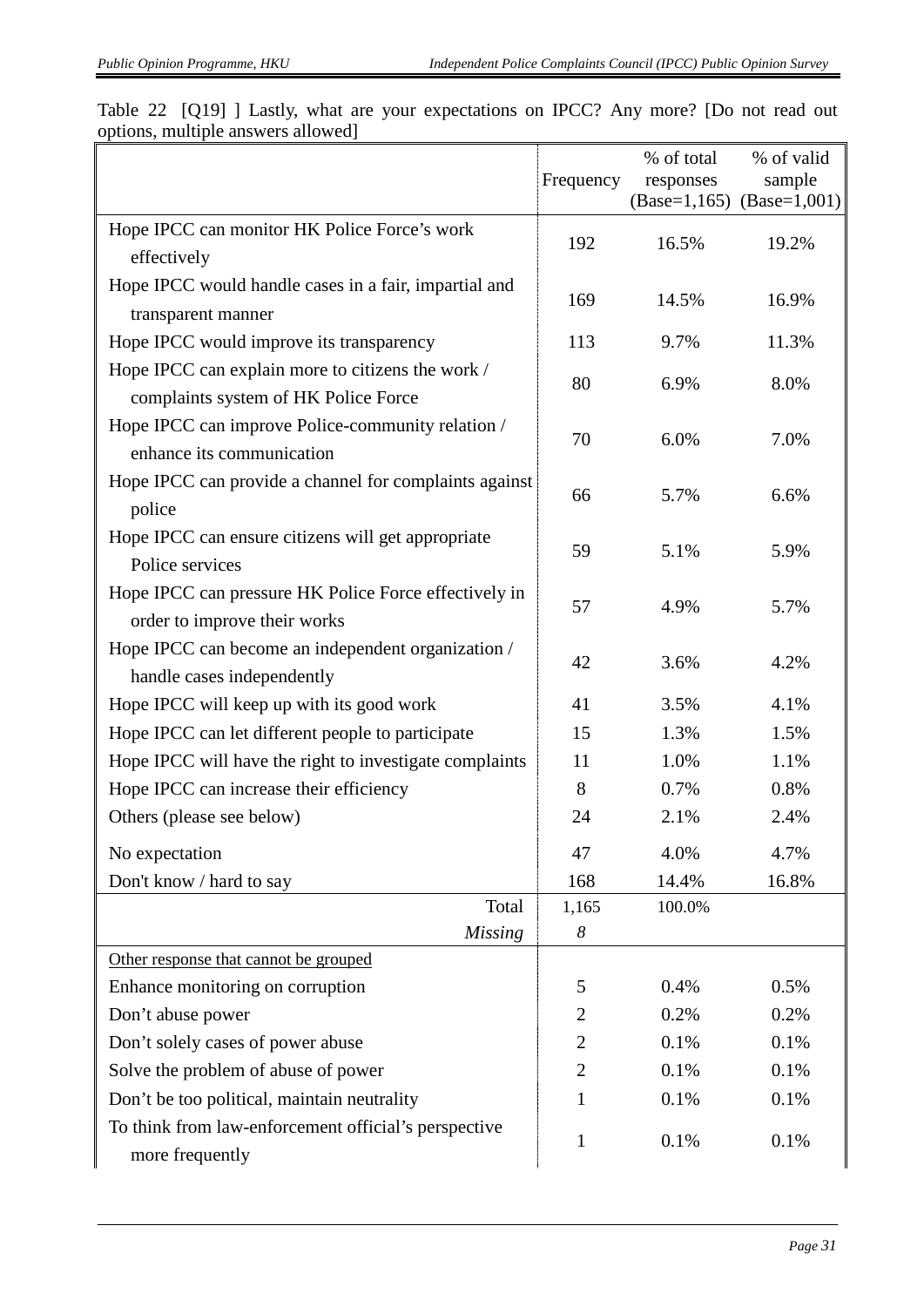| Police doesn't have any authority, IPCC won't help the           |       | 0.1%      | 0.1%      |
|------------------------------------------------------------------|-------|-----------|-----------|
| Police                                                           |       |           |           |
| To maintain human rights                                         |       | 0.1%      | 0.1%      |
| To maintain a peaceful society                                   |       | 0.1%      | 0.1%      |
| Have to be explicit and clear when handling cases                |       | 0.1%      | 0.1%      |
| If it is really useful, everyone will have expectations<br>on it |       | 0.1%      | 0.1%      |
| To increase citizen's confidence                                 |       | 0.1%      | 0.1%      |
| Rely on themselves to improve their handling ways                |       | 0.1%      | 0.1%      |
| Hope IPCC can protect HK's law and order                         |       | 0.1%      | 0.1%      |
| To ensure the life of police officers are stable                 |       | 0.1%      | 0.1%      |
| To properly organize big events                                  |       | 0.1%      | 0.1%      |
| To maintain society's law and order                              |       | 0.1%      | 0.1%      |
| To maintain society's law                                        | 1     | 0.1%      | 0.1%      |
| The system will be more complete under CE's ruling               | 1     | $< 0.1\%$ | 0.1%      |
| Don't check ID card of female                                    |       | $< 0.1\%$ | 0.1%      |
| To respond more to demonstration                                 | $<$ 1 | $< 0.1\%$ | $< 0.1\%$ |
| Sub-total                                                        | 24    | 2.1%      | 2.4%      |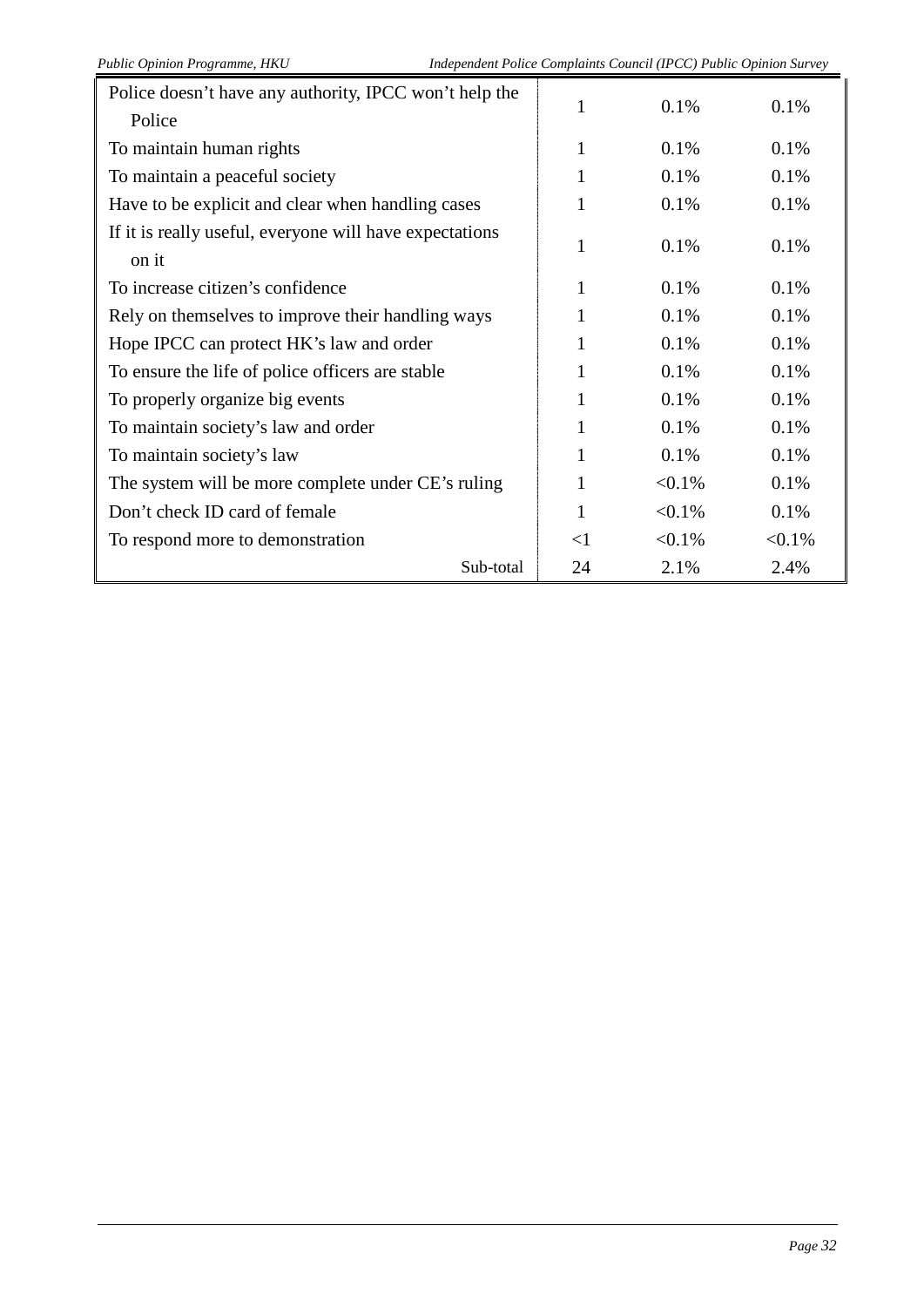# **Appendix 3**

# **Demographics**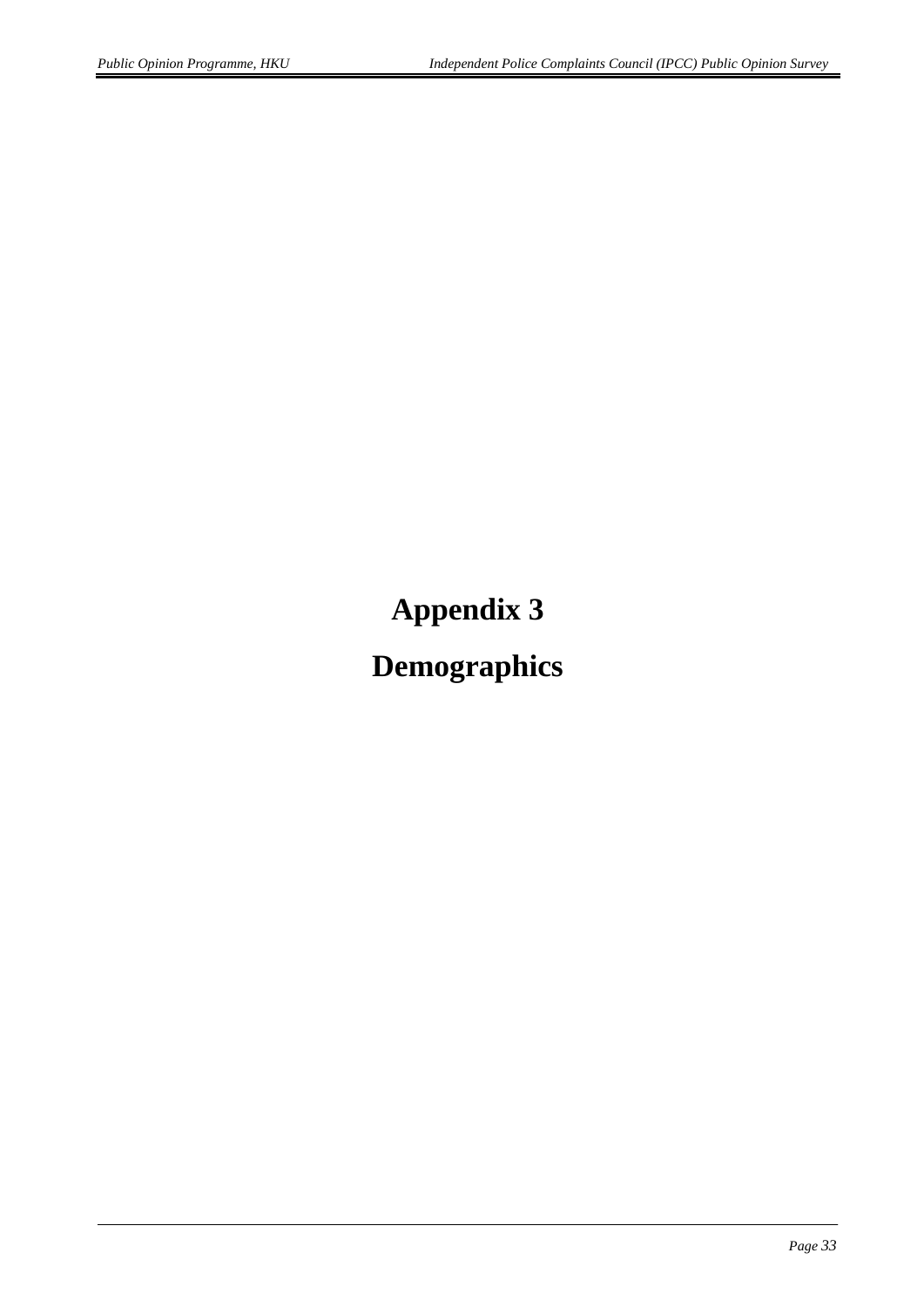## **Demographics**

|        | Percentage (Base=1,009)<br>Frequency |        |
|--------|--------------------------------------|--------|
| Male   | 460                                  | 45.5%  |
| Female | 549                                  | 54.5%  |
| Total  | 1,009                                | 100.0% |

#### Table 24 Age Group

| $\check{ }$<br>$\overline{\phantom{a}}$ | Frequency | Percentage (Base=996) |
|-----------------------------------------|-----------|-----------------------|
| $18 - 19$                               | 28        | 2.8%                  |
| $20 - 29$                               | 158       | 15.9%                 |
| $30 - 39$                               | 184       | 18.5%                 |
| $40 - 49$                               | 196       | 19.7%                 |
| $50 - 59$                               | 196       | 19.7%                 |
| $60 - 69$                               | 116       | 11.7%                 |
| 70 or above                             | 118       | 11.8%                 |
| Total                                   | 996       | 100.0%                |
| <b>Missing</b>                          | 13        |                       |

#### Table 25 Education Attainment

|                                                                     | Frequency | Percentage<br>$(Base=1,002)$ |
|---------------------------------------------------------------------|-----------|------------------------------|
| Primary school or below                                             | 149       | 14.9%                        |
| Not educated, pre-elementary education                              |           | 31<br>3.1%                   |
| Primary                                                             | 118       | 11.8%                        |
| Secondary                                                           | 474       | 47.3%                        |
| Junior secondary $(F.1-F.3)$                                        | 140       | 14.0%                        |
| Senior secondary (F.4-F.5, vocational training<br><i>included</i> ) | 260       | 25.9%                        |
| Matriculation (F.6-F.7)                                             |           | 74<br>7.4%                   |
| Tertiary or above                                                   | 379       | 37.8%                        |
| Tertiary, non-degree (Diploma / Certificate)                        | 61        | 6.1%                         |
| Tertiary, non-degree (Associate degree)                             |           | 2.6%<br>26                   |
| Tertiary, degree                                                    | 228       | 22.7%                        |
| Postgraduate or above                                               | 65        | 6.5%                         |
| Total                                                               | 1,002     | 100.0%                       |
| <b>Missing</b>                                                      | 7         |                              |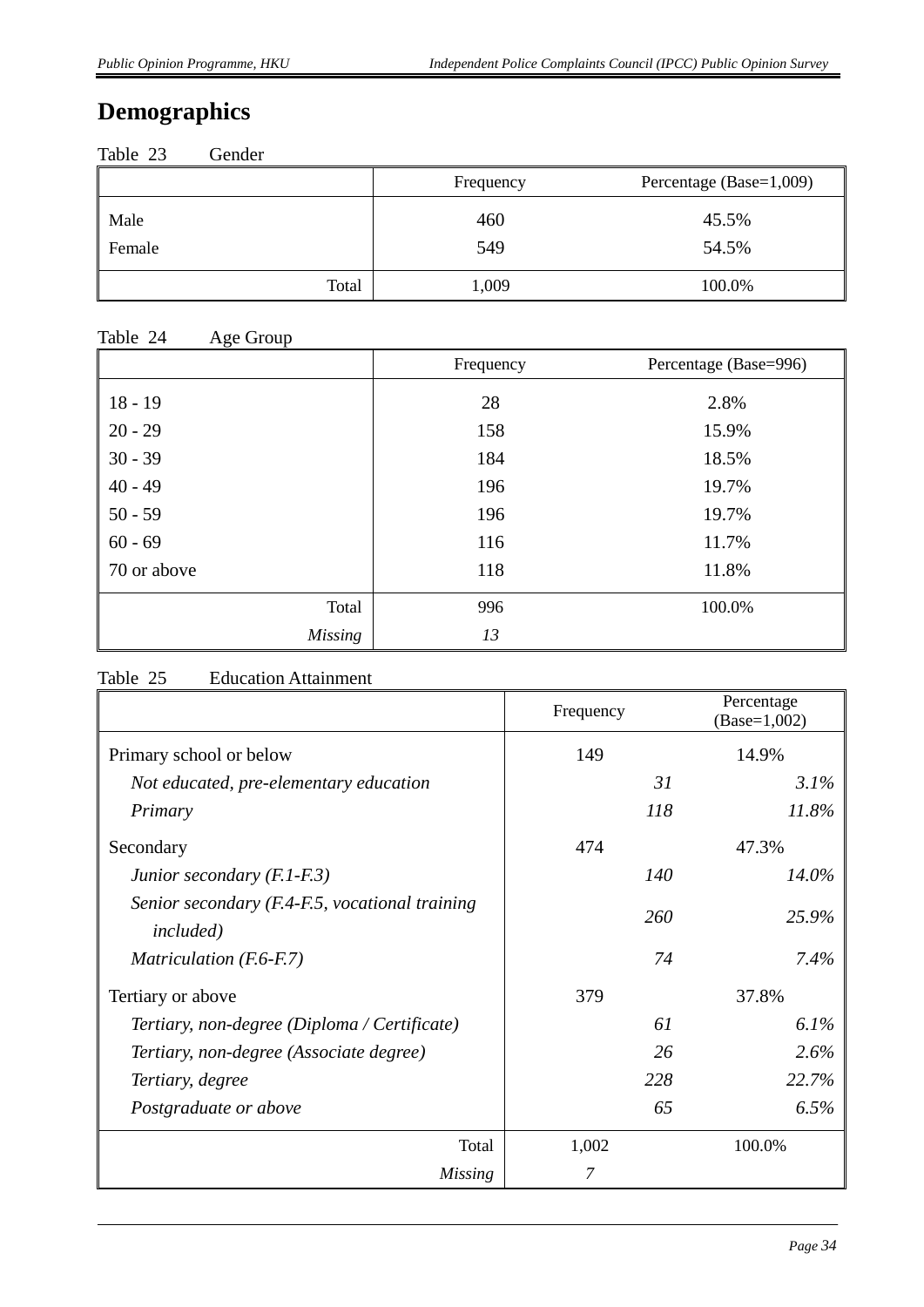| Table 26 |  | Occupation |
|----------|--|------------|
|----------|--|------------|

|                                               | Frequency |     | Percentage<br>(Base=992) |
|-----------------------------------------------|-----------|-----|--------------------------|
| Executives and professionals                  | 256       |     | 25.8%                    |
| Managers / administration staff               |           | 83  | 8.3%                     |
| Professional                                  |           | 103 | 10.4%                    |
| Associate professional                        |           | 70  | 7.1%                     |
| Clerical and service workers                  | 216       |     | 21.8%                    |
| Clerk                                         |           | 131 | 13.2%                    |
| Service worker and Shop & market sales worker |           | 85  | 8.6%                     |
| Production workers                            | 72        |     | 7.3%                     |
| Skilled agricultural & fishery worker         |           | 1   | 0.1%                     |
| Craft & related trade worker                  |           | 23  | 2.4%                     |
| Plant & machine operator / assembler          |           | 22  | 2.2%                     |
| Unskilled worker                              |           | 25  | 2.6%                     |
| <b>Students</b>                               | 80        |     | 8.1%                     |
| Homemakers                                    | 164       |     | 16.5%                    |
| Others                                        | 204       |     | 20.6%                    |
| <b>Retired</b>                                |           | 168 | 16.9%                    |
| Others (unemployed and non-worker included)   |           | 36  | 3.7%                     |
| Total                                         | 992       |     | 100.0%                   |
| <b>Missing</b>                                | 17        |     |                          |

## Table 27 Monthly personal income

|                         | Frequency | Percentage (Base=949) |
|-------------------------|-----------|-----------------------|
| No income               | 344       | 36.3%                 |
| HK\$1-HK\$3,999         | 51        | 5.3%                  |
| HK\$4,000 - HK\$5,999   | 26        | 2.7%                  |
| HK\$6,000 - HK\$7,999   | 22        | 2.4%                  |
| HK\$8,000 - HK\$9,999   | 65        | 6.9%                  |
| HK\$10,000 - HK\$14,999 | 128       | 13.5%                 |
| HK\$15,000 - HK\$19,999 | 70        | 7.3%                  |
| HK\$20,000 - HK\$24,999 | 56        | 5.9%                  |
| HK\$25,000 - HK\$39,999 | 90        | 9.5%                  |
| HK\$40,000 or above     | 97        | 10.2%                 |
| Total                   | 949       | 100.0%                |
| <b>Missing</b>          | 60        |                       |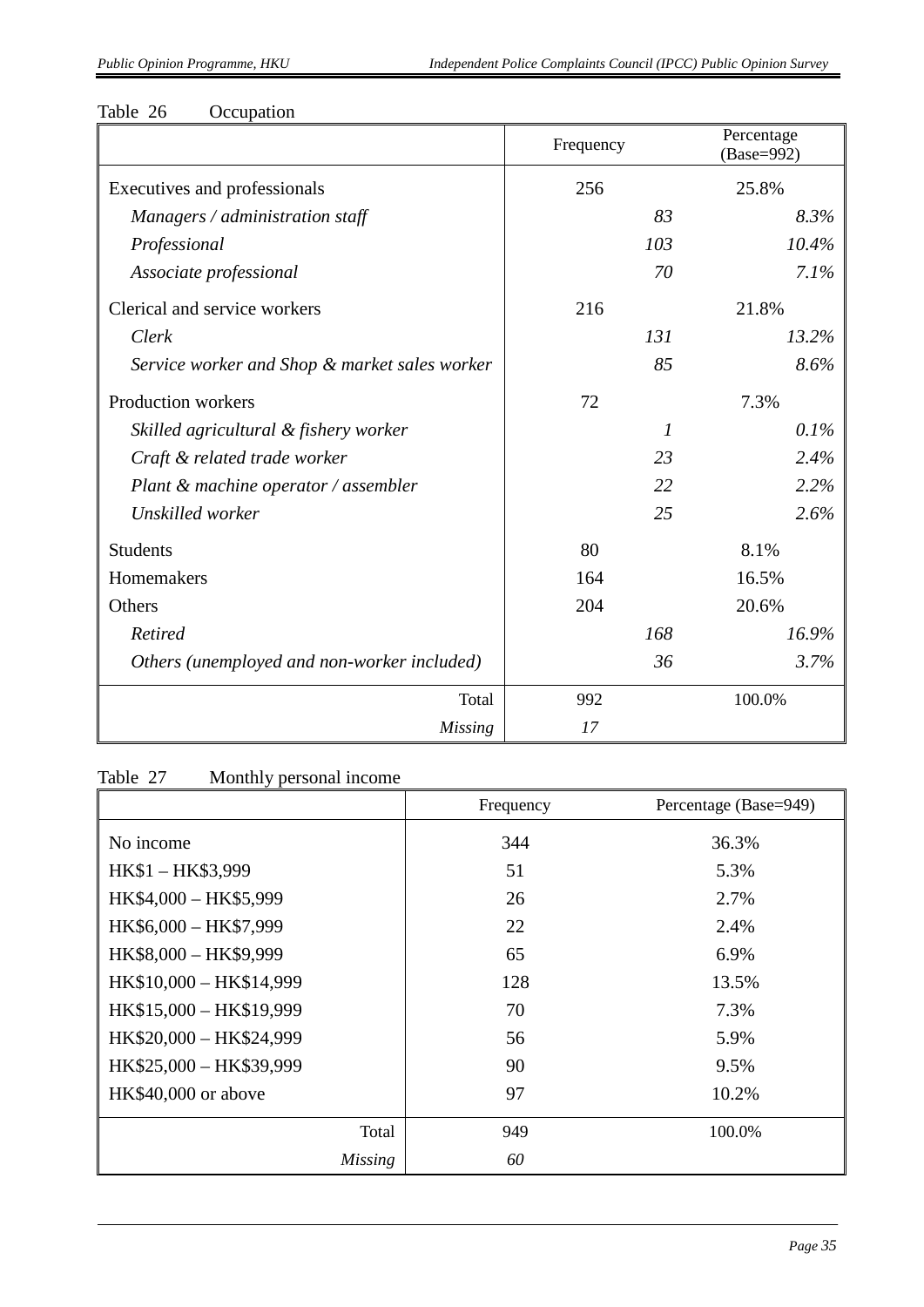#### Table 28 Monthly household income

|                         | Frequency | Percentage (Base=805) |
|-------------------------|-----------|-----------------------|
| HK\$3,999 or below      | 94        | 11.7%                 |
| HK\$4,000 - HK\$5,999   | 21        | 2.6%                  |
| HK\$6,000 - HK\$9,999   | 55        | 6.8%                  |
| HK\$10,000 - HK\$14,999 | 102       | 12.7%                 |
| HK\$15,000 - HK\$19,999 | 67        | 8.3%                  |
| HK\$20,000 - HK\$24,999 | 94        | 11.6%                 |
| HK\$25,000 - HK\$29,999 | 51        | 6.3%                  |
| HK\$30,000 - HK\$39,999 | 94        | 11.7%                 |
| HK\$40,000 - HK\$59,999 | 113       | 14.0%                 |
| HK\$60,000 or above     | 114       | 14.2%                 |
| Total                   | 805       | 100.0%                |
| <b>Missing</b>          | 204       |                       |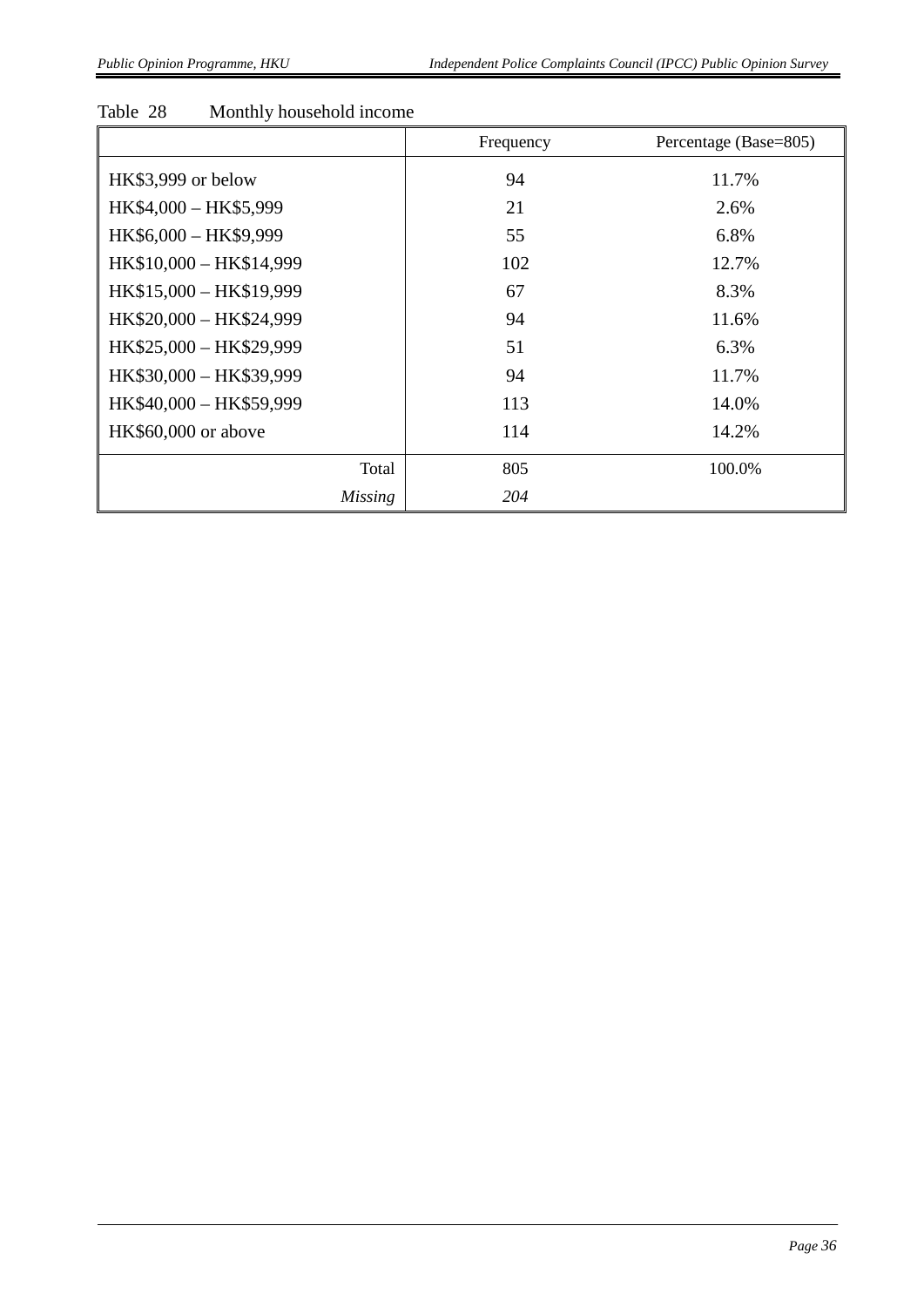#### Table 29 Residential district

|                                     | Frequency | Percentage (Base=987) |
|-------------------------------------|-----------|-----------------------|
| Hong Kong Island                    | 176       | 17.8%                 |
| <b>Central and Western District</b> | 25        | 2.5%                  |
| Wan Chai District                   | 13        | 1.3%                  |
| Eastern District                    | 97        | 9.9%                  |
| <b>Southern District</b>            | 41        | 4.1%                  |
| Kowloon East                        | 133       | 13.4%                 |
| Wong Tai Sin District               | 56        | 5.6%                  |
| <b>Kwun Tong District</b>           | 77        | 7.8%                  |
| Kowloon West                        | 131       | 13.3%                 |
| Sham Shui Po District               | 41        | 4.2%                  |
| <b>Kowloon City District</b>        | 58        | 5.9%                  |
| Yau Tsim Mong District              | 31        | 3.2%                  |
| <b>New Territories East</b>         | 286       | 29.0%                 |
| Northern District                   | 58        | 5.9%                  |
| Tai Po District                     | 45        | 4.6%                  |
| Sha Tin District                    | 111       | 11.2%                 |
| Sai Kung District                   | 72        | 7.3%                  |
| New Territories West                | 261       | 26.4%                 |
| <b>Kwai Tsing District</b>          | 58        | 5.8%                  |
| Tsuen Wan District                  | 35        | 3.5%                  |
| <b>Tuen Mun District</b>            | 68        | 6.9%                  |
| Yuen Long District                  | 79        | 8.1%                  |
| <b>Islands District</b>             | 21        | 2.1%                  |
| Total                               | 987       | 100.0%                |
| <b>Missing</b>                      | 22        |                       |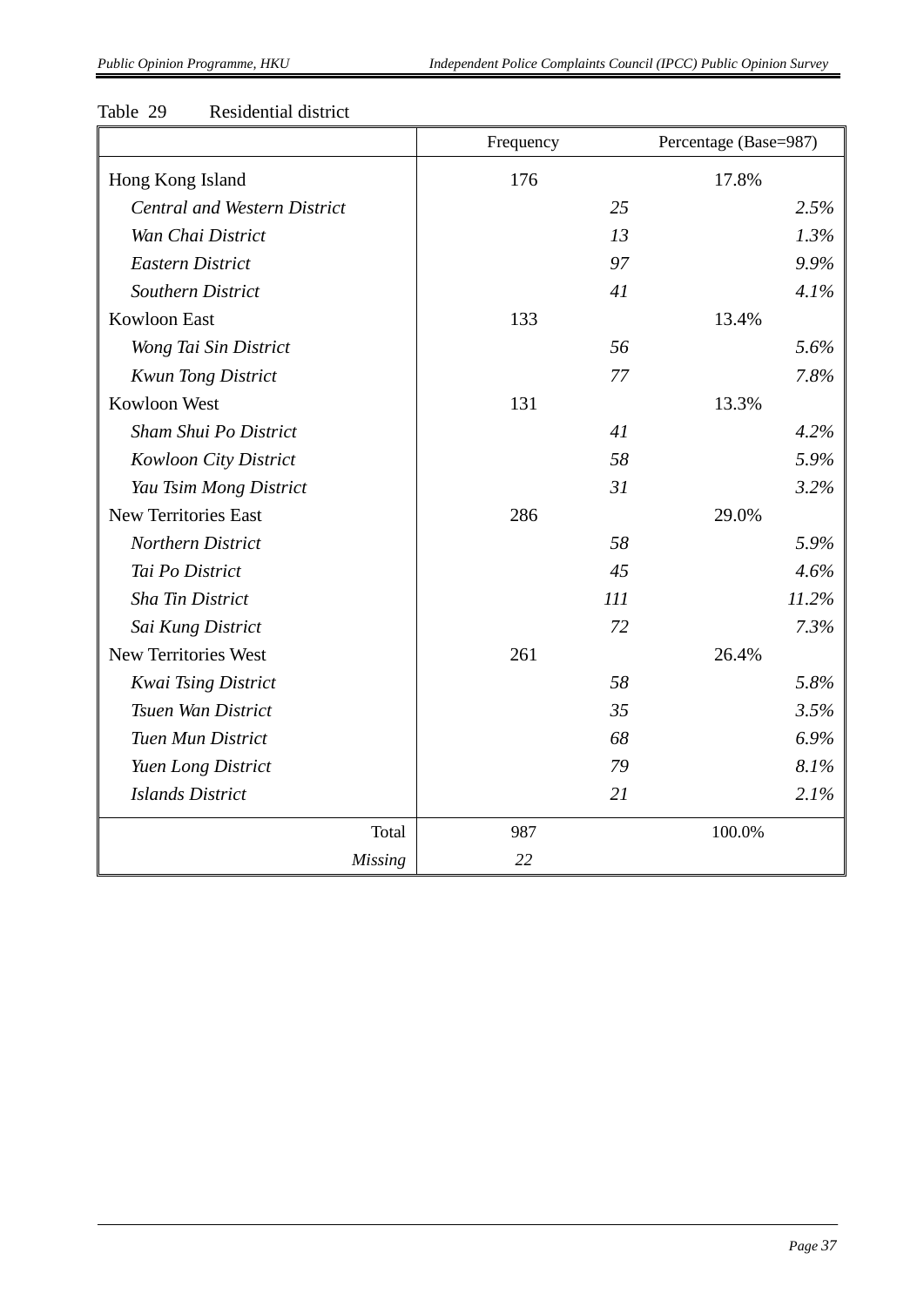# **Appendix 4 In-depth Analysis: Cross-tabulations**

*Note: The results of in-depth analyses described heretofore should be read in conjunction with the research findings described in the main part of this research report.*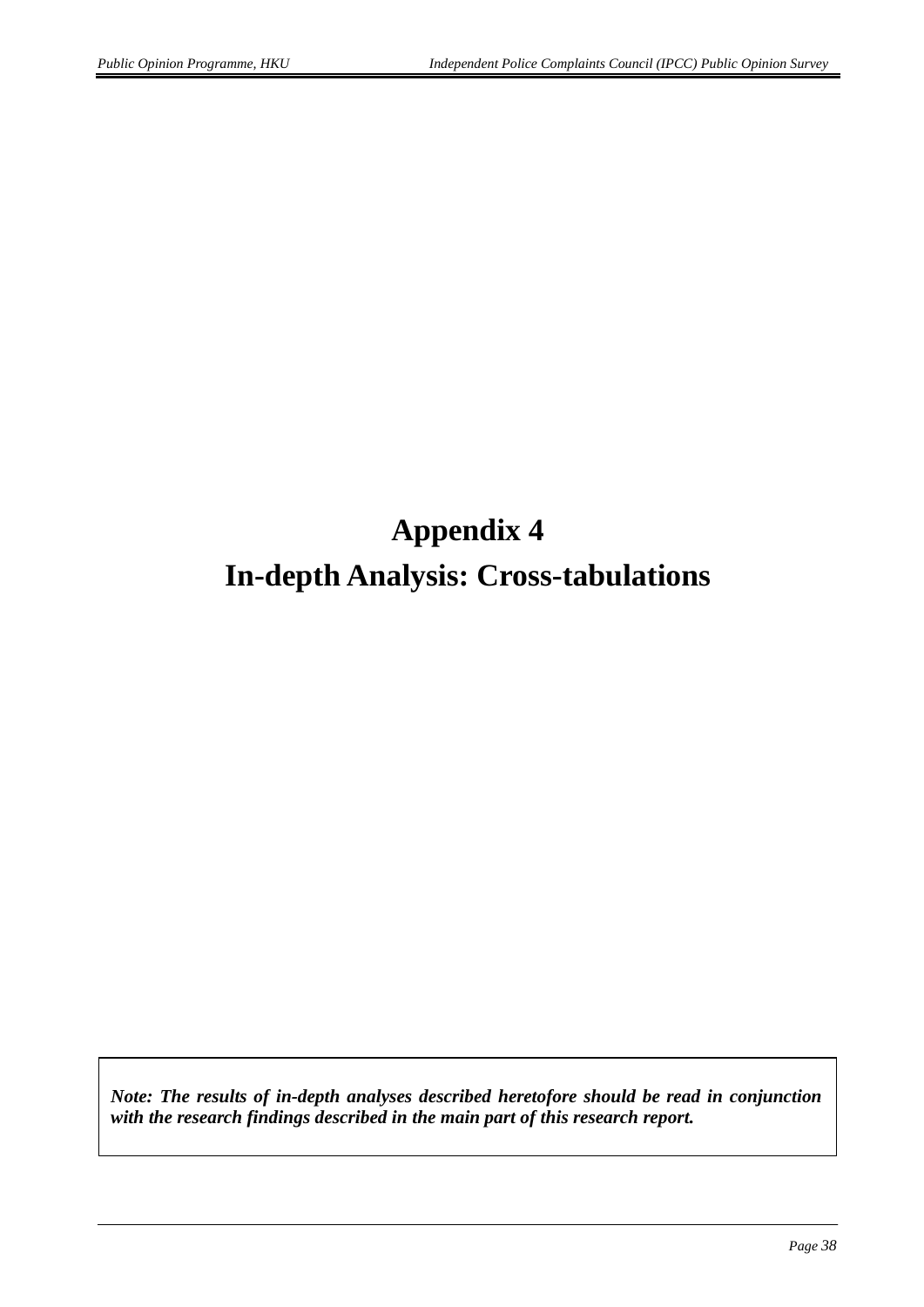#### **Highlighted Findings of Cross-tabulations**

*(The differences of the listed items are proved to be statistically significant.)*

#### **[Q1] On awareness of IPCC**

Significant differences are found between gender, age, education attainment, occupation and monthly income groups, at 99% confidence level:

*- Males are significantly more likely than females to have heard of IPCC [78% (M) vs 61% (F)];*

*- Respondents of age "30-49" are more likely than their counterparts to have heard of IPCC [77% (30-49) vs 64% (18-29) & 63% (50+)];*

*- The higher the education level, the more likely the respondents to have heard of IPCC [80% (Tertiary), 69% (Secondary), 41% (Primary)];*

*- "Executives and professionals" are more likely than their counterparts to have heard of IPCC [85% vs (55%-69%)];*

*- The higher income (both personal and household) they earn per month, the more likely the respondents to have heard of IPCC [personal: 89% (\$40k+), 85% (\$20k-\$39k), 71% (\$10k-\$19k), 59% (<\$10k)] [household: 90% (\$60k+), 78% (\$30k-\$59k), 67% (\$10k-\$29k), 51% (<\$10k)]*

#### **[Q3] On knowledge of IPCC duties**

**[Number of at least one correct answer]** Significant differences are found between gender, age, education attainment, occupation and monthly income groups, at 99% confidence level:

- *Males are significantly more likely than females to have named at least one correct duties of IPCC [53% (M) vs 44% (F)];*

*- The older they are, the more likely the respondents could name at least one correct duties of IPCC [51% (50+), 48% (30-49), 45% (18-29)];*

*- Respondents with "secondary or above" education were more likely than their counterparts to have named at least one correct duties of IPCC [53% (Secondary) vs 45% (Tertiary) & 38% (Primary)];*

*- "Workers" are significantly less likely to name any correct IPCC duties than their counterparts [39% vs (45%-52%)];*

*- Respondents earning \$40k or above are more likely to have named at least one correct duties of IPCC [52% vs (46%-48%)];*

*- Respondents with monthly household income less than \$10k are less likely to have named at least one duties of IPCC [42% vs (47%-52%)]*

**[Mean number of one correct answer]** Significant difference is found between gender groups, at 99% confidence level:

*- Males gave out significantly more correct duties of IPCC than females on average [0.7(M) vs 0.5(F)]*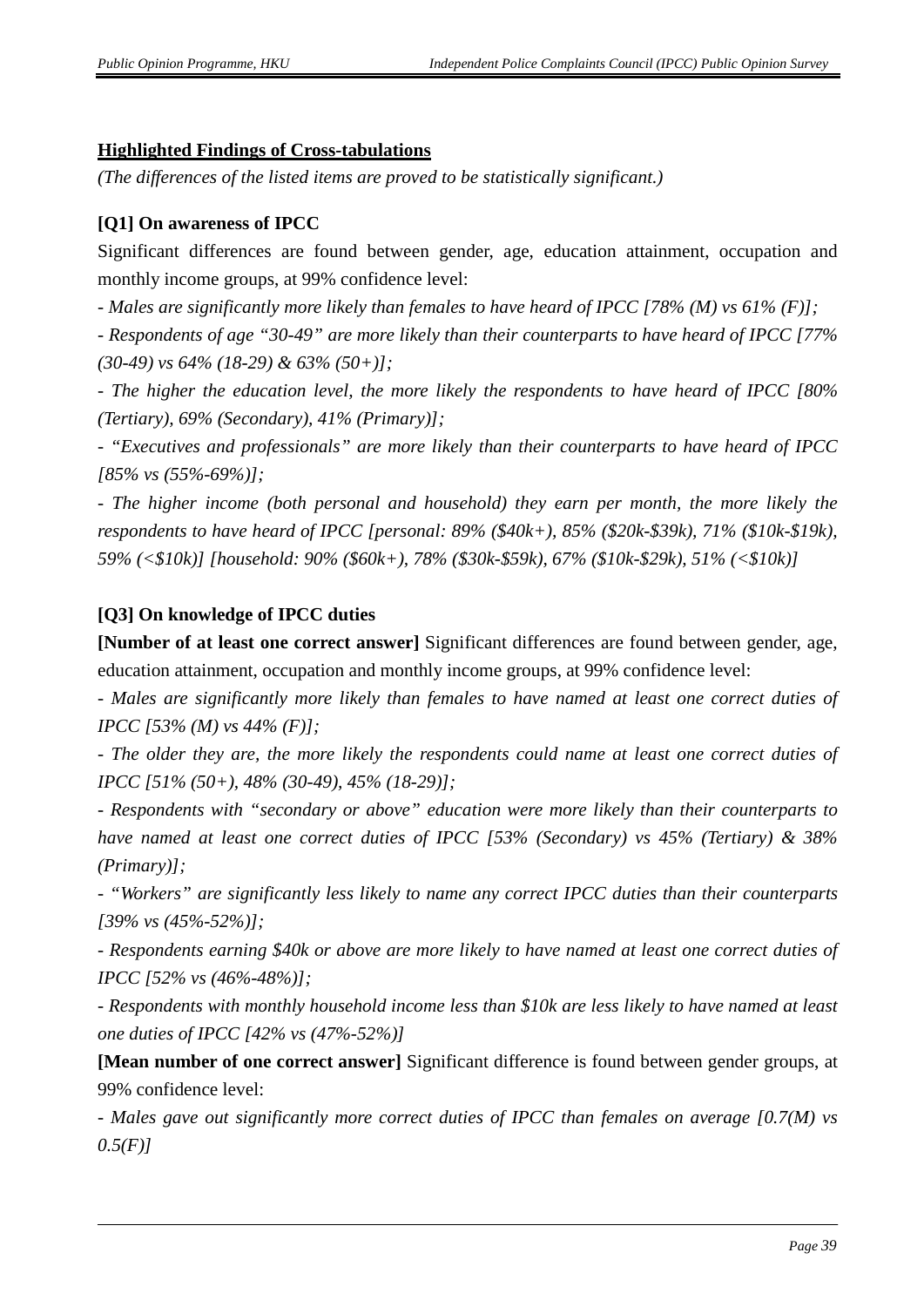#### **[Q4] On awareness of the independence nature of IPCC**

Significant differences are found between education attainment and occupation groups, at 99% confidence level, and monthly household income groups at 95% confidence level:

*- The higher the education attainment, the more likely the respondents were aware of the independence nature of IPCC [65% (Tertiary), 59% (Secondary), 40% (Primary)];*

*- "Executives and professionals" are more likely than their counterparts to have correctly pointed out the independence nature of IPCC [68% vs (47%-62%)];*

*- The higher the monthly household income, the more likely the respondents were aware that IPCC is an independent organization [household: 71% (\$60k+), 62% (\$30k-\$59k), 61% (\$10k-\$29k), 49% (<\$10k)]*

#### **[Q9] On views of IPCC's independence in monitoring and reviewing public complaints of the Police**

Significant differences are found between genders at 95% confidence level, and between age, education attainment, occupation, monthly income groups, as well as awareness of IPCC and its independence nature, at 99% confidence level:

*- Males are more likely than females to believe IPCC is independent in monitoring and reviewing public complaints of the Police [55% (M) vs 51% (F)];*

*- Respondents of aged "30-49" are more likely than their counterparts to believe IPCC is independent in monitoring and reviewing public complaints of the Police [59% (30-49) vs 47% (18-29) & 52% (50+)];*

*- Respondents with "primary or below" education level are less likely than their counterparts to believe IPCC is independent in monitoring and reviewing public complaints of the Police [39% (primary) vs 56% (secondary) & 56% (tertiary)];*

*- "Executives and professionals" and "workers" are more likely than their counterparts to believe IPCC is independent in monitoring and reviewing public complaints of the Police [57% (workers) & 56% (executives & professionals) vs (51%-53%)];*

*- The higher the income (both personal and household), the more likely the respondents would think IPCC is independent in monitoring and reviewing public complaints of the Police [personal: 60% (\$40k+), 55% (\$20k-\$39k), 54% (\$10k-\$19k), 52% (<\$10k)] [household: 63% (\$60k+), 57% (\$30k-\$59k), 56% (\$10k-\$29k), 48% (<\$10k)]*

*- Respondents who have heard of IPCC prior the interviews are more likely to believe IPCC is independent in monitoring and reviewing public complaints of the Police [57% (heard of IPCC) vs 45% (not heard of IPCC)];*

*- Respondents who are aware of IPCC's independence nature prior the interviews are more likely to believe IPCC is independent in monitoring and reviewing public complaints of the Police [63% (aware of independence) vs 50% (not aware of independence)]*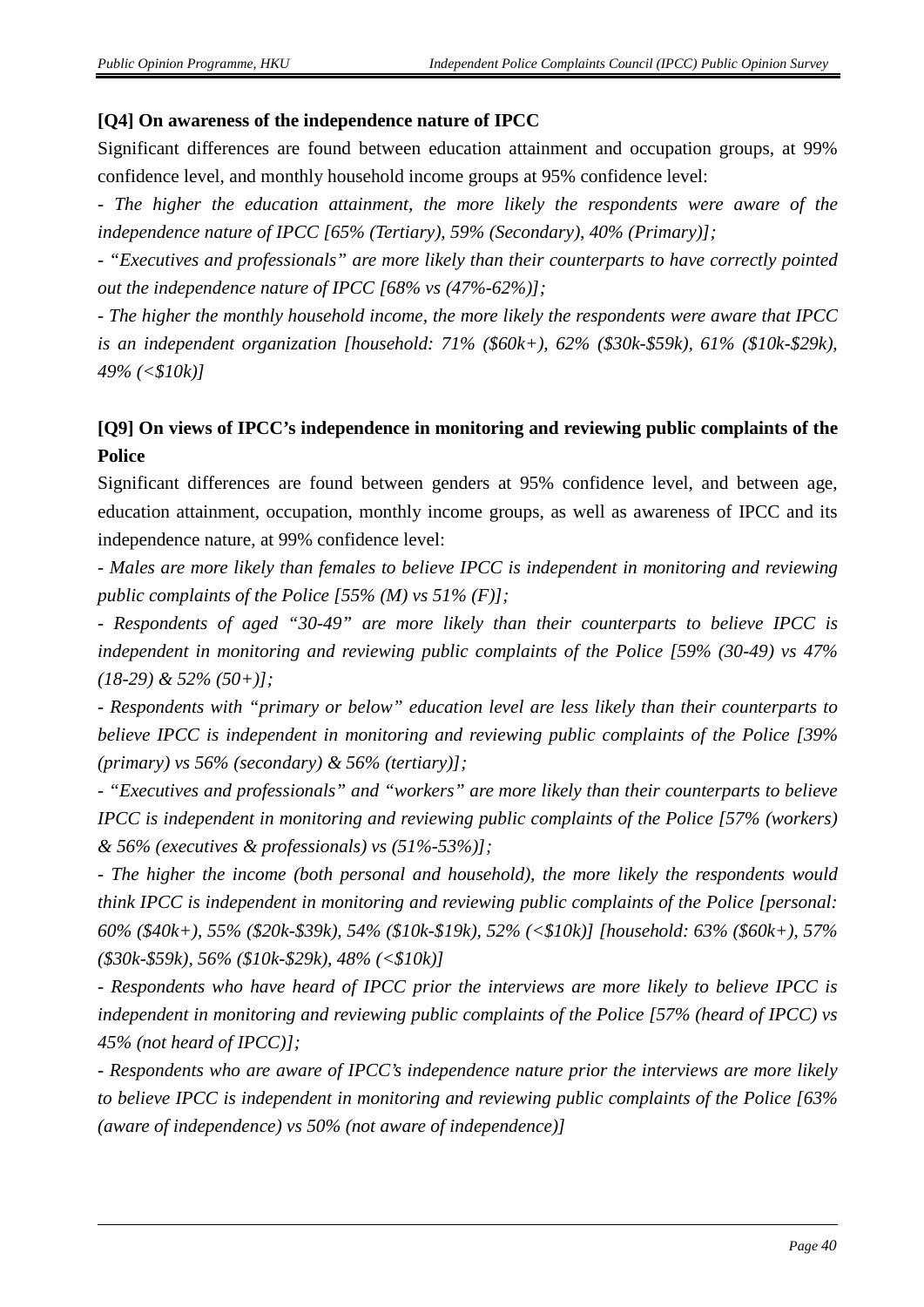#### **[Q10] On views of impartiality and objectiveness of IPCC**

Significant differences are found between genders at 95% confidence level, and between age, education attainment, occupation, monthly household income groups, as well as awareness of IPCC and its independence nature, at 99% confidence level:

*- Males are more likely than females to think IPCC is NOT able to monitor and review CAPO's investigation in an impartial and objective way [-ve rate: 16% (M) vs 10% (F)];*

*- Respondents of aged "30-49" are more likely than their counterparts to praise IPCC's impartiality and objectiveness positively [51% (30-49) vs 44% (18-29) & 43% (50+)];*

*- The higher the education level, the more likely the respondents praise PCC's impartiality and objectiveness positively [48% (Tertiary), 46% (Secondary), 38% (Primary)];*

*- "Students" and "workers" are more likely than their counterparts to praise IPCC's impartiality and objectiveness positively [52% (students) & 51% (workers) vs (41%-49%)];*

*- Respondents with monthly household income of \$60k+ are more likely than their counterparts to praise IPCC's impartiality and objectiveness both positively and negatively [+ve rate: 60% (\$60k+) vs (40%-47%); -ve rate: 16% (\$60k+) vs (11%-13%)];*

*- Respondents who have heard of IPCC prior the interviews are more likely than their counterparts to praise IPCC's impartiality and objectiveness positively [48% (heard of IPCC) vs 40% (not heard of IPCC)];*

*- Respondents who are aware of IPCC's independence nature prior the interviews are more likely to praise IPCC's impartiality and objectiveness positively [55% (aware of independence) vs 38% (not aware of independence)]*

#### **[Q11] On views of efficiency of IPCC**

Significant differences are found between gender and monthly household income groups at 95% confidence level, and between age, education attainment, occupation, monthly personal income groups, as well as awareness of IPCC, at 99% confidence level:

*- Males are more likely than females to perceive IPCC's efficiency negatively [-ve rate: 15% (M) vs 11% (F)];*

*- The lower the monthly household income they have, the more likely the respondents praise IPCC's efficiency positively [29% (<\$10k), 28% (\$10k-\$29k), 22% (\$30k-\$59k), 21% (\$60k+)];*

*- The older the respondents are, the more likely they praise IPCC's efficiency positively [30% (50+), 23% (30-49), 21% (18-29)];*

*- Respondents with "tertiary education or above" are less likely than their counterparts to praise IPCC's efficiency positively [28% (primary), 29% (secondary), 20% (tertiary)];*

*- "Executives and professionals" are less likely than their counterparts to praise IPCC's efficiency positively [19% (executives & professionals) vs (22%-33%)];*

*- Respondents earning less than \$10k per month are more likely to praise IPCC's efficiency positively [29% (<\$10k) vs (19%-22%)];*

*- Respondents who have heard of IPCC prior to the interviewers are more likely to think IPCC' works are inefficient [-ve rate: 14% (heard of) vs 11% (not heard of)]*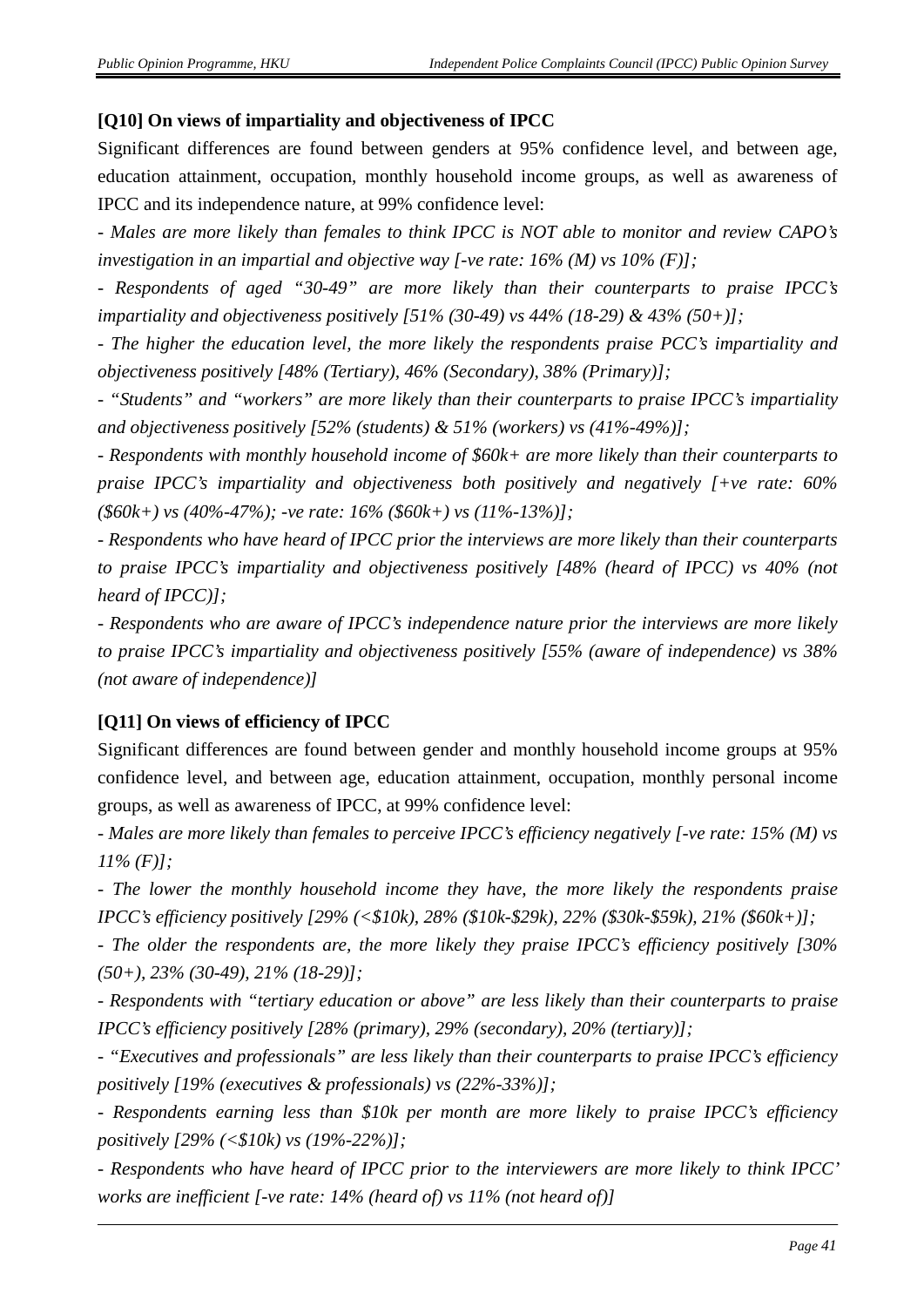#### **[Q12] On views of transparency of IPCC**

Significant differences are found between monthly household income groups at 95% confidence level, and between age, education attainment, occupation, as well as awareness of IPCC and its independence nature, at 99% confidence level:

*- Respondents with monthly household income at \$60k or above are more likely to think IPCC's level of transparency is high [27% (\$60k+) vs (19%-21%)];*

*- The younger the respondents, the more likely they think IPCC's level of transparency is low [-ve rate: 37% (18-29), 26% (30-49), 17% (50+)];*

*- The higher the education level the respondents attained, the more likely they think IPCC's level of transparency is low [-ve rate: 31% (tertiary), 22% (secondary), 16% (primary)];*

*- "Students" are more likely than their counterparts to think IPCC's level of transparency is low [-ve rate: 49% (students) vs (15%-29%)]*

*- Respondents who have not heard of IPCC prior to the interview are more likely to opt for "don't know / hard to say" in regard to IPCC's transparency [DK rate: 22% (not heard of) vs 12% (heard of)];*

*- Respondents who are aware of IPCC's independence nature prior to the interviewers are more likely to think IPCC's level of transparency is high [26% (aware of independence) vs 17% (not aware of independence)]*

#### **[Q13] On confidence in IPCC**

Significant differences are found between genders at 95% confidence level, and between age, education attainment, occupation, monthly income groups, as well as awareness of IPCC and its independence nature, at 99% confidence level:

*- Males are more likely than females to have no confidence in IPCC [-ve rate: 23% (M) vs 16% (F)];*

*- The older the respondents, the more likely they have confidence in IPCC [48% (50+), 40% (30-49), 37% (18-29)];*

*- Respondents with tertiary or above education level are more likely than their counterparts to have no confidence in IPCC [-ve rate: 22% (tertiary) vs 17% (secondary) and 18% (primary)];*

*- "Workers" and people working in "other" occupation are more likely than their counterparts to have confidence in IPCC [49% (workers) and 50% (others) vs (36%-45%)];*

*- Respondents earning \$40k or above are more likely than their counterparts to have confidence in IPCC [52% (\$40k+) vs (35%-44%)];*

*- Similarly, respondents with household income at \$60k or above are more likely than their counterparts to have confidence in IPCC [51% (\$60k+) vs (39%-46%)];*

*- Respondents who have heard of IPCC prior the interviews are more likely than their counterparts to have confidence in IPCC [45% (heard of IPCC) vs 38% (not heard of IPCC)];*

*- Respondents who are aware of IPCC's independence nature prior the interviews are more likely to have confidence in IPCC [54% (aware of independence) vs 32% (not aware of independence)]*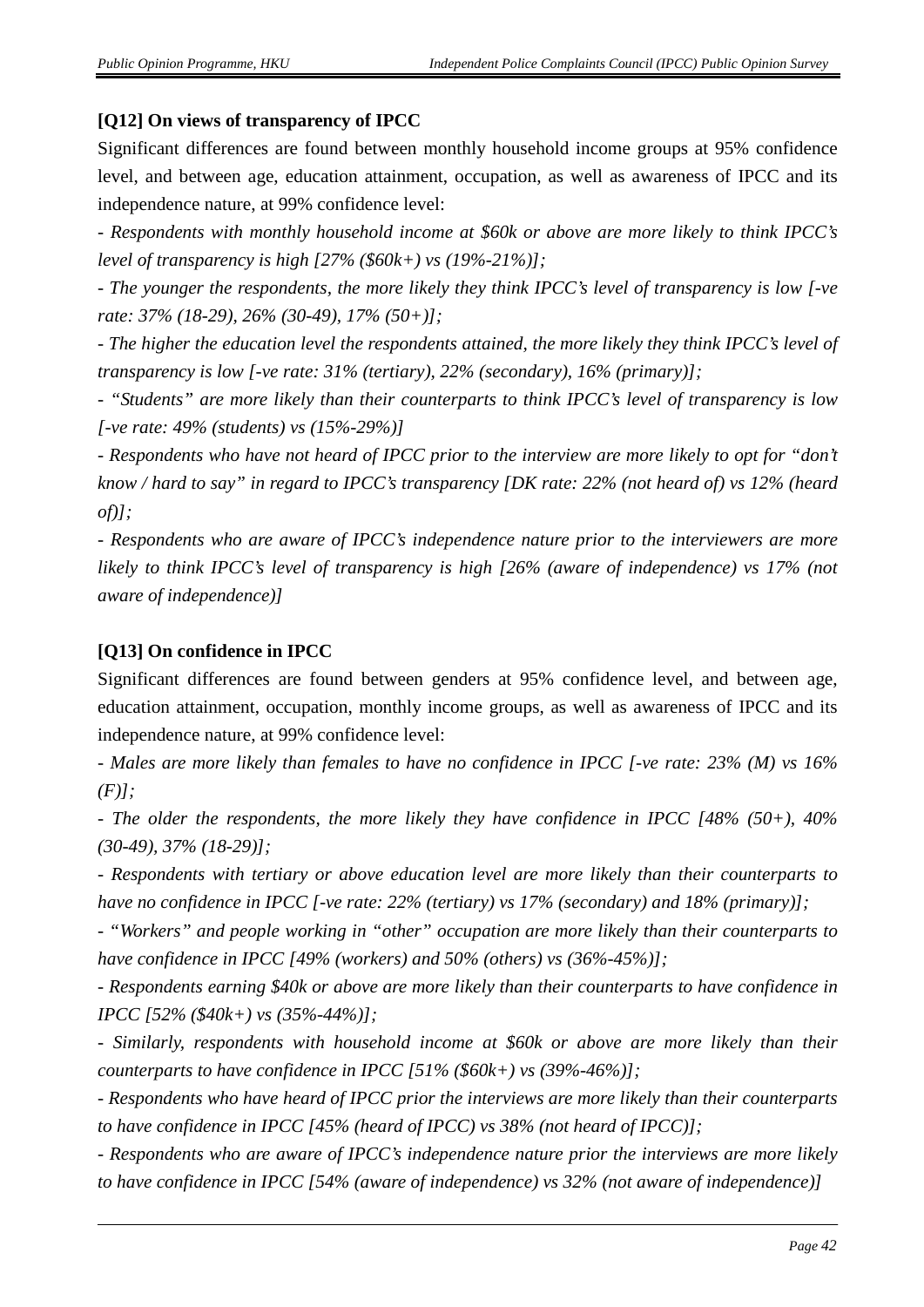#### **[Q15] On confidence in two-tier complaint system**

Significant differences are found between genders at 95% confidence level, and between age, education attainment, occupation, monthly income groups, as well as awareness of IPCC and its independence nature, at 99% confidence level:

*- Males are more likely than females to have no confidence in the two-tier complaint system [-ve rate: 20% (M) vs 16% (F)];*

*- The older the respondents, the more likely they have confidence in the two-tier complaint system [47% (50+), 45% (30-49), 38% (18-29)];*

*- The higher the education level, the more likely the respondents have no confidence in the two-tier complaint system [-ve rate: 22% (tertiary) vs 17% (secondary) and 14% (primary)];*

*- "Workers" are more likely than their counterparts to have confidence in the two-tier complaint system [55% (workers) vs (38%-48%)];*

*- Respondents earning \$40k or above are more likely than their counterparts to have confidence in the two-tier complaint system [55% (\$40k+) vs (36%-45%)];*

*- Similarly, respondents with household income at \$60k or above are more likely than their counterparts to have confidence in the two-tier complaint system [55% (\$60k+) vs (42%-44%)];*

*- Respondents who have heard of IPCC prior the interviews are more likely than their counterparts to have confidence in the two-tier complaint system [47% (heard of IPCC) vs 39% (not heard of IPCC)];*

*- Respondents who are aware of IPCC's independence nature prior the interviews are more likely to have confidence in the two-tier complaint system [52% (aware of independence) vs 38% (not aware of independence)]*

#### **[Q17] On overall image of IPCC**

Significant differences are found between gender, age, education attainment, occupation, monthly income groups, as well as awareness of IPCC and its independence nature, at 99% confidence level:

*- Males are more likely than females to perceive IPCC's overall image negatively [-ve rate: 6% (M) vs 3% (F)];*

*- Respondents of age "30-49" are more likely to perceive IPCC's overall image positively [61% (30-49) vs (55%-58%)];*

*- Respondents with secondary or above education level are more likely to perceive IPCC's overall image positively [61% (secondary) & 60% (tertiary) vs 40% (primary)];*

*- "Workers" &"students" are more likely than their counterparts to perceive IPCC's overall image positively [64% (workers) & 64% (students) vs (51%-61%)];*

*- Respondents earning \$40k or above are more likely than their counterparts to perceive IPCC's overall image positively [68% (\$40k+) vs (55%-57%)];*

*- Similarly, respondents with household income at \$60k or above are more likely than their counterparts to perceive IPCC's overall image positively [68% (\$60k+) vs (42%-64%)];*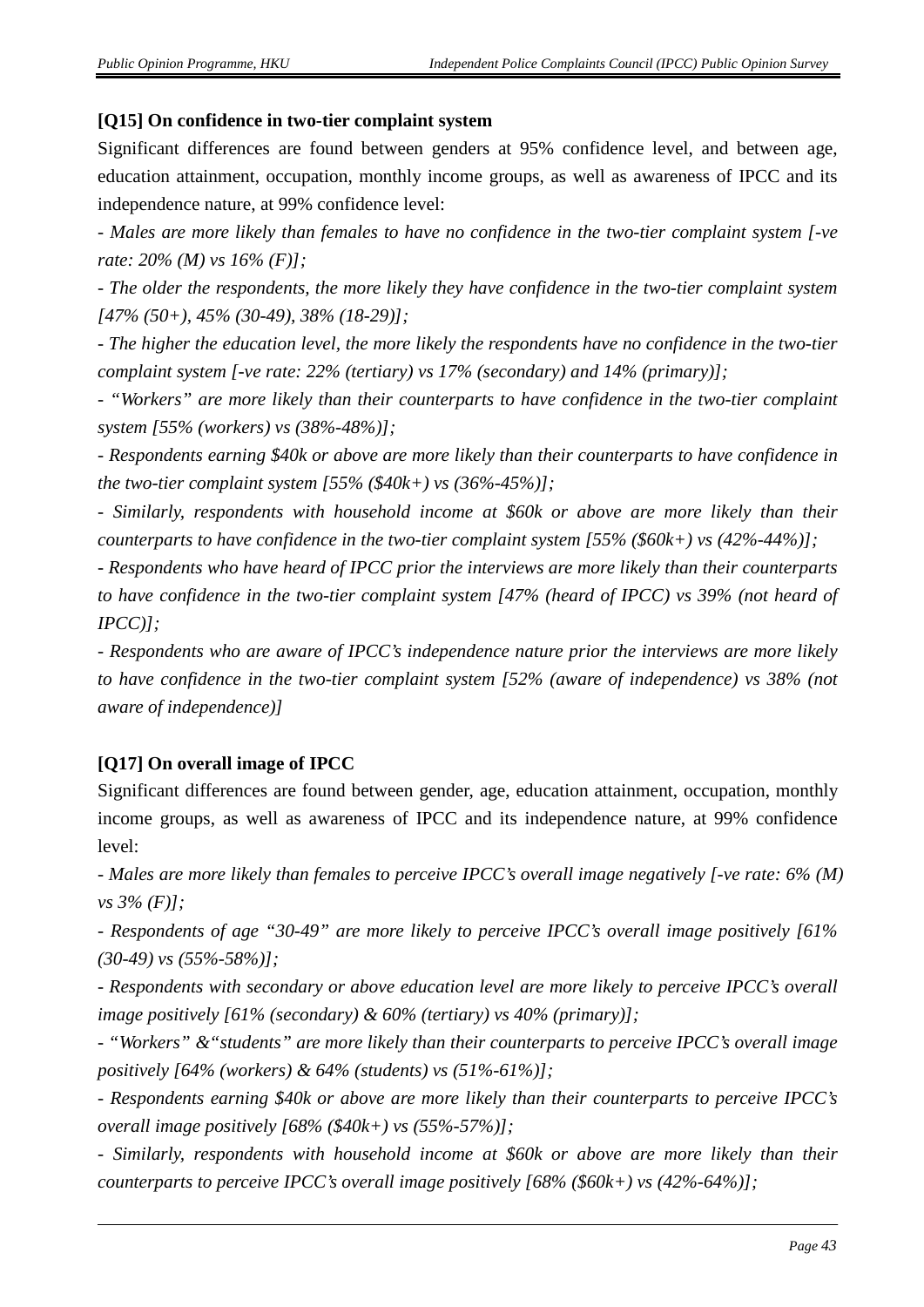*- Respondents who have heard of IPCC prior the interviews are more likely than their counterparts to perceive IPCC's overall image positively [62% (heard of IPCC) vs 47% (not heard of IPCC)];*

*- Respondents who are aware of IPCC's independence nature prior the interviews are more likely to perceive IPCC's overall image positively [69% (aware of independence) vs 52% (not aware of independence)]*

#### **[Q9-Q12] Total number of positively appraised image attributes**

Significant differences are found between age groups and awareness of IPCC, at 95% confidence level, and between respondents with different education attainment, and awareness of IPCC's independence nature, at 99% confidence level:

*- The younger they are, the more likely the respondents appraise all aspects negatively [% of 0 positive aspect: 38% (18-29), 33% (30-49), 32% (50+)];*

*- Respondents who had heard of IPCC prior to the interviews are more likely to appraise all four attributes positively [11% (heard of IPCC) vs 5% (not heard of IPCC)];*

*- Respondents with secondary education attainment are more likely than their counterparts to appraise all four aspects positively [12% (secondary) vs 7% (tertiary) & 4% (primary)];*

*- Respondents who were aware of IPCC's independence nature prior the interviews are more likely to appraise all four aspects positively [13% (aware of independence) vs 6% (not aware of independence)]*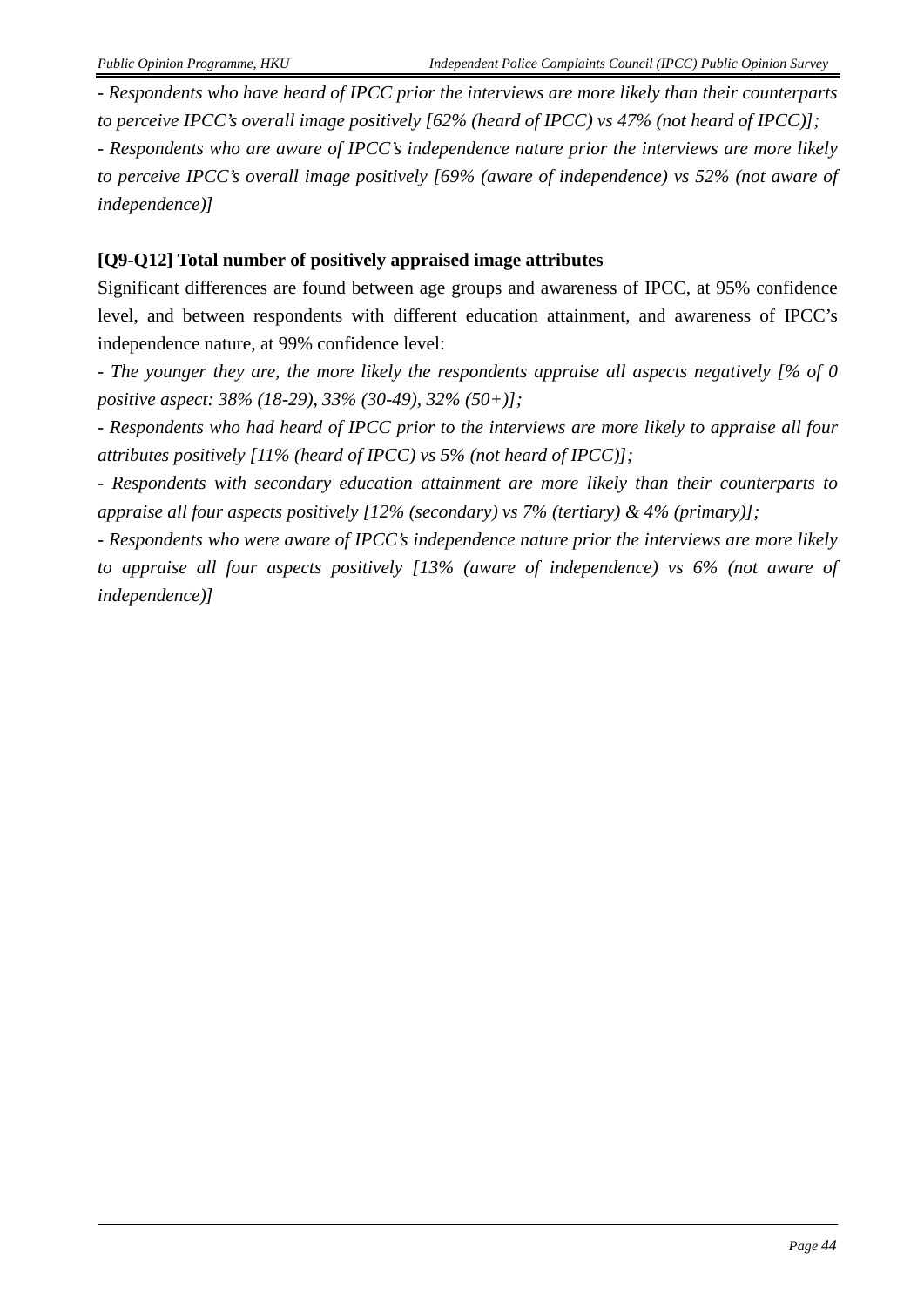# **Appendix 5 Bilingual Questionnaires**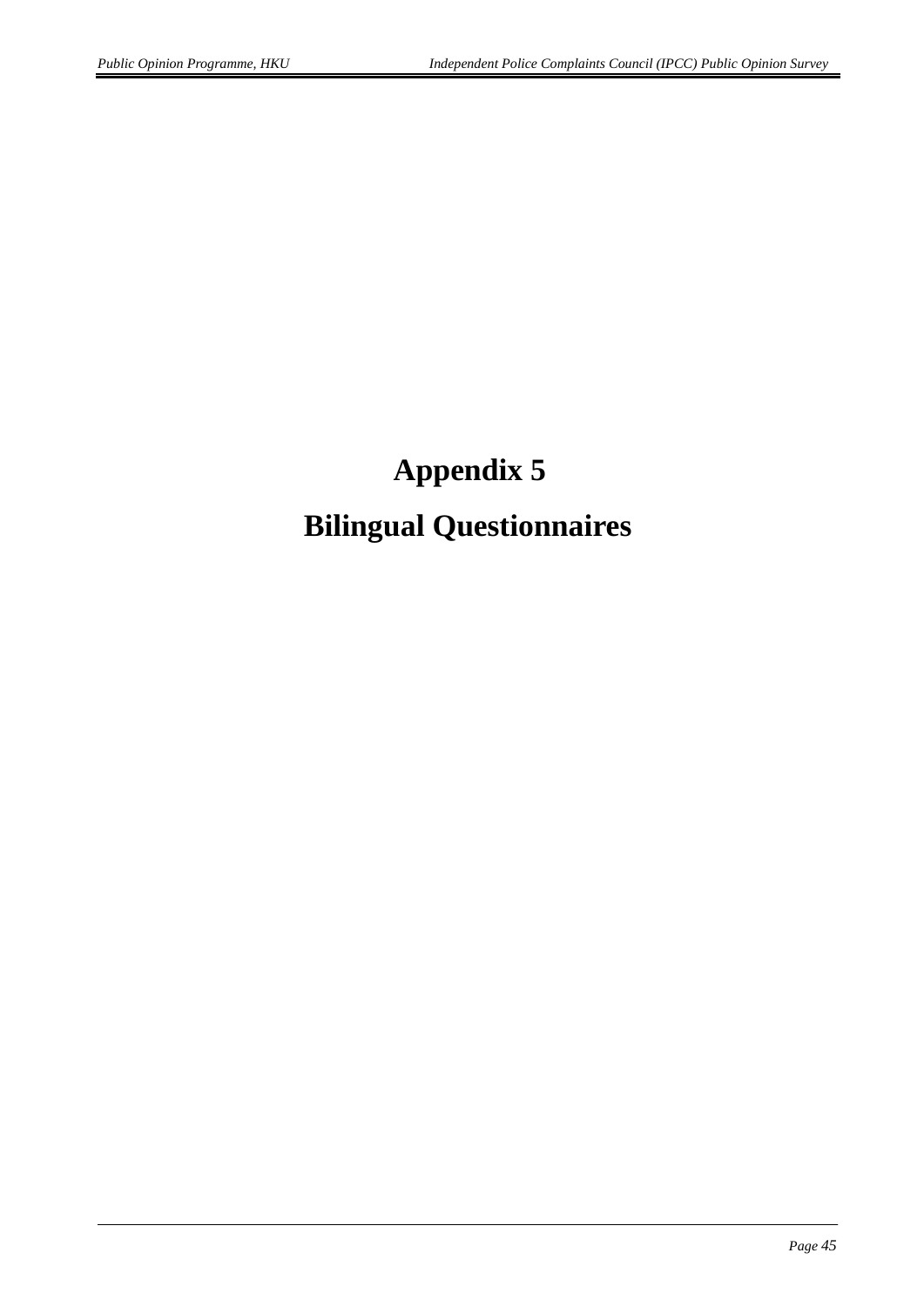# **Public Opinion Programme, HKU Independent Police Complaints Council** 香港大學民意研究計劃 獨立監察警方處理投訴委員會

Jointly conduct

合作進行

# *Independent Police Complaints Council Public Opinion Survey* 獨立監察警方處理投訴委員會*(*監警會*)* 意見調查

Questionnaire (Final)

調查問卷 (定稿)

February 21, 2013

2013 年 2 月 21 日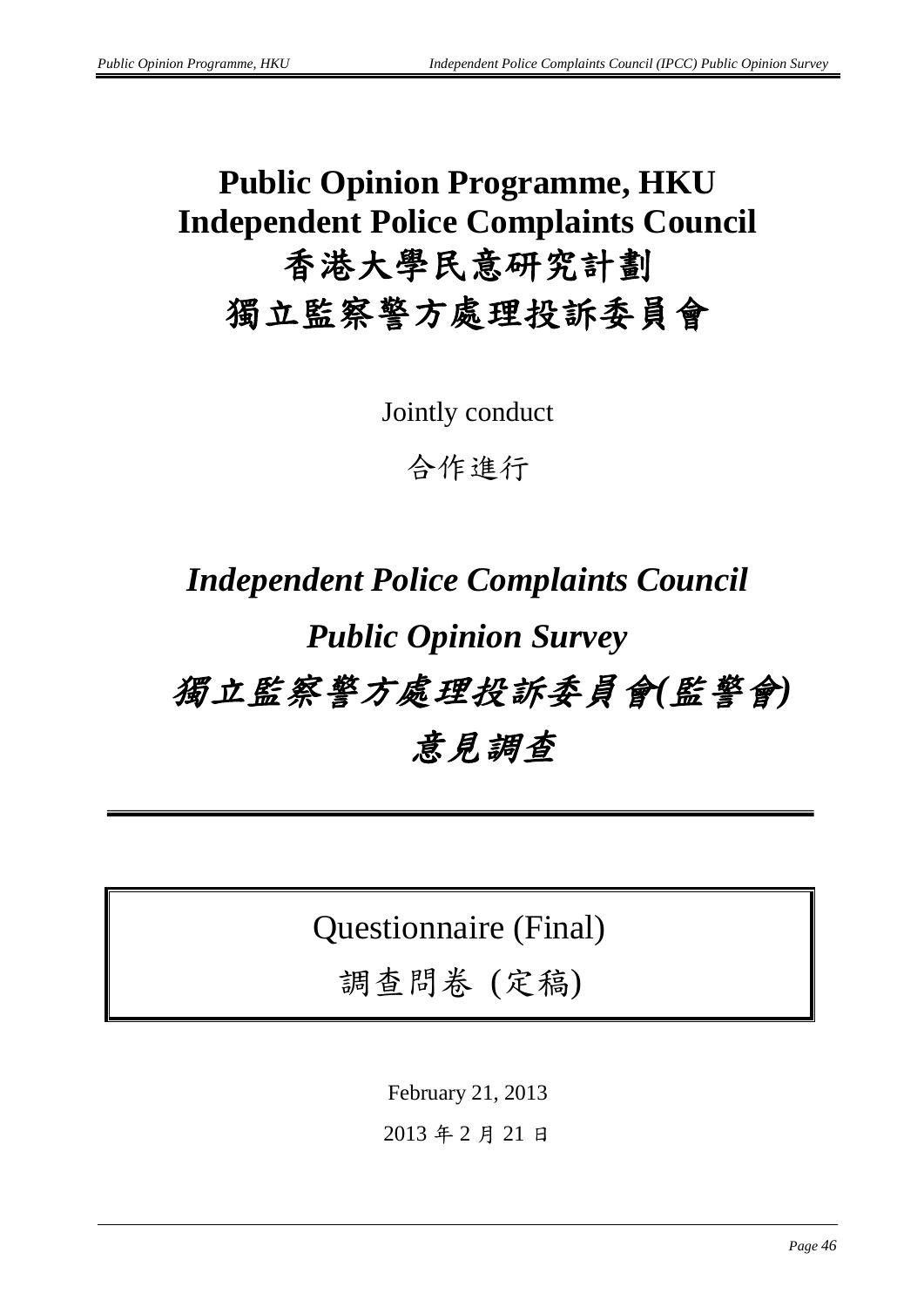# **Part I Introduction** 第一部分自我介紹

Good evening! My name is X. I'm an interviewer from the Public Opinion Programme of the University of Hong Kong. We would like to ask for your opinion on the works of Independent Police Complaints Council (IPCC) which would only take you a few minutes, and you can choose to terminate the interview any time. Please rest assured that your phone number is randomly selected by our computer and your information provided will be kept strictly confidential and used for aggregate analysis only. If you have any questions about the research, you can call xxxx-xxxx to talk to our supervisor. If you want to know more about the rights as a participant, please contact the University of Hong Kong (full name: Human Research Ethics Committee for Non-Clinical Faculties of the University of Hong Kong) at xxxx-xxxx during office hours. For quality control purpose, our conversation may be recorded but will be destroyed shortly after our quality control process is complete. Is it okay for us to start this survey?

喂,先生/小姐/太太你好,我姓 X,我係香港大學民意研究計劃既訪問員黎既,我地而家 受獨立監察警方處理投訴委員會(簡稱 "監警會")委託進行緊一項全港性抽樣意見調查,想阻 你幾分鐘時間,同我地做一份有關監警會工作既問卷調查。請你放心,你既電話號碼係經由 我地既電腦隨機抽樣抽中既,而你提供既資料係會絕對保密既。如果你對今次既訪問有任何 疑問,你可以打去熱線電話 xxxx-xxxx 同我地既督導員郭先生聯絡。如果你想知多 D 關於參 與研究既權利,你可以喺辦公時間致電 xxxx-xxxx 向香港大學(全名為:香港大學非臨床研究 操守委員會)查詢。為左保障數據既真確性,我地既訪問可能會被錄音,但只會用作內部參 考,並會係短期內銷毀。請問可唔可以開始訪問呢?

Yes 可以

No 唔可以 → 訪問完成, 多謝合作, 拜拜。 (Interview ends, thank you for your cooperation, bye-bye)

[S1] Is the telephone number here xxxx-xxxx? 請問你既住宅電話號碼係唔係 xxxx xxxx?

Yes 係 No 唔係 (skip to end)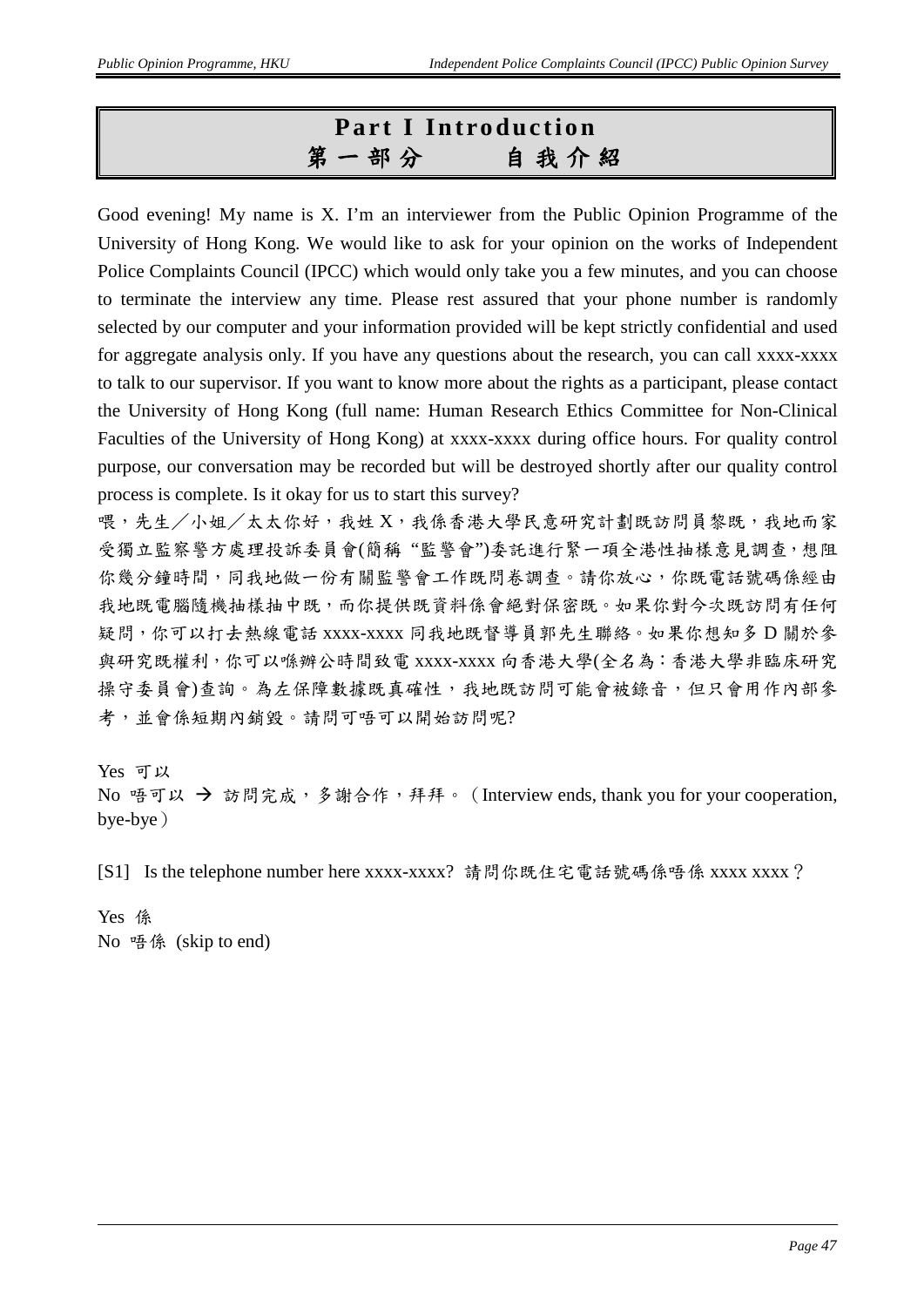## **Part II** Selection of Respondents<br>第二部分 選出被訪者 第二部分選出被訪者

[S2] Are there any Hong Kong residents aged 18 or above in your household? (If no one is eligible, interview ends: thank you for your cooperation, bye-bye)

呢份問卷既訪問對象係18 歲或以上香港居民,同埋要每星期住係呢度最少 5 晚既,請問你 屋企宜家有幾多位屬於呢個組別既呢?【如果戶中冇合資格既被訪者,訪問告終;多謝合 作,收線】

Yes  $\rightarrow$  Interview begins [If the qualified family member is not at home, interviewer please arrange another time for interview]

Yes, more than one, \_\_\_\_\_\_\_\_ (exact number)  $\rightarrow$ S3

No  $\rightarrow$  Interview ends, thank you for your cooperation, bye-bye. Refuse to answer  $\rightarrow$  Interview ends, thank you for your cooperation, bye-bye. 有一位 → 開始訪問 [如合資格家庭成員不是接聽電話者,請邀請合資格家庭成 員聽電話並重覆自我介紹] 有多過一位, \_\_\_位【入實數】 → S3 方 お問告終,多謝合作,拜拜 訪者拒絕回答 → 訪問告終,多謝合作,拜拜

[S3] Since there is more than one available, we hope that all qualified family members have the equal chance to be interviewed, I would like to speak to the one who will have his / her birthday next. (Interviewer can ask: "is there anyone whose birthday is in February or the coming three months?") Is it okay for us to start now?

因為多過一位,我地希望所有合資格既家庭成員都有同等機會接受訪問,所以想請即將生日 果位黎聽電話。(訪問員可舉例說明:『即係有冇 2 月或未來三個月內生日既人係度?』)【開 始訪問前,訪問員必須讀出:為左保障數據既真確性,訪問可能會被錄音,但只會用作內部 參考。】

請問可唔可以呢?

Yes – The one answered the phone is the respondent  $\rightarrow$  Start the interview

Yes – Another family member is the respondent [interviewer please repeat the self-introduction]  $\rightarrow$  Start the interview

The qualified family member is not at home / not available I interviewer please arrange another time for interview】

No - Family member refuses to answer  $\rightarrow$  Interview ends, thank you for your cooperation, bye-bye.

No - Respondent refuses to answer  $\rightarrow$  Interview ends, thank you for your cooperation, bye-bye.

可以 - 接聽電話的人士是被訪者→ 開始訪問

可以 - 其他家人是被訪者【訪問員請重覆自我介紹】→ 開始訪問

被選中的家庭成員不在家/沒空【訪問員請另約時間再致電】

唔可以 - 家人拒絕回答 → 訪問告終,多謝合作,拜拜

唔可以 - 訪者拒絕回答 → 訪問告終,多謝合作,拜拜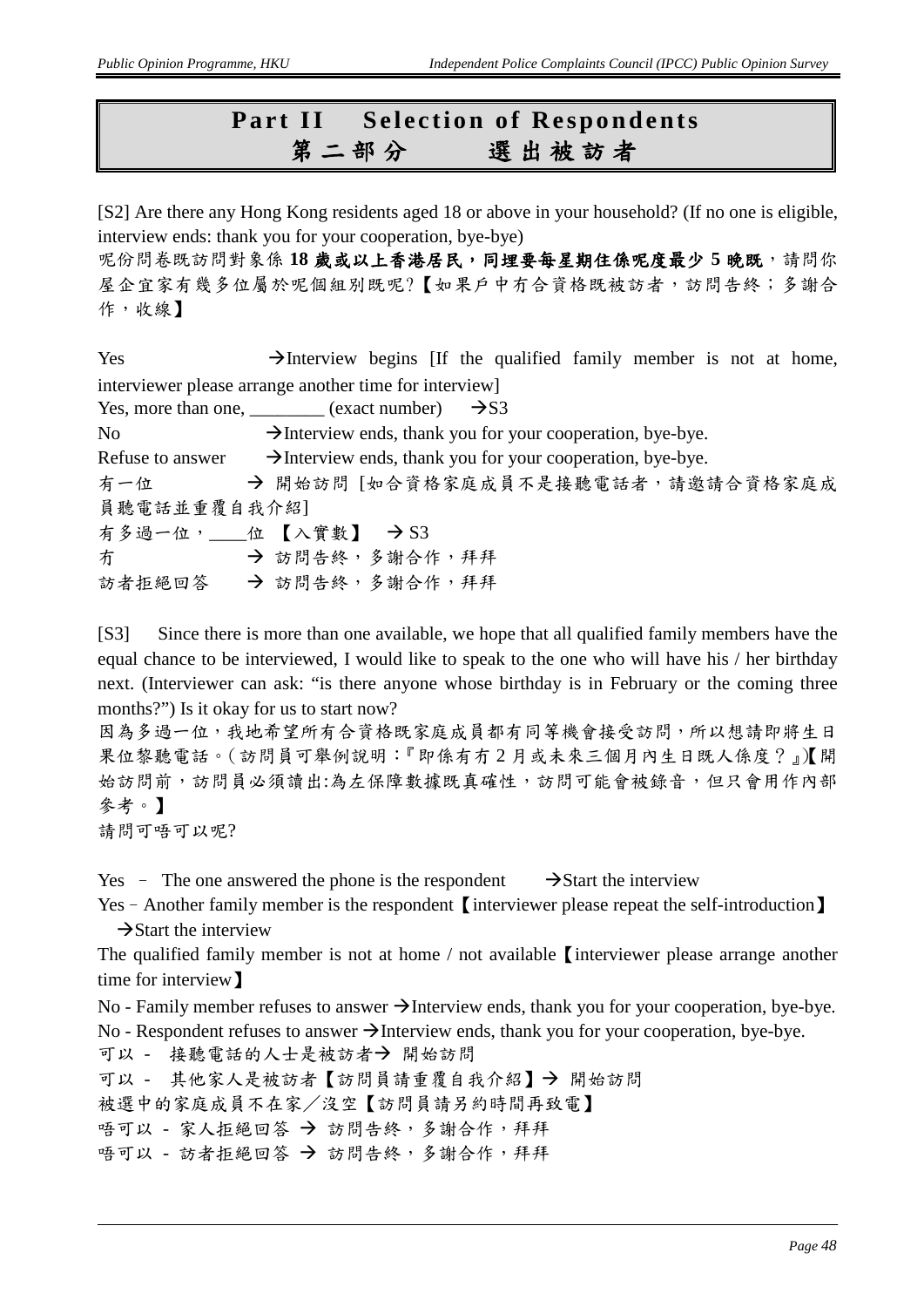## **Part III Opinion Questions** 第三部分問卷主體部分

#### **Awareness of IPCC** 對「監警會」的認知

[Q1] Prior to this survey, have you heard of Independent Police Complaints Council, or IPCC? 喺呢個電話訪問前,請問你有冇聽過「獨立監察警方處理投訴委員會<sup>[1](#page-0-0)</sup>」,或者簡稱「監警會 (IPCC)」呢一個機構呢?

Yes  $\rightarrow$  Continue to Q2a No  $\rightarrow$  Skip to Q5 Don't know / hard to say Refuse to answer 有 → 續問  $O2a$ 冇 跳至 Q5 唔知道 / 難講 拒答

[Q2a] From where have you heard of IPCC? Any other channels? (Do not read out answers, multiple choices allowed)

請問你係從乜野途徑聽過「監警會」呢?仲有呢? (不讀答案,可選多項)

[Q2b] Have you ever heard of IPCC from the following channels then? (Read out those channels with \* which the respondents have not mentioned in Q2a) (\* Channels previously adopted by IPCC) [Read out options, multiple answers allowed]

咁你有冇從下面既途徑聽過「監警會」呢? (請讀出 "\*"號而被訪者在 Q2a 沒有提及的途 徑)("\*"號是「監警會」曾經推出或沿用的宣傳途徑) (讀出答案,可選多項)

|                                                      |              | Q2a       | O2b       |
|------------------------------------------------------|--------------|-----------|-----------|
|                                                      | <b>First</b> | Other     | Have no   |
|                                                      | mentioned    | mentioned | mentioned |
|                                                      | 第一提及         | 其他提及      | 沒有提及      |
| *Television 電視                                       |              |           |           |
| TV series (IPCC the proper way)                      |              |           |           |
| 電視特輯 (監警有道)                                          |              |           |           |
| TV interview 電視訪問                                    |              |           |           |
| News 電視新聞                                            |              |           |           |
| Other TV programmes 其他電視節目                           |              |           |           |
| *Radio 電台                                            |              |           |           |
| * Newspaper (Probe: Which newspaper?) 報紙 (追問:咁係邊一份?) |              |           |           |
| Ming Pao (The IPCC perspective)                      |              |           |           |
| 明報 (監警透視)                                            |              |           |           |
| Sharp Daily (Business of the Cops)                   |              |           |           |
| 爽報(關人差事)                                             |              |           |           |

 <sup>1</sup> 問卷原文誤用監警會舊名稱「投訴警方獨立監察委員會」,及後民研計劃再以電話隨機抽樣 1,039 名香港市民 隨機分半各就監警會的部為官員對監警會的認知,統計學測試結果顯示,兩者沒有存在明顯分別。 Previous full name of IPCC, 「投訴警方獨立監察委員會」, was used inadvertently in the original questionnaire. POP then conducted a random telephone survey with 1,039 HK citizens, splitting half randomly, respondents were asked if they have heard of IPCC in its current and previous full names. Statistical testing showed no evidence of significant difference between groups.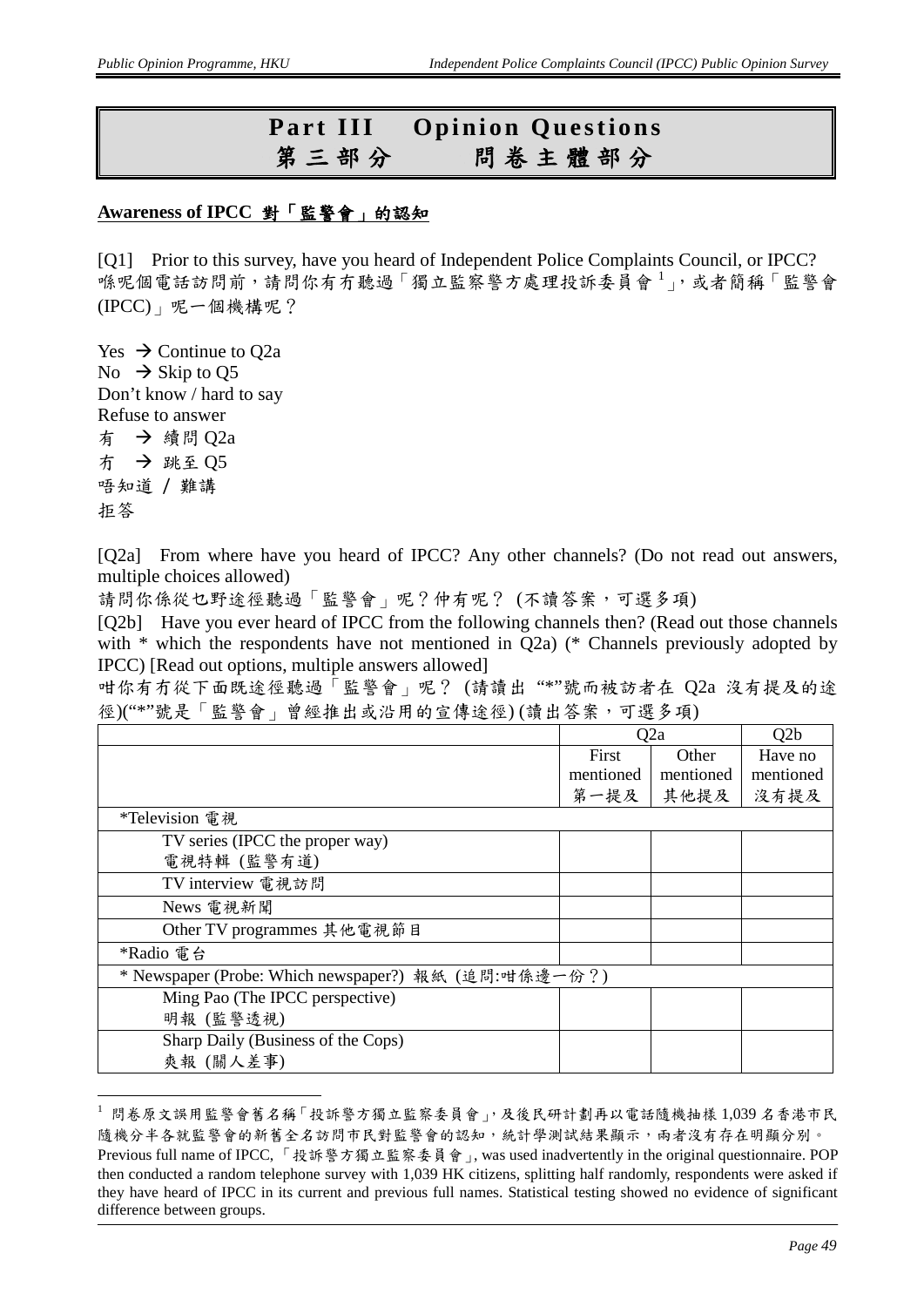| Public Opinion Programme, HKU                                                 | Independent Police Complaints Council (IPCC) Public Opinion Survey |
|-------------------------------------------------------------------------------|--------------------------------------------------------------------|
| Other Newspaper stories (Please specify: _____)                               |                                                                    |
| 其他報紙訪問及報導 (請註明: ______________)                                               |                                                                    |
| Magazines 雜誌                                                                  |                                                                    |
| * Internet 互聯網                                                                |                                                                    |
| * Advertisements on Public transport (Probe: Which public transport?)         |                                                                    |
| 公共交通廣告 (追問:咁係邊一類交通工具?)                                                        |                                                                    |
| MTR 港鐵                                                                        |                                                                    |
| Light Rail 輕鐵                                                                 |                                                                    |
| Bus 巴士                                                                        |                                                                    |
| Tram 電車                                                                       |                                                                    |
| Ferry/Pier 渡海小輪 / 碼頭                                                          |                                                                    |
|                                                                               |                                                                    |
| 其他 (請註明: ______________                                                       |                                                                    |
| * Poster (Probe: Where did you see the poster?)                               |                                                                    |
|                                                                               |                                                                    |
| 海報(追問:係邊度見到海報?)                                                               |                                                                    |
| 地點 (請註明: ________________)<br>* Annual report of IPCC / Brochure「監警會」年報 / 小冊子 |                                                                    |
|                                                                               |                                                                    |
| * IPCC website「監警會」網站                                                         |                                                                    |
| * IPCC newsletter「監警會」通訊                                                      |                                                                    |
| * Quarterly meeting between IPCC and CAPO                                     |                                                                    |
| 「監警會」同警察投訴課的季度聯席會議                                                            |                                                                    |
| Talks 講座                                                                      |                                                                    |
| Community Activities 社區活動                                                     |                                                                    |
| Friends/Neighbours/Relatives/Schoolmates                                      |                                                                    |
| 朋友 / 鄰居 / 親戚 / 同學                                                             |                                                                    |
|                                                                               |                                                                    |
|                                                                               |                                                                    |
| Don't know / can't remember 唔知道 / 唔記得                                         |                                                                    |
| Refuse to answer 拒答                                                           |                                                                    |

[Q3] To your knowledge, what are IPCC's duties? Any other duties? (Do not read out options, multiple answers allowed)

據你了解,「監警會」既主要工作係 D 乜呢?仲有呢? (不讀答案,可選多項)

Correct answers

Monitor CAPO's cases handling process Review/verify investigation reports/results by CAPO Review statistics on types of Police's behavior that citizens complained Identify mal-practices in Police's works that has led or may lead to complaints Monitor Police's follow-up/disciplinary actions towards officers being complained Improve Police Force's quality of service Incorrect answers Investigate citizen's complaints on Police directly Monitor Police's behavior/conduct Investigate Police bribing cases

Improve police-community relation / enhance communication

Others (Please specify: \_\_\_\_\_\_\_\_\_\_\_\_\_\_\_\_ )

Don't know / can't remember

Refuse to answer

正確答案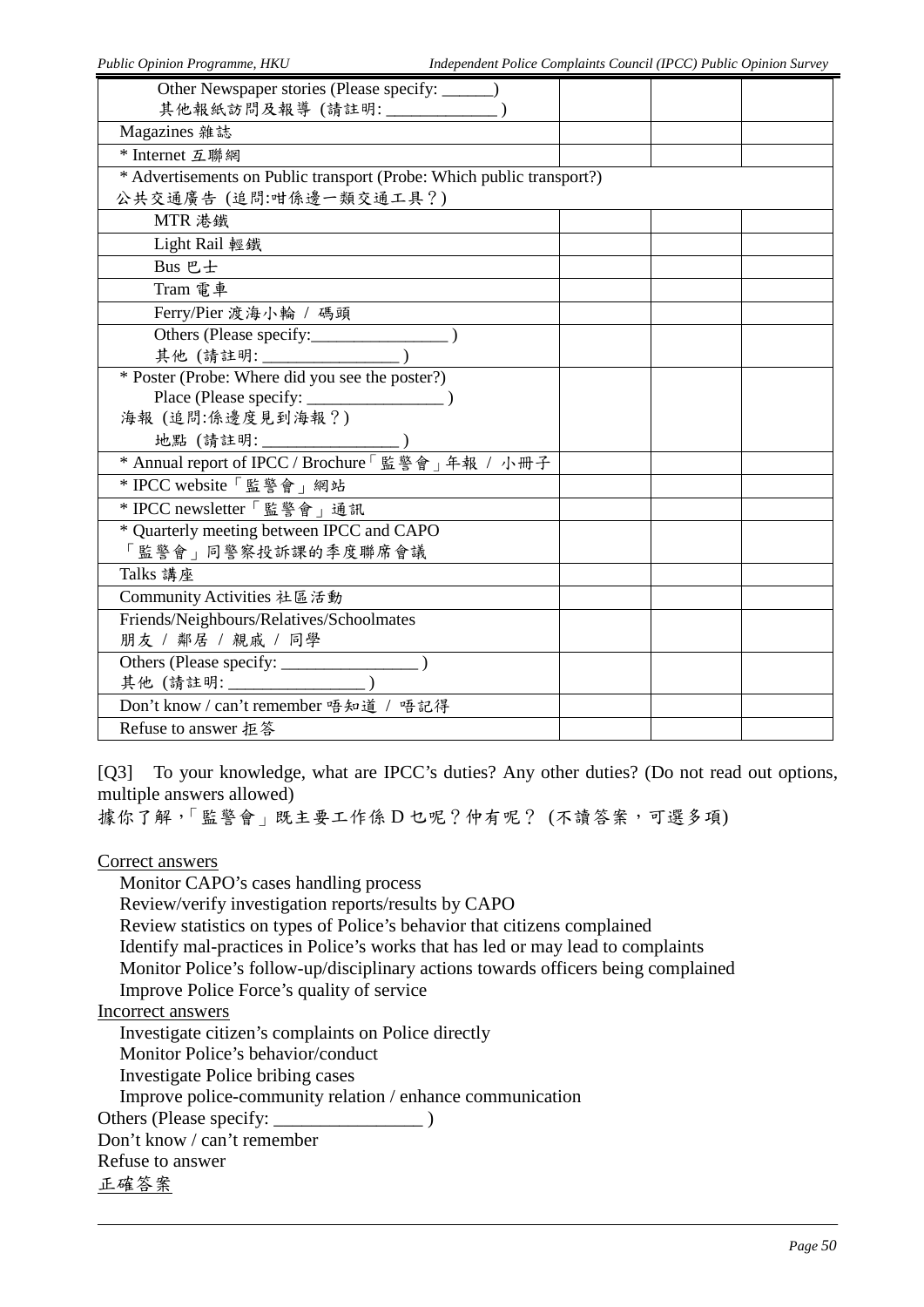監察「投訴警察課」所處理個案既程序 審閱 / 覆檢「投訴警察課」所處理個案既調查報告 / 結果 覆檢導致市民投訴既警務人員各類行為既統計數字 找出警方既工作程序中,引起投訴或 可能引起投訴既不當之處 監察警方對被投訴警務人員採取跟進及紀律行動 改善警隊的服務質素 錯誤答案 直接處理 / 調查市民投訴警察個案 監察警務人員行為 / 操守 調查警務人員貪污個案 改善警民關係 / 加強警民溝通 其他 (請註明: \_\_\_\_\_\_\_\_\_\_\_\_\_\_\_\_\_\_) 唔知道 / 唔記得 拒答

[Q4] Do you think IPCC is...? (Read out first two options, order to be randomized by computer, only one answer is allowed)

你認為「監警會」係...?(讀出首兩項答案,次序由電腦隨機排列,只選一項)

| A totally independent organization, not under the Police | 完全獨立,唔隸屬於警隊既 |
|----------------------------------------------------------|--------------|
| Part of the Police                                       | 屬於警隊既一部份     |
| Don't know                                               | 唔知道          |
| Refuse to answer                                         | 拒答           |

[Q5] What do you think is the most direct channel to make a complaint of Police? (Do not read out options, ONE answers only)

你認為市民投訴警察最有效係經邊個渠道呢? (不讀答案,只選一項)

| 投訴警察課        |
|--------------|
| 監警會          |
| 警署 (沒有註明部門)  |
| 香港申訴專員公署     |
| 平等機會委員會      |
| 廉政公署         |
| 區議會 / 立法會議員  |
| 傳播媒介         |
| 其他 (請註明: ___ |
| 唔知道          |
| 拒答           |
|              |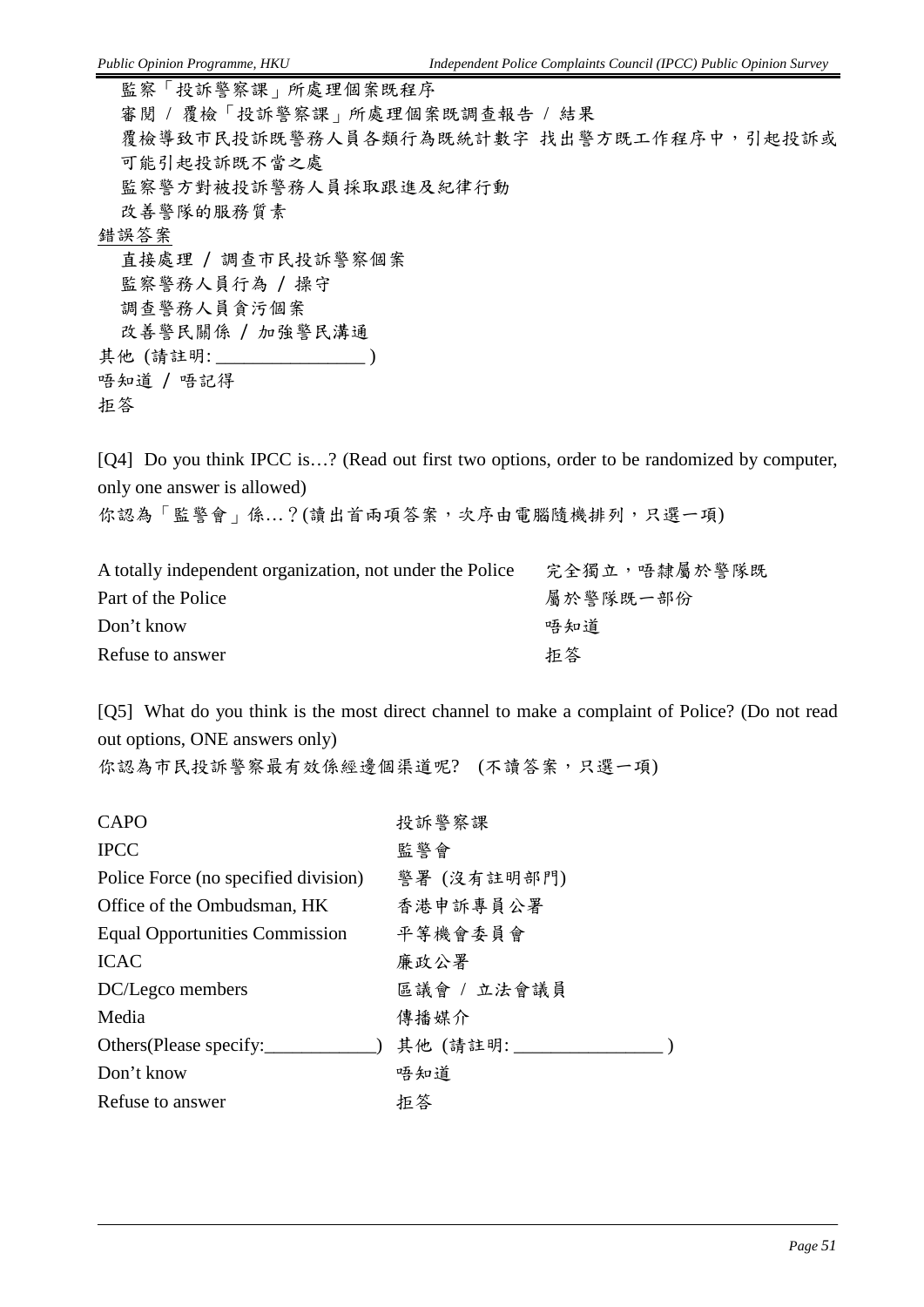### **Awareness of news on complaints against the Hong Kong Police Force** 對過去有關投訴香港警察新聞的認知

[Q6] In the past year, did you hear any news on complaints made to the Hong Kong Police Force? If yes, can you tell me what was it about? (Do not read out options, multiple answers allowed) 係過去一年,你有冇聽聞過有關投訴警務人員既新聞?如有,你可唔可以講俾我知係關於乜 野?(不讀答案,可選多項)

Yes

|    | HKU 8.18 dispute / Li Keqiang visited HK / dark shadow incident                                                         |  |  |
|----|-------------------------------------------------------------------------------------------------------------------------|--|--|
|    | Sex workers complained about police's abuse of power                                                                    |  |  |
|    | Protestors complained about police's abuse of power                                                                     |  |  |
|    | Mechanism of complaints against police is complicated, slow statements taking                                           |  |  |
|    | Police forced a boy to pretend as a cross when investigating drugs issue                                                |  |  |
|    | Rape case in Police station                                                                                             |  |  |
|    | Stop and search issue / searching                                                                                       |  |  |
|    | Police's law enforcement of the traffic regulation                                                                      |  |  |
|    | Media coverage arrangement by Police                                                                                    |  |  |
|    | Police and media coverage arrangement like press area, taking away the reporter who asked<br>about June 4 <sup>th</sup> |  |  |
|    |                                                                                                                         |  |  |
|    | Heard of, but can't remember the content                                                                                |  |  |
|    | Refuse to answer                                                                                                        |  |  |
| No | $\rightarrow$ Skip to Q8                                                                                                |  |  |
|    | Don't know / hard to say $\rightarrow$ Skip to Q8                                                                       |  |  |
|    | Refuse to answer $\rightarrow$ Skip to Q8                                                                               |  |  |
| 有  |                                                                                                                         |  |  |
|    | 港大 8.18 風波 / 李克強訪港 / 黑影論事件                                                                                              |  |  |
|    | 性工作者投訴警員濫權                                                                                                              |  |  |
|    | 遊行/ 集會人士控訴惡警濫權                                                                                                          |  |  |
|    | 香港投訴警察機制繁複 錄口供慢                                                                                                         |  |  |
|    | 警查毒逼男生扮十字架                                                                                                              |  |  |
|    | 警署強姦案                                                                                                                   |  |  |
|    | 截停搜查事宜 / 搜身                                                                                                             |  |  |
|    | 警方交通方面的執法                                                                                                               |  |  |
|    | 警方發放新聞的安排                                                                                                               |  |  |
|    | 警方和傳媒採訪的安排如設立採訪區、帶走提問六四問題的記者等                                                                                           |  |  |
|    | 其他,請註明: ________                                                                                                        |  |  |
|    | 唔記得                                                                                                                     |  |  |
|    | 拒答                                                                                                                      |  |  |
| 冇  | → 跳至 Q8                                                                                                                 |  |  |
|    | 唔知道 / 難講 → 跳至 Q8                                                                                                        |  |  |
| 拒答 | → 跳至 Q8                                                                                                                 |  |  |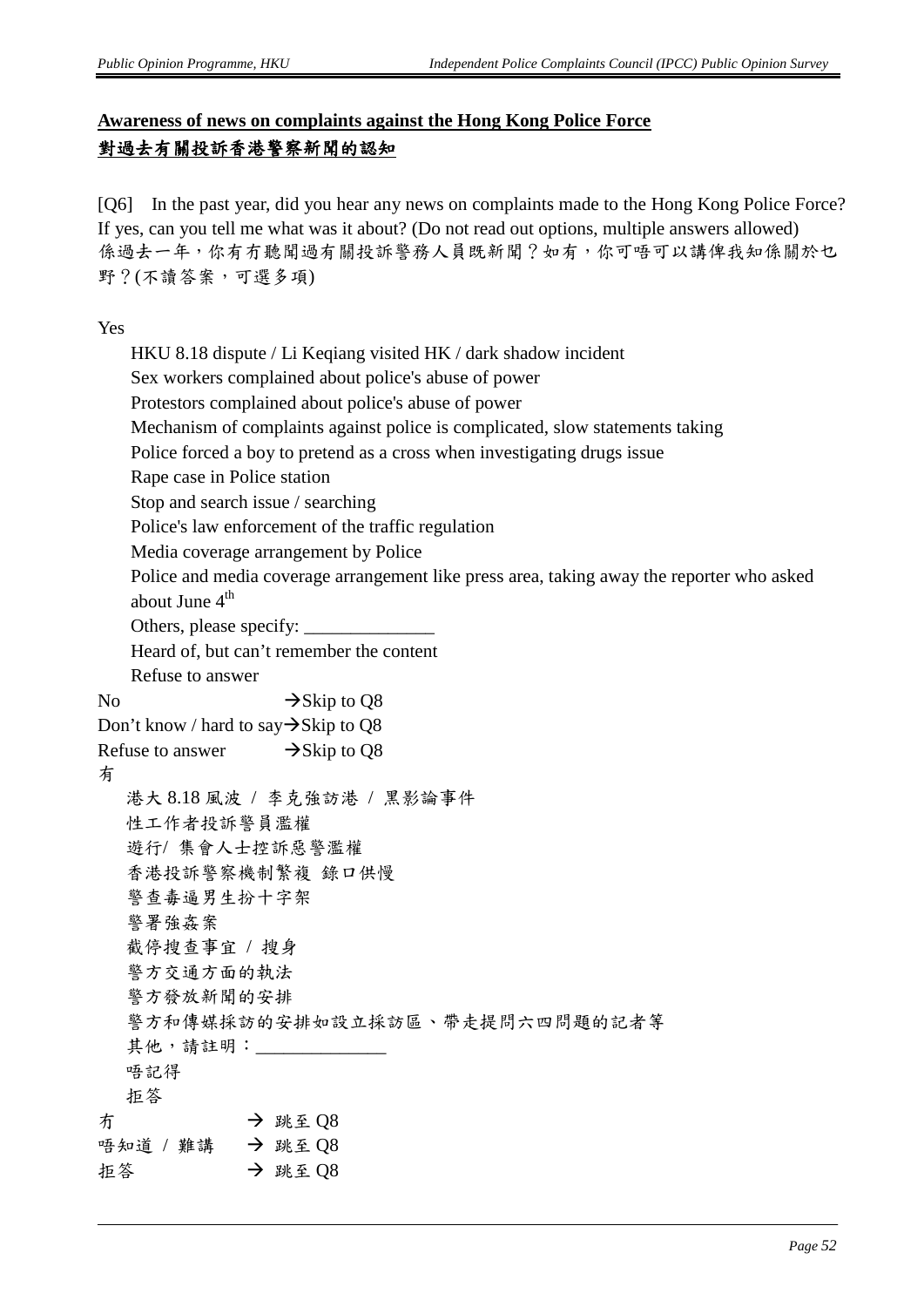[Q7] (Only ask respondents who answered "yes" in Q6) Were you aware of the results of these complaints? (Interviewer repeats the answer mentioned by the respondent in Q6, only one answer allowed)

[只問 Q6 答有者] 咁你有冇留意呢 D 投訴既最後調查結果?(訪員重複被訪者於 Q6 提及的答 案,每項只選一個答案)

|                                                                                                                                                       | Yes<br>有 | Sometimes<br>一時時 | N <sub>o</sub><br>冇 | Don't know/<br>hard to say<br>唔知道 /<br>難講 | Refuse to<br>answer<br>拒答 |
|-------------------------------------------------------------------------------------------------------------------------------------------------------|----------|------------------|---------------------|-------------------------------------------|---------------------------|
| HKU 8.18 dispute / Li Keqiang visited HK<br>/ dark shadow incident                                                                                    |          |                  |                     |                                           |                           |
| 8.18 風波 / 李克強訪港 / 黑影論事件                                                                                                                               |          |                  |                     |                                           |                           |
| Sex workers complained about police's<br>abuse of power<br>性工作者投訴警員濫權                                                                                 |          |                  |                     |                                           |                           |
| Protestors complained about police's abuse<br>of power<br>遊行/ 集會人士控訴警員濫權                                                                              |          |                  |                     |                                           |                           |
| Mechanism of complaints against police is<br>complicated, slow statements taking<br>香港投訴警察機制繁複 錄口供慢                                                   |          |                  |                     |                                           |                           |
| Police forced a boy to pretend as a cross<br>when investigating drugs issue<br>警員查毒逼男生扮十字架                                                            |          |                  |                     |                                           |                           |
| Rape case in Police station 警署強姦案                                                                                                                     |          |                  |                     |                                           |                           |
| Stop and search issue / searching<br>截停搜查事宜 / 搜身                                                                                                      |          |                  |                     |                                           |                           |
| Police's law enforcement of the traffic<br>regulation<br>警方交通方面的執法                                                                                    |          |                  |                     |                                           |                           |
| Media coverage arrangement by Police<br>警方發放新聞的安排                                                                                                     |          |                  |                     |                                           |                           |
| Police and media coverage arrangement<br>like press area, taking away the reporter<br>who asked about June $4th$<br>警方和傳媒採訪的安排如設立採訪區、<br>帶走提問六四問題的記者等 |          |                  |                     |                                           |                           |
| Others 其他 (1)                                                                                                                                         |          |                  |                     |                                           |                           |
| Others 其他 (2)                                                                                                                                         |          |                  |                     |                                           |                           |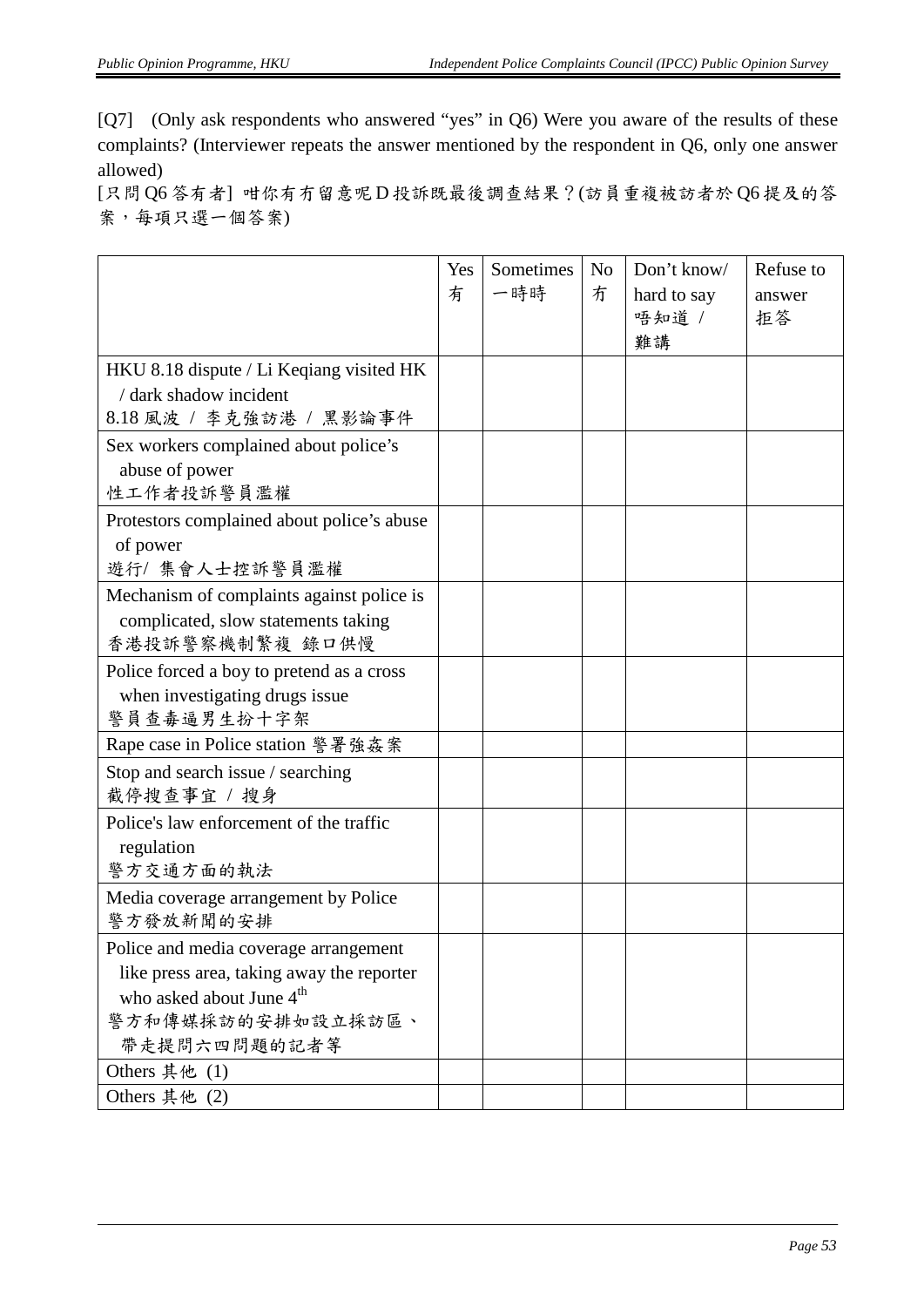[Q8] Which one of the following types of complaints of the Police Force would you care about most? (Read out options, ONE answer only) 就以下各 類對警員既投訴黎講,你自己會最關注邊一類投訴?(讀出答案,只選一項) On the abuse of power by the police officers On how the police dealt with the demonstration On press releases arrangement On media coverage arrangement On the stop and search issue / searching On the law enforcement of the traffic regulation by the police officers On the usage of violence of the police officers On corruption of the police officers On investigation method of the police officers

On the unfairness of the police officers / fair to handle cases

On the working attitude of the police officers

Don't care about any complaints made to the Police Force

Others, please specify: \_

Don't know / hard to say

Refuse to answer

有關警員濫權

有關警員處理遊行示威

有關警方發放新聞的安排

有關警方和傳媒採訪的安排

有關警員截停搜查事宜 / 搜身

有關警員交通方面的執法

有關警員使用暴力

有關警員貪污

有關警員查案方法

有關警員不公平 / 公正處理案件

有關警員工作態度

唔關注任何投訴警察的事情

其他,請註明: \_\_\_\_\_\_\_\_

唔知道 / 難講

拒答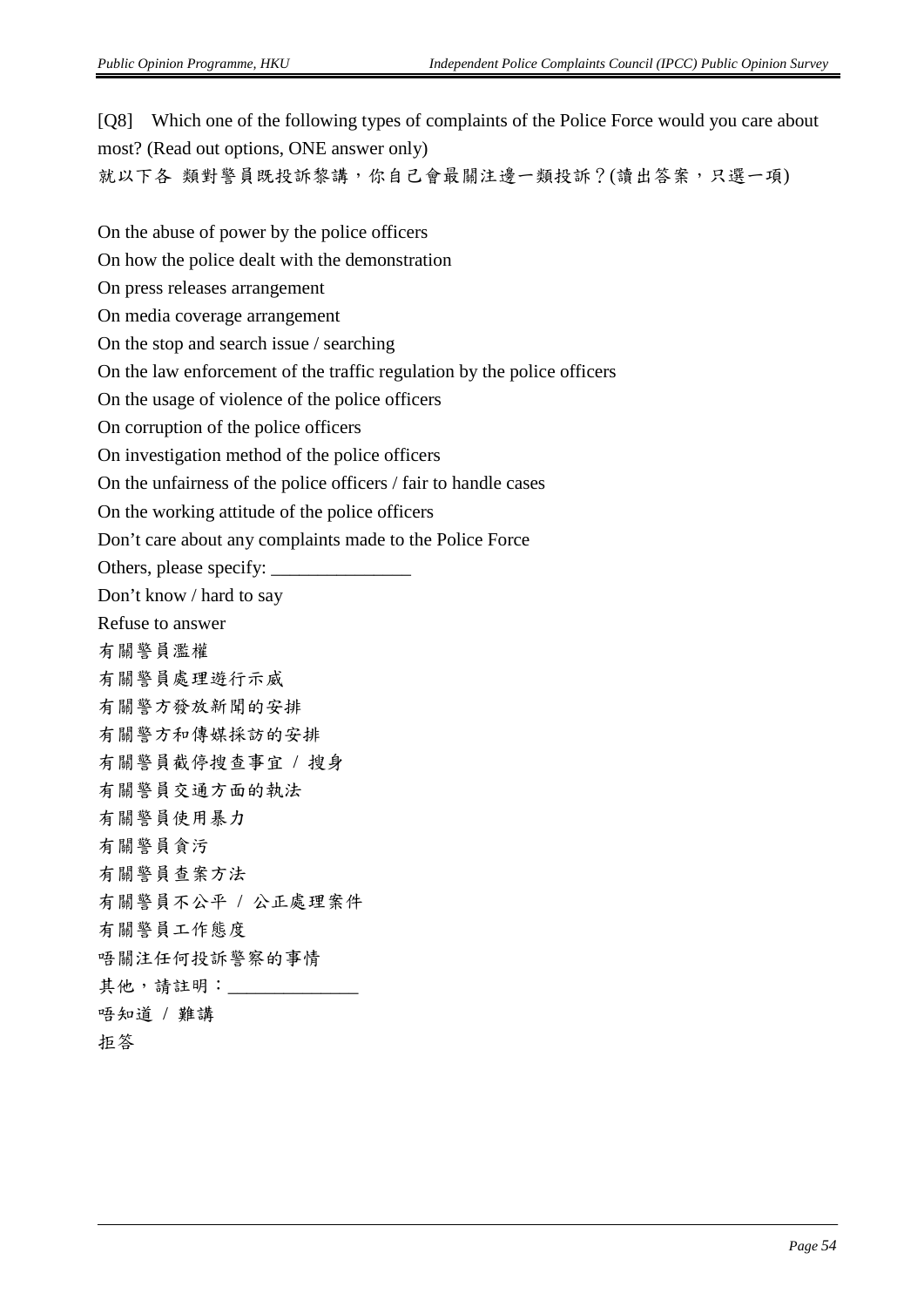#### **Image and confidence in IPCC** 對「監警會」的看法

(Interviewers read out): I will now briefly introduce to you the work of IPCC, and please answer some questions based on the impression you have for IPCC.

[訪問員請讀出]: 而家我會向你簡單介紹「監警會」既工作,之後請你就你對「監警會」既 印象回答一 D 問題。

**IPCC is an independent organization from the Hong Kong Police Force, members to be appointed by the Chief Executive. It is an important part of the "two-tier" complaints system of the Hong Kong Police Force, specifying in monitoring and reviewing public complaints made to the police force via the CAPO. Although public complaints made to the police force are processed through the CAPO, results must be passed by the IPCC in order to make sure the investigation is impartial, objective and transparent.**

「監警會」係一個完全獨立於香港警務處既機構,委員由行政長官委任,係香港投訴警察制 度「兩層架構」既一個主要部份,專門負責監察同覆檢「投訴警察課」調查市民投訴警察個 案既工作。雖然市民投訴警察打既投訴警察課調查,但調查結果必須要得到「監警 會」既通過,確保調查係公平、公正同透徹既。

[Q9] Do you think IPCC is independent in monitoring and reviewing public complaints of the Police? (Read out options, only one answer is allowed)

你覺得「監警會」能唔能夠以一個獨立既身份去監察同覆檢市民投訴警察既個案? (讀出答 案,只選一項)

| Independent                                | 獨立               |
|--------------------------------------------|------------------|
| Quite independent                          | 頗獨立              |
| Half-half                                  | 一般               |
| Not quite independent                      | 唔太獨立             |
| Not independent at all                     | 唔獨立              |
| Don't know / hard to say (do not read out) | 唔知道 / 冇意見 [不要讀出] |
| Refuse to answer                           | 拒答               |

[Q10] Do you think IPCC is able to monitor and review CAPO's investigation in an impartial and objective way? (Read out options, only one answer is allowed) 你覺得「監警會」能唔能夠公平公正咁監察同覆檢「投訴警察課」既調查工作呢?(讀出答案, 只選一項)

| 公平公正             |
|------------------|
| 頗公平公正            |
| 一般               |
| 唔太公平公正           |
| 唔公平公正            |
| 唔知道 / 冇意見 [不要讀出] |
| 拒答               |
|                  |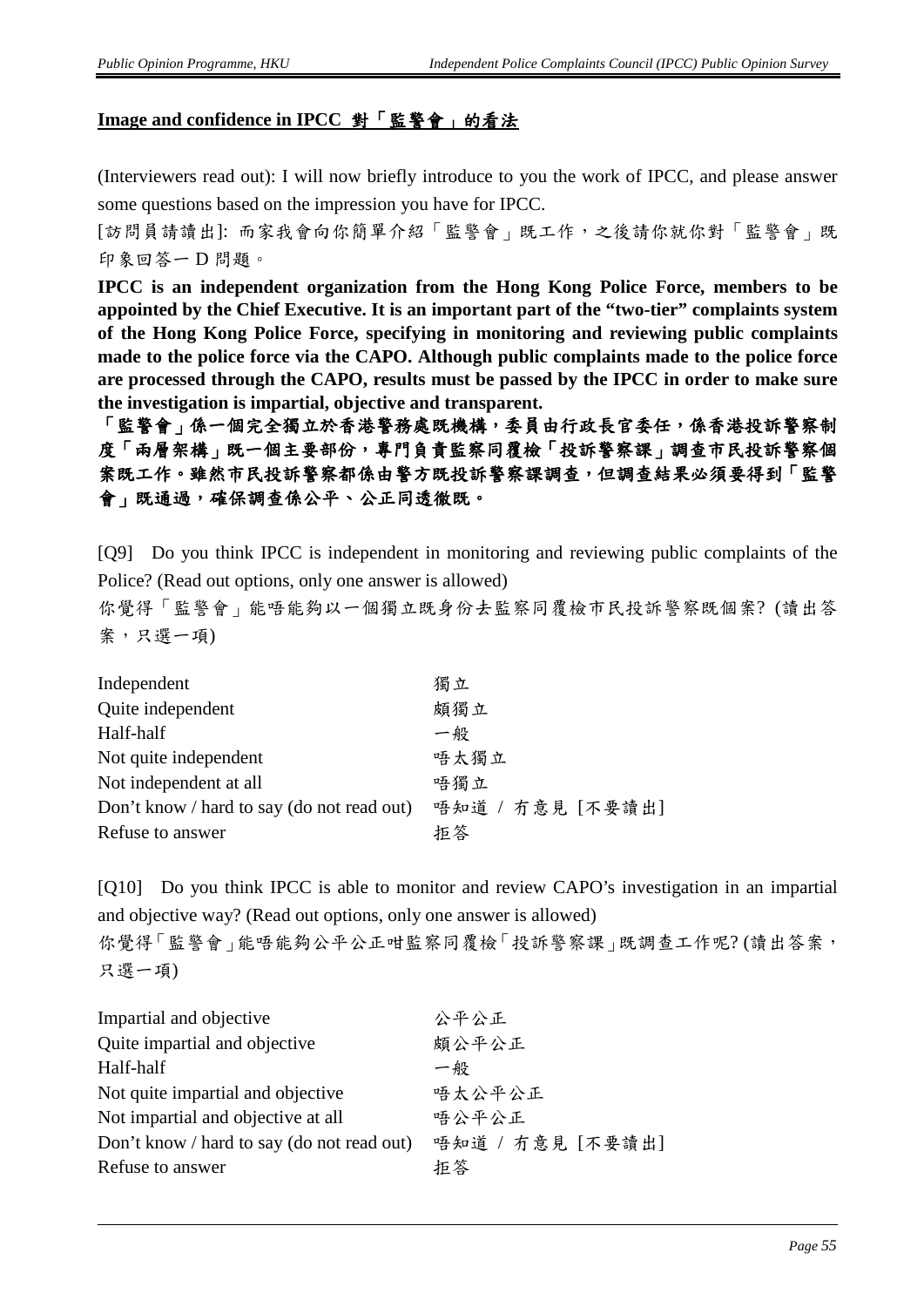[Q11] Do you think IPCC's complaint monitor and review is efficient? (Read out options, only one answer is allowed)

你覺得「監警會」監察同覆檢投訴個案既效率係點?(讀出答案,只選一項)

| Efficient                                  | 有效率              |
|--------------------------------------------|------------------|
| Quite efficient                            | 頗有效率             |
| Half-half                                  | 一般               |
| Not quite efficient                        | 唔太有效率            |
| Not efficient at all                       | 冇效率              |
| Don't know / hard to say (do not read out) | 唔知道 / 冇意見 [不要讀出] |
| Refuse to answer                           | 拒答               |

[Q12] What do you think of IPCC's level of transparency in complaint monitor and review? (Read out options, only one answer is allowed)

你覺得「監警會」既監察同覆檢投訴個案既透明度係點?(讀出答案,只選一項)

| High                                       | 高                |
|--------------------------------------------|------------------|
| Quite high                                 | 頗高               |
| Half-half                                  | 一般               |
| Quite low                                  | 頗低               |
| Low                                        | 低                |
| Don't know / hard to say (do not read out) | 唔知道 / 冇意見 [不要讀出] |
| Refuse to answer                           | 拒答               |

[Q13] Overall speaking, are you confident in IPCC? (Interviewer probe intensity) 請問你對監警會有冇信心?(訪員追問程度)

| Very confident                            | 好有信心             |
|-------------------------------------------|------------------|
| Quite confident                           | 幾有信心             |
| Half-half                                 | 一半半              |
| Not quite confident                       | 唔係幾有信心 / 幾冇信心    |
| Not confident at all                      | 好冇信心             |
| Don't know / hard to say(do not read out) | 唔知道 / 冇意見 [不要讀出] |
| Refuse to answer                          | 拒答               |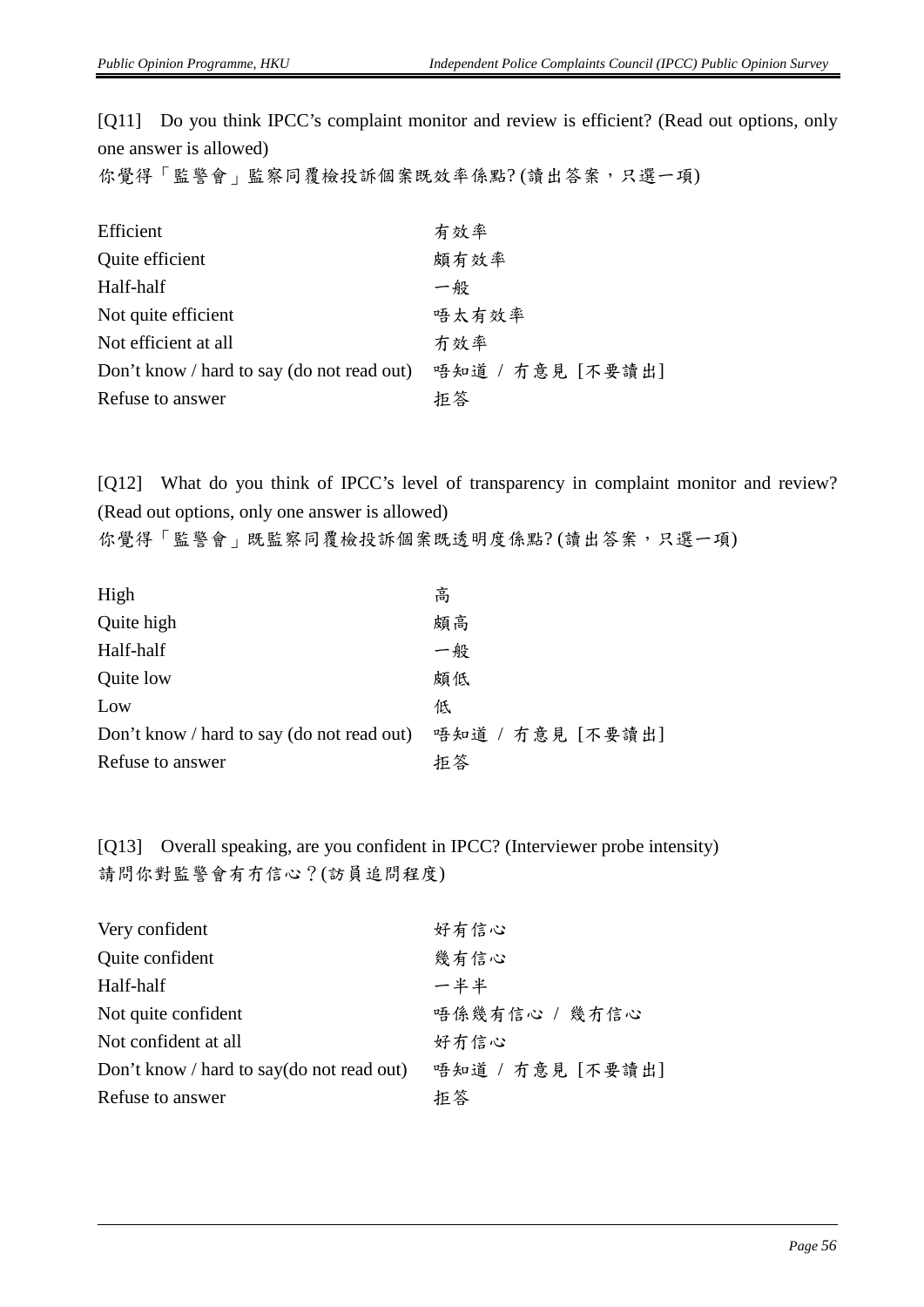[Q14] (Only ask respondents who have answered "Not quite confident" and "Not confident at all" in Q 13) Why do you think it is "Not quite confident"/ "Not confident at all"? Any more? (Do not read out options, multiple answers allowed)

(只問 Q13 答「唔係幾有信心 / 幾冇信心」或「好冇信心」的受訪者) 點解你對監警會冇信 心呢?仲有呢? (不讀答案,可選多項)

Committees are appointed, not elected by citizens

Both are under the Government

May take sides with police officers when monitoring or reviewing cases

It's like self-investigation

Police officers could be appointed as committees

The process and results of complaints are not released to public

Don't think IPCC investigate or monitor complaints in citizen's perspective

No direct investigation, monitor only, no actual authority

Only responsible for monitoring and review, didn't investigate directly

May cover up the truth to avoid unfavorable impact on Police's image

Not clear about IPCC's works

Other (Please specify :\_\_\_\_\_\_\_\_\_\_\_\_\_\_\_)

Don't know / hard to say

Refuse to answer 委員都係委任而非民選

覺得兩者同屬政府人員 / 機構

監察或覆檢個案時可能會偏袒警務人員

好似自己人查自己人

警員都可以被委任為委員之一

投訴既過程同結果都唔會公開

唔覺得佢地會站在市民既立場 / 角度調查或者監察投訴

佢地唔會直接處理投訴,只係監察 / 冇實權

只負責監察同覆檢工作, 冇直接參與調查

為避免不利消息影響警方形象,可能會隱瞞事實真相

唔係好清楚監警會既工作 / 運作

其他 (請註明: \_\_\_\_\_\_\_\_\_\_\_\_\_\_\_\_\_\_\_\_)

唔知道 / 難講

```
拒答
```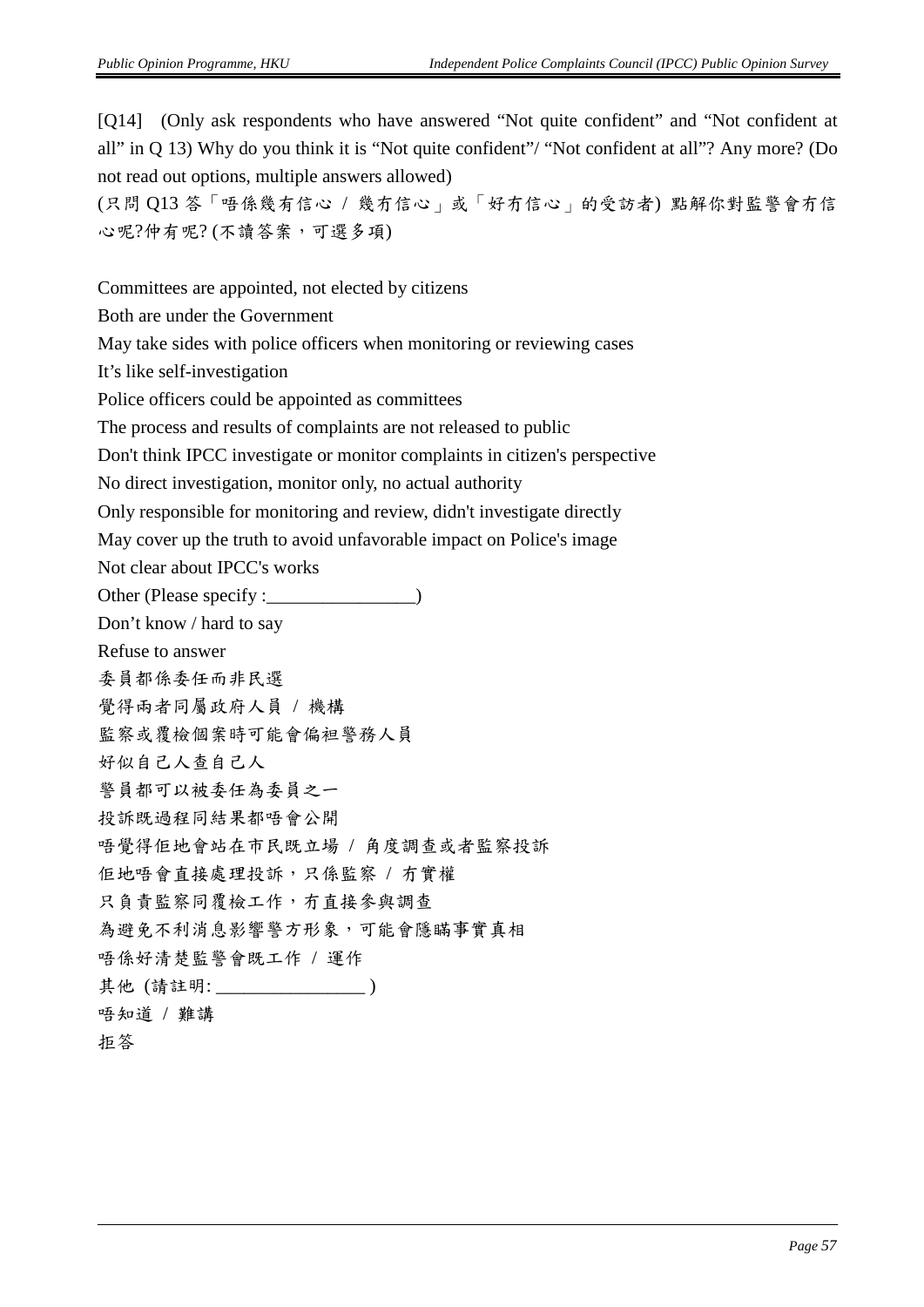[Q15] Are you confident in the existing two-tier system of complaints made to the police? (Interviewer probe intensity)

請問你對現時兩層架構既投訴警察有冇信心?(訪員追問程度)

| Very confident $\rightarrow$ Skip to Q17                             | 好有信心→ 跳至 Q17        |
|----------------------------------------------------------------------|---------------------|
| Quite confident $\rightarrow$ Skip to Q17                            | 幾有信心→ 跳至 Q17        |
| Half-half $\rightarrow$ Skip to Q17                                  | 一半半→ 跳至 017         |
| Not quite confident (continue to $Q16$ )                             | 唔係幾有信心/幾冇信心→續問 Q16  |
| Not confident at all (continue to $Q16$ )                            | 好冇信心 → 續問 Q16       |
| Don't know / hard to say (do not read out) $\rightarrow$ Skip to Q17 | 唔知道/冇意見[不要讀出]→跳至Q17 |
| Refuse to answer $\rightarrow$ Skip to Q17                           | 拒答→ 跳至 Q17          |

[Q16] (Only ask respondents who have answered "Not quite confident" and "Not confident at all" in Q15) How do you think IPCC could improve this two-tier complaints system? (Do not read out options, multiple answers allowed)

(只問 Q15 答「唔係幾有信心 / 幾冇信心」或「好冇信心」的受訪者)你認為監警會可以點樣 改善呢個兩層架構既投訴制度?(不讀答案,可選多項)

IPCC should have authorization to investigate IPCC should have authorization to investigate serious cases IPCC should have authorization to decide punitive sanctions on police officers who violated regulations Shorten the time for investigation and review Simplify the monitor and review procedures Increase transparency More promotion Involve individuals from different classes in the process Others (Please specify : No area needs to be improved Don't know / hard to say Refuse to answer 監警會應該要有調查權 監警會應該要有調查嚴重個案既權利 監警會應該有權決定對違規警員既懲罰 縮短調查及覆檢既時間 簡化調查及覆檢既程序 提高透明度 增加宣傳 讓不同階層人士都可參與其中 其他 (請註明: \_\_\_\_\_\_\_\_\_\_\_\_\_\_\_\_\_\_\_\_\_) 沒有需要改善的地方 唔知道 / 難講 拒答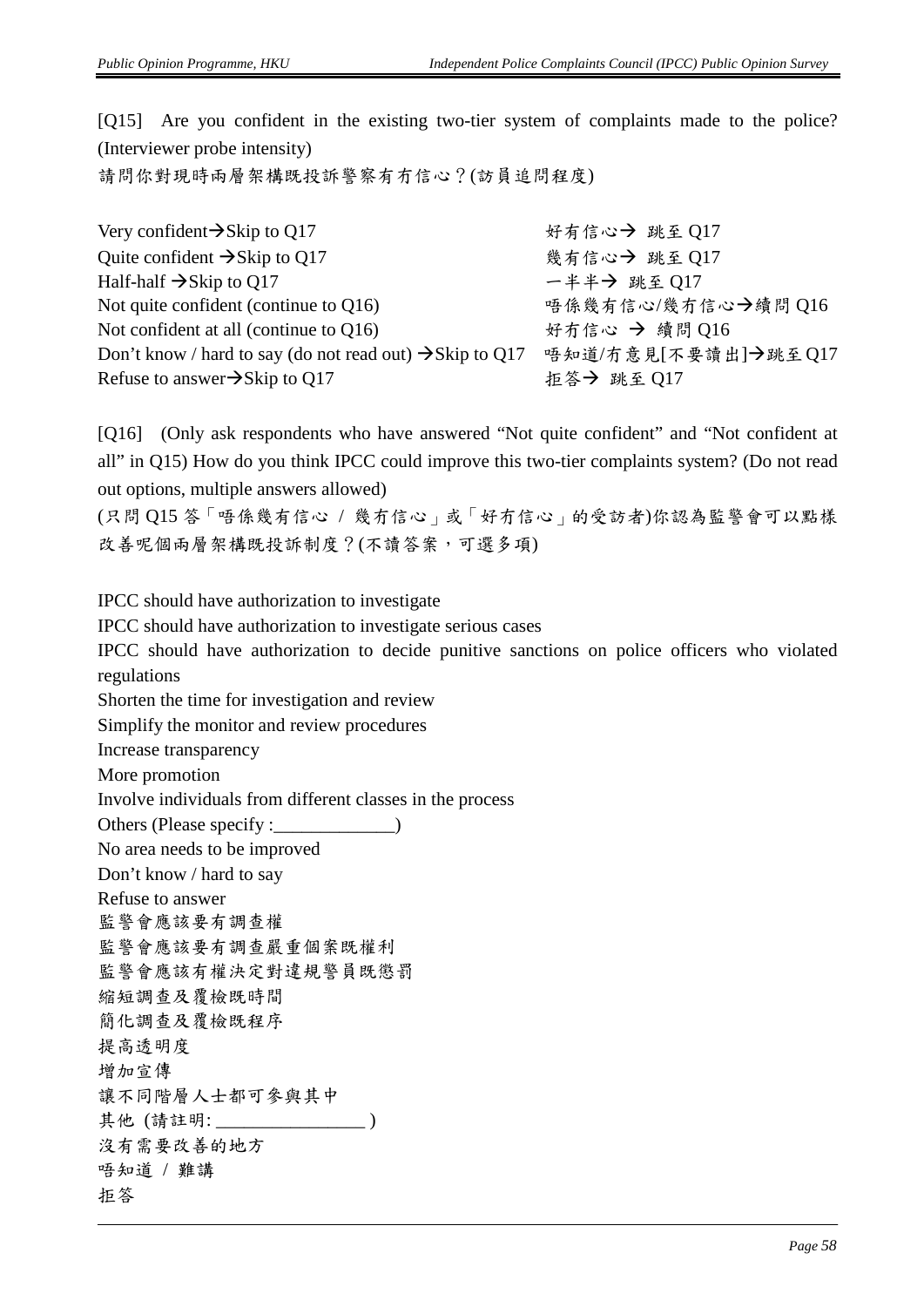#### **Overall perception on IPCC** 對「監警會」的整體意見

[Q17] Overall speaking, do you think IPCC's image is? (Read out options, only one answer is allowed)

整體黎講,你覺得「監警會」既形象係?(讀出答案,只選一項)

| Positive (continue to Q18)                                           | 正面 → 續問 Q18          |
|----------------------------------------------------------------------|----------------------|
| Quite positive (continue to $Q18$ )                                  | 頗正面 → 續問 Q18         |
| Half-half $\rightarrow$ Skip to Q19                                  | 一般→跳至 Q19            |
| Quite negative (continue to $Q18$ )                                  | 頗負面 → 續問 Q18         |
| Negative (continue to Q18)                                           | 負面 → 續問 O18          |
| Don't know / hard to say (do not read out) $\rightarrow$ Skip to Q19 | 唔知道/冇意見[不要讀出]→跳至 Q19 |
| Refuse to answer $\rightarrow$ Skip to Q19                           | 拒答→ 跳至 Q19           |

[Q18] (Only ask respondents who have answered "Positive" and "Quite positive" in Q17) Why do you think it is "Positive" or "Quite positive" or "Quite negative" or "negative"? Any more? (Do not read out options, multiple answers allowed)

[只問 Q17 答「正面」或「頗正面」或「頗負面」或「負面」的受訪者] 點解你覺得[讀出 Q17 的答案]呢?仲有呢? (不讀答案,可選多項)

Positive answers

IPCC members have sufficient and professional knowledge to monitor and review IPCC is independent enough IPCC is fair enough IPCC has high transparency IPCC has high efficiency IPCC has sufficient authorization to fulfill its duties IPCC provides a helpful monitoring system/mechanism IPCC's structure gives people confidence Other positive answers (Please specify : \_\_\_\_\_\_\_\_\_\_\_\_\_) Negative answers Don't think IPCC members have sufficient and professional knowledge to monitor and review No trust in IPCC's independence IPCC might take sides with police officers when monitoring ot reviewing cases IPCC has low transparency IPCC has low efficiency IPCC doesn't have sufficient authorization to fulfill its duties Other negative answers (Please specify : \_\_\_\_\_\_\_\_\_\_\_\_\_\_) Don't know / hard to say Refuse to answer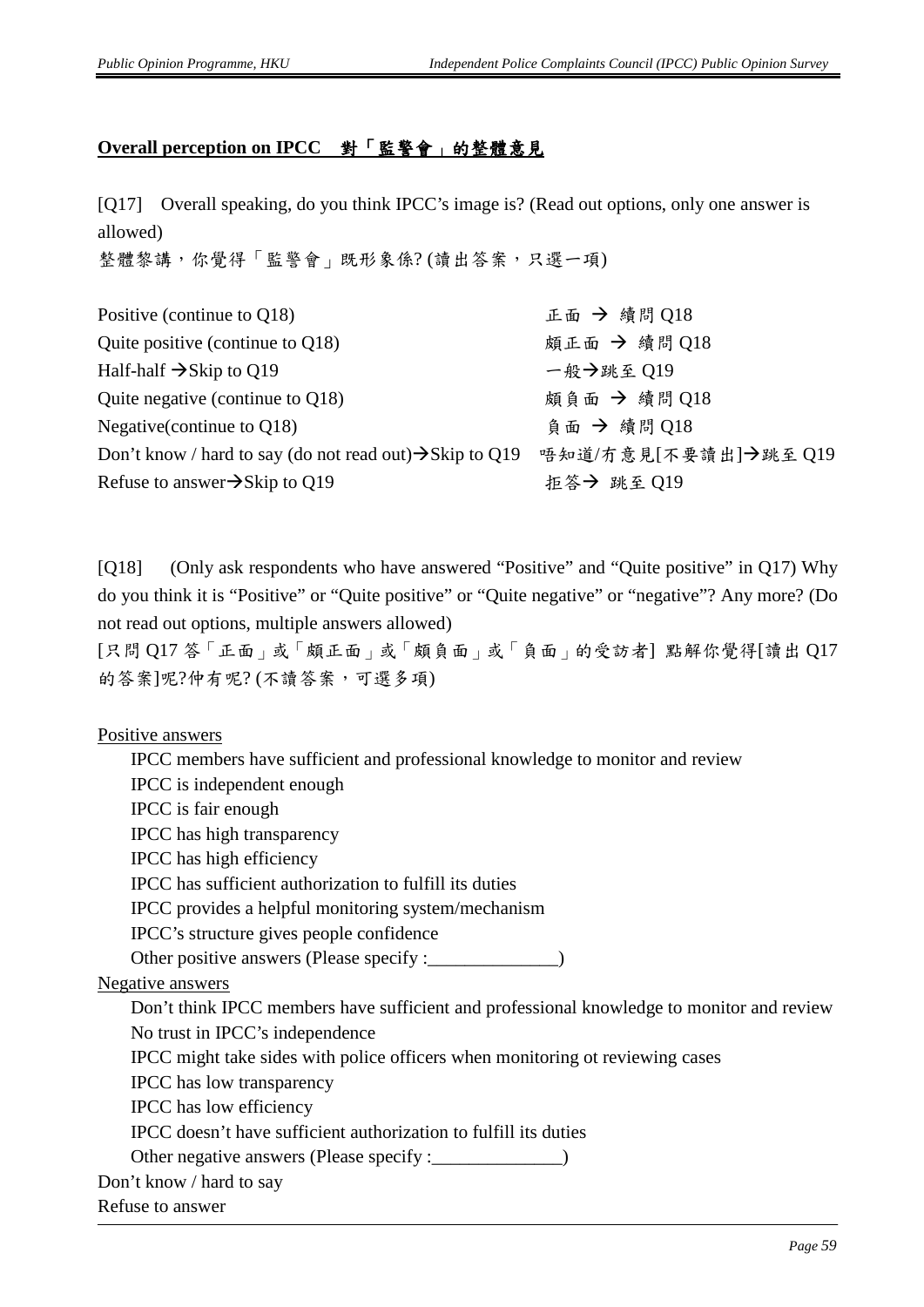正面答案 監警會人員有足夠及專業知識去做監察同覆檢既工作 監警會夠獨立 監警會夠公正 監警會既透明度好高 監警會既效率好高 監警會有足夠既權力去履行職責 監警會提供監察系統 / 機制有助監察 監警會架構使人安心 / 有信心 其他正面答案 (請註明: \_\_\_\_\_\_\_\_\_\_\_\_\_\_\_\_\_\_\_\_) 負面答案 不相信監警會人員有足夠及專業知識去做監察同覆檢既工作 不相信監警會既獨立性 監警會係監察 / 覆檢個案時可能會偏袒警務人員 監警會既透明度好低 監警會既效率好低 監警會冇足夠權力去履行職責 其他負面答案 (請註明: \_\_\_\_\_\_\_\_\_\_\_\_\_\_\_\_\_\_\_) 唔知道 / 難講 拒答

[Q19] Lastly, what are your expectations on IPCC? Any more? (Do not read out options, multiple answers allowed)

最後,整體而言你對「監警會」有乜野期望? (不讀答案,可選多項)

Hope IPCC can improve Police-community relation / enhance its communication

Hope IPCC can monitor HK Police Force's work effectively

Hope IPCC can pressure HK police effectively in order to improve their works

Hope IPCC can explain more to citizens the work / complaints system of HK Police Force

Hope IPCC can ensure citizens will get appropriate Police services

Hope IPCC can provide a channel for complaints against police

Others (Please specify :\_\_\_\_\_\_\_\_\_\_\_\_\_)

Don't know / hard to say

Refuse to answer

希望監警會可以改善警民關係 / 加強警民溝通

希望監警會可以有效監察香港警察既工作

希望監警會可以有效俾香港警察適當壓力令工作做得更好

希望監警會可以向市民多解釋香港警察既工作 / 投訴機制

希望監警會可以保障市民得到適當既警察服務

希望監警會可以提供投訴香港警察既渠道

其他 (請註明: \_\_\_\_\_\_\_\_\_\_\_\_\_\_\_\_ )

唔知道 / 難講

#### 拒答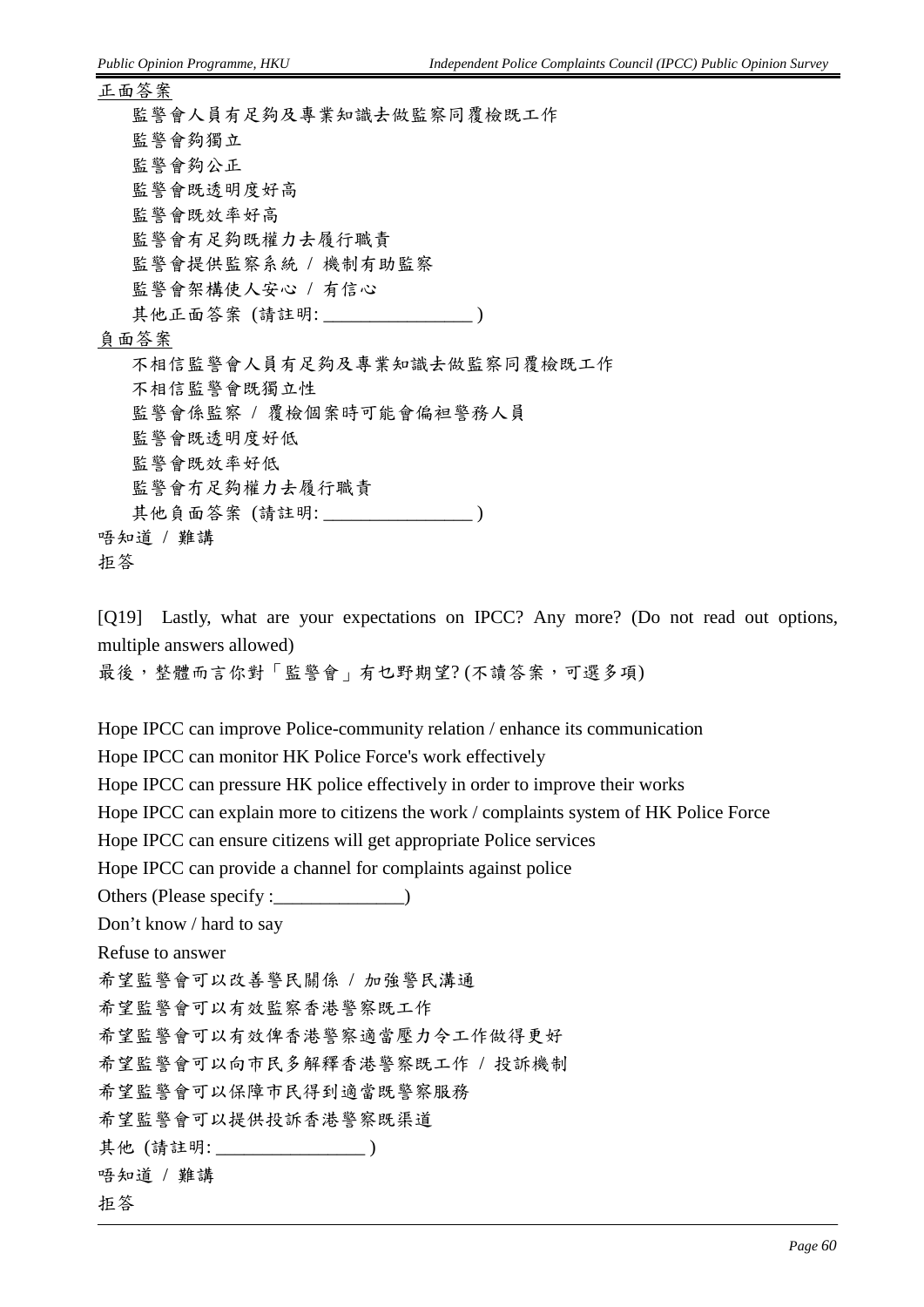## **Part IV Demographics** 第四部分個人資料

We would like to ask you some personal information for aggregate analyses. Please rest assured that your information provided will be kept strictly confidential. 我地想請問您一d簡單既個人資料以作綜合分析,你所提供既資料係會絕對保密,請放心。

> 男 女

[DM1] Gender 性別

Male Female

[DM2a] Age 年齡

 $_{\rm -}$  (Exact age) Do not want to tell \_\_\_\_\_\_\_(準確數字) 唔肯講

[DM2b] **[For those who do not want to tell their exact age]** Age interval (Interviewer can read out the intervals)【只問不肯透露準確年齡被訪者】年齡 (範圍)[訪問員可讀出範圍]

| $18 - 19$        | 18-19歲      |
|------------------|-------------|
| $20 - 24$        | $20 - 24$ 歳 |
| $25 - 29$        | 25 - 29 歲   |
| $30 - 34$        | $30 - 34$ 歲 |
| $35 - 39$        | 35 - 39 歲   |
| $40 - 44$        | 40 - 44 歲   |
| $45 - 49$        | 45 - 49 歲   |
| $50 - 54$        | $50 - 54$ 歲 |
| $55 - 59$        | 55 - 59 歲   |
| $60 - 64$        | $60 - 64$ 歲 |
| $65 - 69$        | $65 - 69$ 歳 |
| 70 or above      | 70 歲或以上     |
| Refuse to answer | 拒答          |
|                  |             |

[DM3] Education Attainment 教育程度

| Non-educated / pre-elementary education      | 未受教育 / 學前教育       |
|----------------------------------------------|-------------------|
| Primary                                      | 小學                |
| Junior secondary $(F.1 - F.3)$               | 初中(中一至中三)         |
| Senior secondary $(F.4 - F.5,$ vocational    | 高中(中四至中五包括工藝程度)   |
| training included)                           | 預科(中六至中七)         |
| Matriculation                                |                   |
| Tertiary, non-degree (Diploma / Certificate) | 專上非學位 (文憑 / 證書課程) |
| Tertiary, non-degree (Associate degree)      | 專上非學位 (副學士課程)     |
| Tertiary, degree                             | 專上學位              |
| Postgraduate or above                        | 研究院或以上            |
| Refuse to answer                             | 拒答                |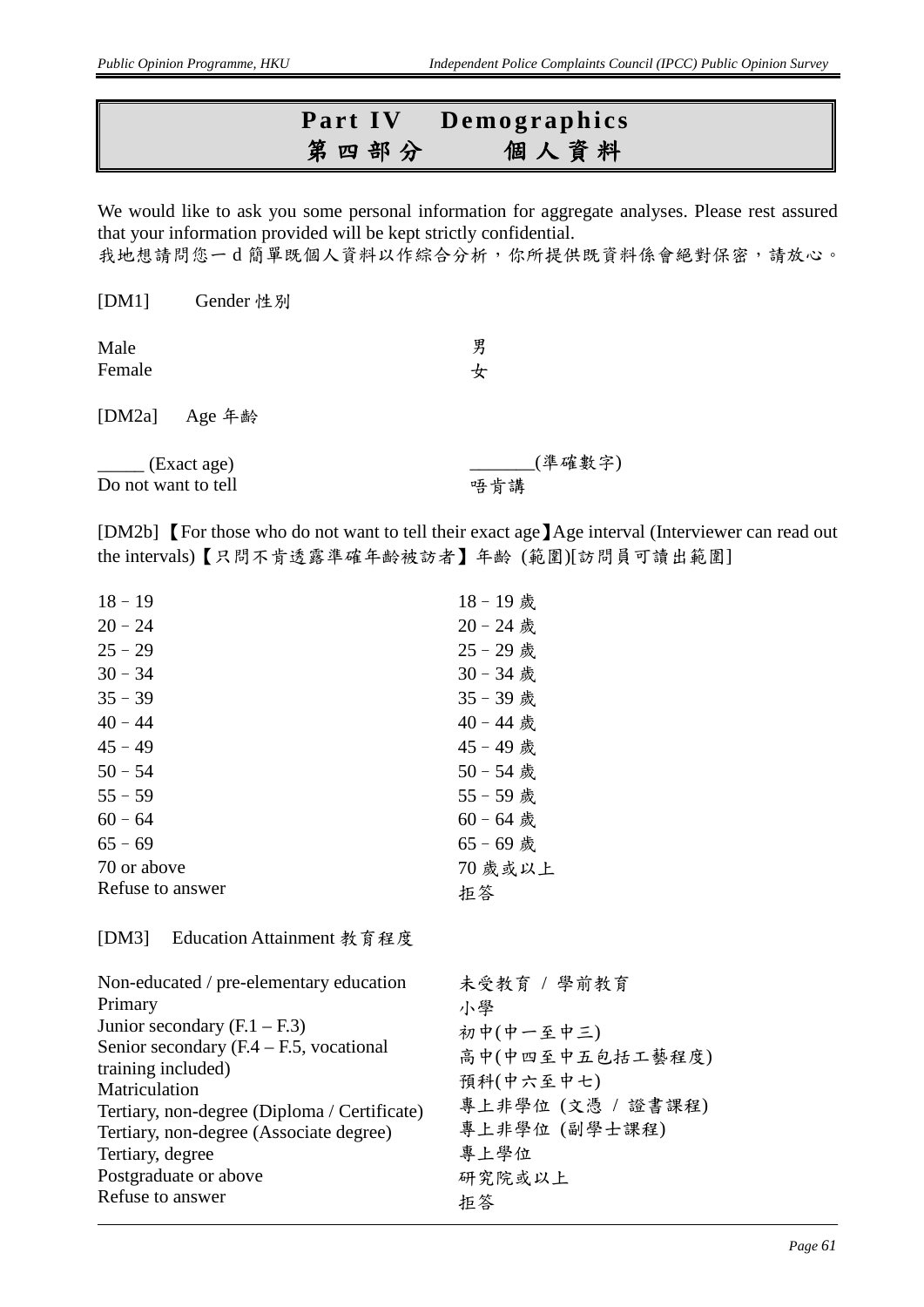[DM4] Occupation 職業

| Managers / administration staff               | 經理及行政人員         |
|-----------------------------------------------|-----------------|
| Professional                                  | 專業人員            |
| Associate professional                        | 輔助專業人員          |
| Clerk                                         | 文員              |
| Service worker and Shop & market sales worker |                 |
| Skilled agricultural & fishery worker         | 服務工作及商店銷售人員     |
| Craft & related trade worker                  | 漁農業熟練工人         |
| Plant & machine operator / assembler          | 手工藝及有關人員        |
| Unskilled worker                              | 機台及機器操作員及裝配員    |
| <b>Studens</b>                                | 非技術工人           |
| Homemakers                                    | 學生              |
| Retired                                       | 料理家務者           |
| Unclassified                                  | 已退休             |
| Others (Unemployed and non-workers included)  |                 |
| Refuse to answer                              | 不能辨别            |
|                                               | 其他(包括失業及其他非在職者) |
|                                               | 拒答              |

[DM5] Personal monthly income (including all income source) 每月個人收入 (請包括所有收入來源)

No income HK\$1 – HK\$3,999 HK\$4,000 – HK\$5,999 HK\$6,000 – HK\$7,999 HK\$8,000 – HK\$9,999 HK\$10,000 – HK\$14,999 HK\$15,000 – HK\$19,999 HK\$20,000 – HK\$24,999 HK\$25,000 – HK\$39,999 HK\$40,000 or above Refuse to answer

沒有收入 HK\$1 – HK\$3,999 HK\$4,000 – HK\$5,999 HK\$6,000 – HK\$7,999 HK\$8,000 – HK\$9,999 HK\$10,000 – HK\$14,999 HK\$15,000 – HK\$19,999 HK\$20,000 – HK\$24,999 HK\$25,000 – HK\$39,999 HK\$40,000或以上 拒答

[DM6] Family monthly income (including all income source) 每月家庭收入 (請包括所有收入來源)

| HK\$3,999 or below      |
|-------------------------|
| HK\$4,000 - HK\$5,999   |
| HK\$6,000 - HK\$9,999   |
| HK\$10,000 - HK\$14,999 |
| HK\$15,000 - HK\$19,999 |
| HK\$20,000 - HK\$24,999 |
| HK\$25,000 - HK\$29,999 |
| HK\$30,000 - HK\$39,999 |
| HK\$40,000 - HK\$59,999 |
| HK\$60,000 or above     |
| Refuse to answer        |
|                         |

HK\$3,999 或以下 HK\$4,000 – HK\$5,999 HK\$6,000 – HK\$9,999 HK\$10,000 – HK\$14,999 HK\$15,000 – HK\$19,999 HK\$20,000 – HK\$24,999 HK\$25,000 – HK\$29,999 HK\$30,000 – HK\$39,999 HK\$40,000 – HK\$59,999 HK\$60,000 或以上 拒答